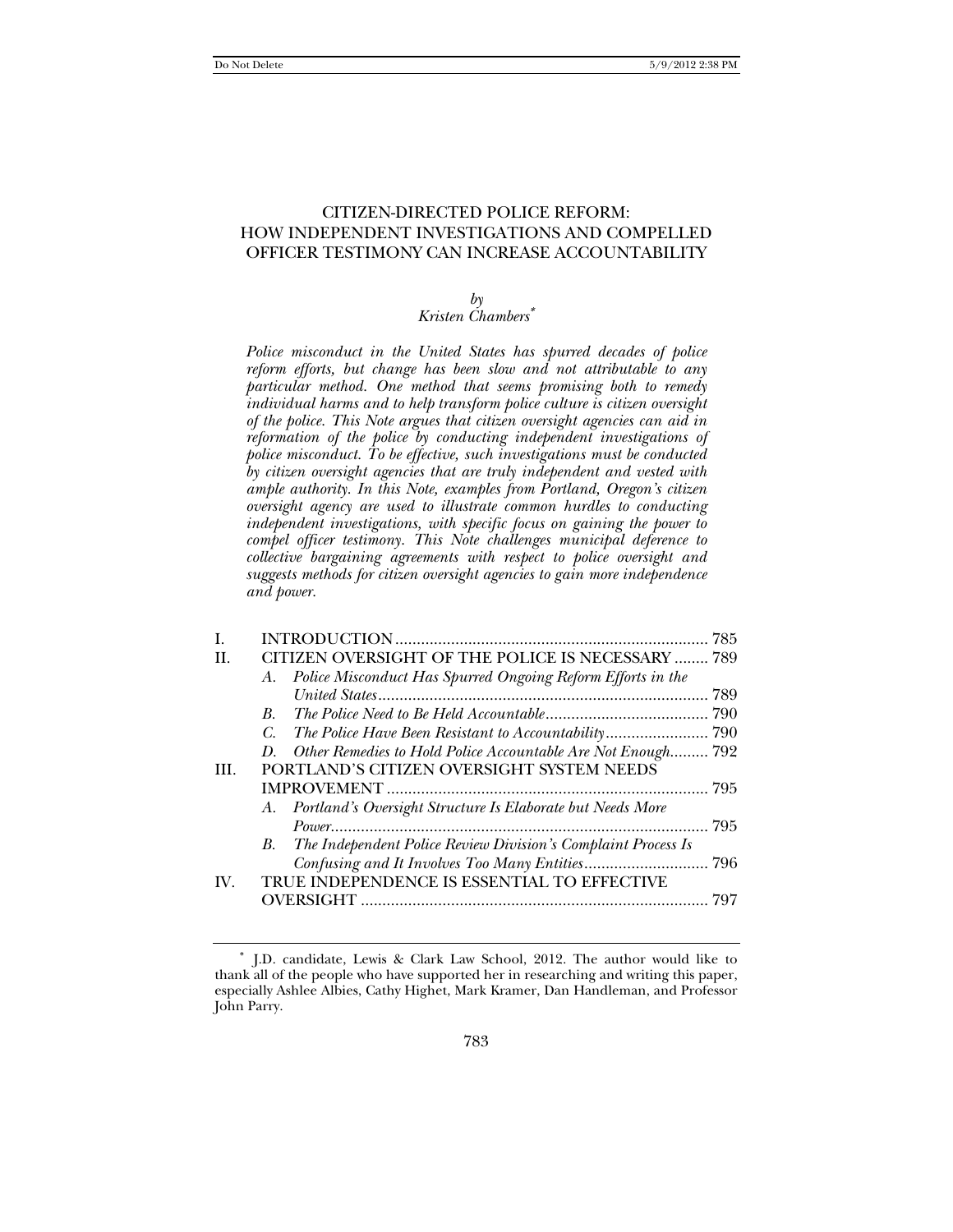| 784  |          | LEWIS & CLARK LAW REVIEW                                                                                                                                                                                                                                                                                                                 | [Vol. 16:2 |
|------|----------|------------------------------------------------------------------------------------------------------------------------------------------------------------------------------------------------------------------------------------------------------------------------------------------------------------------------------------------|------------|
|      | A.       | Objective Oversight Requires Independent Investigations 798<br>Portland's Independent Police Review Division Should<br>1.<br>Conduct All Investigations of Police Conduct 798<br>Citizens and Police Officers Would Benefit from Independent<br>2.                                                                                       |            |
|      | В.       | Independent Investigations Require the Power to Compel Officer<br>$Testimony \dots 800$<br>1. Investigations in the Public Employee Context Require More<br>2. Live Testimony Is Crucial to a Fair Investigation  801<br>3. Obtaining Testimony Soon After an Incident Decreases the<br>4. Officers Should Be Held to a High Standard in |            |
| V.   |          | THE POLICE SHOULD NOT BE ABLE TO PRIVATELY<br>CONTRACT OUT OF PUBLIC ACCOUNTABILITY  803                                                                                                                                                                                                                                                 |            |
|      | A.       | The Unique Power of Police Unions Calls for Public                                                                                                                                                                                                                                                                                       |            |
|      | В.<br>C. | The Public Has a Legitimate Interest in Issues That Affect<br>Accountability Can Be Obtained Without Jeopardizing Officers'                                                                                                                                                                                                              |            |
| VI.  |          | GAINING THE POWER TO COMPEL OFFICER<br>TESTIMONY IS AN UPHILL, BUT SURMOUNTABLE                                                                                                                                                                                                                                                          |            |
|      | A.       | The First Hurdle Is Avoiding Self-incrimination Problems By<br>The United States' and Oregon's Constitutional Protections<br>1.<br>Against Self-incrimination Do Not Prohibit Compelled                                                                                                                                                  |            |
|      |          | 2. Garrity v. New Jersey and Its Progeny Provide a<br>Framework for Immunity That Adequately Protects Officers'                                                                                                                                                                                                                          |            |
|      | В.       | 3. An Oversight Agency's Garrity Warning Should Be<br>$\label{eq:2} Structure\ do\ With stand\ judicial\ Scrutiny\ \ \ \ \ \ 810$<br>The Second Hurdle Is to Ensure That a Disciplinary Figure                                                                                                                                           |            |
|      |          |                                                                                                                                                                                                                                                                                                                                          |            |
| VII. |          | THE CITY OF PORTLAND'S GREATEST BARRIER TO<br><b>GRANTING THE INDEPENDENT POLICE REVIEW</b><br>DIVISION AUTHORITY TO COMPEL OFFICER                                                                                                                                                                                                      |            |
|      | А.       | The City of Portland Has Probably Not Granted the Independent<br>Police Review Division Authority to Compel Testimony Because<br>the City Believes That It Is Obligated to Bargain with the Police                                                                                                                                       | 812        |
|      | В.       | Oregon's Public-Sector Bargaining Laws Protect the Police and                                                                                                                                                                                                                                                                            |            |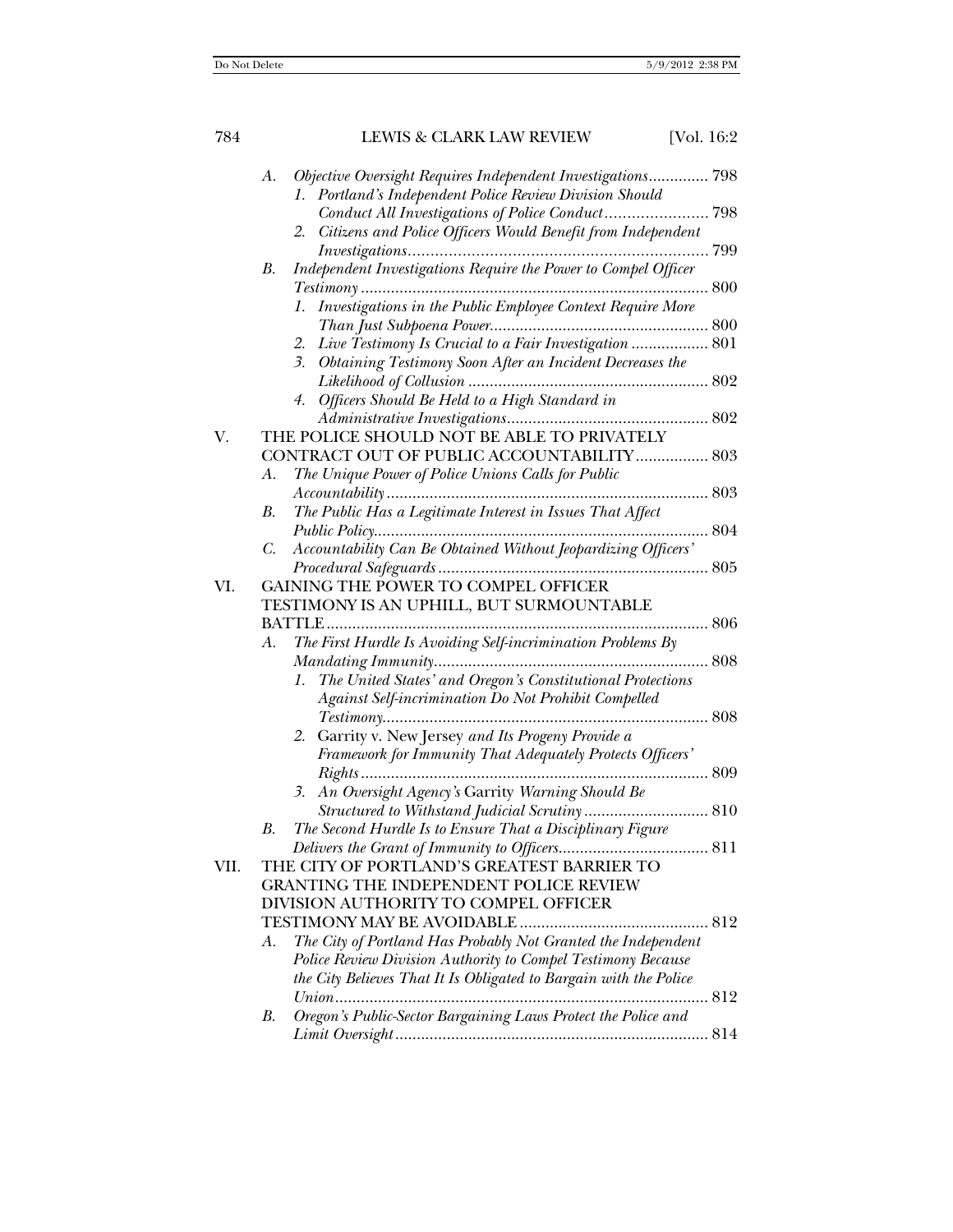| 2012] | CITIZEN-DIRECTED POLICE REFORM                                                                                            | 785         |
|-------|---------------------------------------------------------------------------------------------------------------------------|-------------|
|       | C.<br>The Structure of Independent Investigations Should Be a                                                             |             |
|       | 1. Public Interest Is Highly Valued Under Oregon's Public                                                                 |             |
|       |                                                                                                                           |             |
|       | 2. The Employment Relations Board Finds Most Bargaining                                                                   |             |
|       | Subjects That Relate to Employee Investigations to Be                                                                     |             |
|       |                                                                                                                           | $\dots 816$ |
|       | Related Cases Suggest That Granting an Oversight Agency<br>3.<br>the Power to Compel Officer Testimony Would Be a         |             |
|       |                                                                                                                           |             |
|       | Based on Precedent, the Employment Relations Board Would<br>4.                                                            |             |
|       | Likely Conclude That Granting the Independent Police                                                                      |             |
|       | Review Division Authority to Compel Testimony is a                                                                        |             |
| VIII. |                                                                                                                           |             |
|       | The City of Portland Should Assert That Compelling Officer<br>A.                                                          |             |
|       | Testimony Is a Permissive Subject and Pursue Change During                                                                |             |
|       | 821                                                                                                                       |             |
|       | If a Higher Court Rules That Compelling Testimony Is a<br><b>B.</b>                                                       |             |
|       | Mandatory Subject, the City Should Bargain in Good Faith, but                                                             |             |
|       | 821                                                                                                                       |             |
|       | The Public Could Propose Legislation to Prohibit Bargaining<br>$C_{\cdot}$                                                |             |
|       | D.                                                                                                                        |             |
|       | The Independent Police Review Division Might Be Able to<br>Circumvent the Need for Additional Power Granted from the City |             |
|       | 823                                                                                                                       |             |
| IX.   | A TRULY INDEPENDENT OVERSIGHT AGENCY IN                                                                                   |             |
|       | PORTLAND WOULD CONDUCT INVESTIGATIONS AND                                                                                 |             |
|       | HAVE THE POWER TO COMPEL OFFICER TESTIMONY 824                                                                            |             |
| $X$ . |                                                                                                                           |             |

## I. INTRODUCTION

At about 2:30 a.m. on August 12, 2006, Portland Police officers arrived at the scene of an altercation outside a bar.<sup>1</sup> One of the individuals involved, Jason Krohn, declined to cooperate when the police ordered the group to disperse. In response, multiple officers pushed Jason to the ground, where he was handcuffed. Then, although he was detained, an officer gave a knee-drop to the back of Jason's neck, causing scrapes and swelling in Jason's face. Jason was placed in the back of a patrol car, but his legs were still hanging out the door. An officer slammed the door twice on Jason's legs, leaving bruises on his shins and

<sup>&</sup>lt;sup>1</sup> Maxine Bernstein, *Ex-Officer's Son Struggles Through Complaint Process with Portland Police on Use of Force*, OREGONLIVE.COM (Dec. 5, 2009), http://www.oregonlive.com /portland/index.ssf/2009/12/ex-officers\_son\_struggles\_thro.html [hereinafter Bernstein, *Ex-Officer's Son Struggles Through Complaint Process with Portland Police on Use of Force*].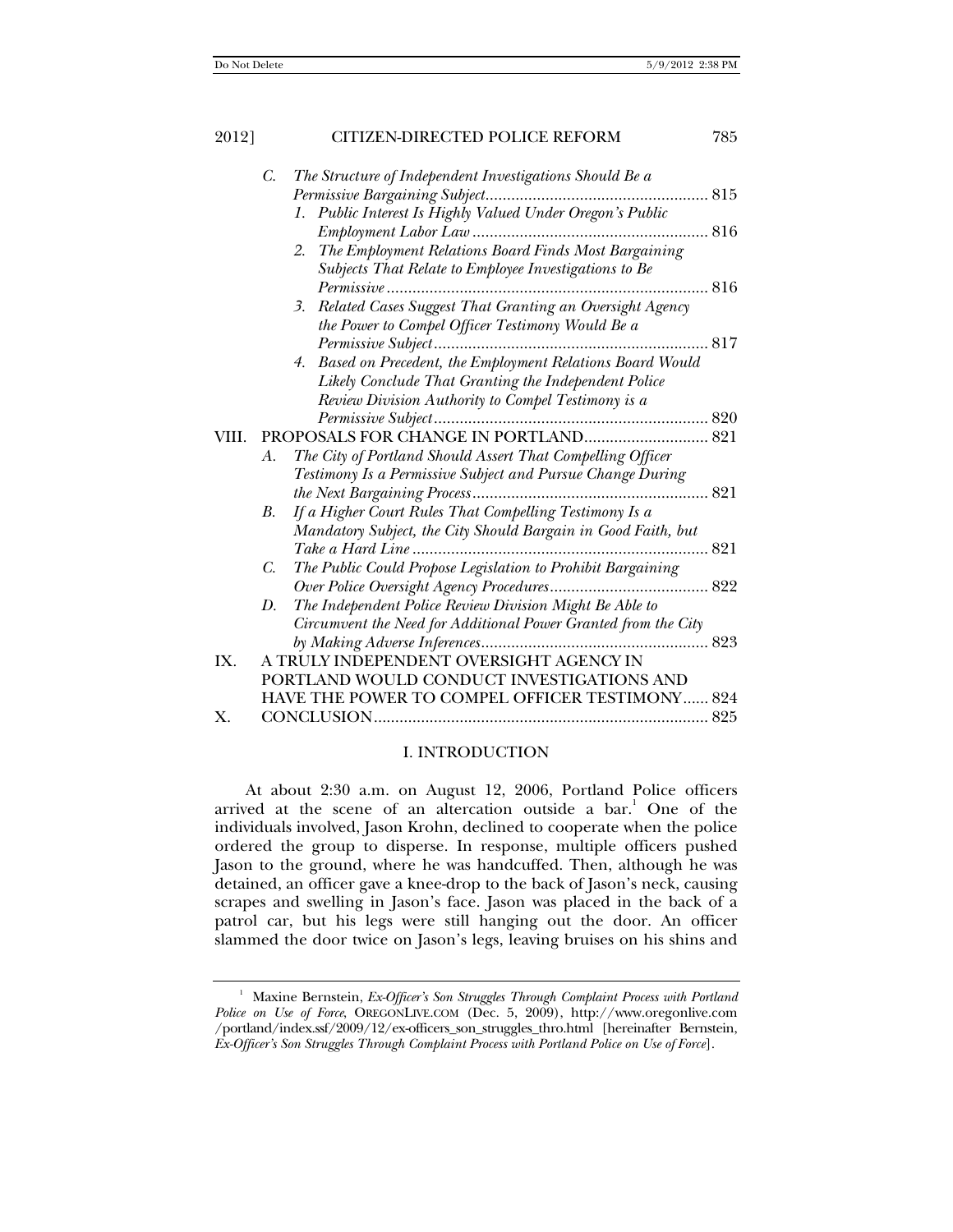blood on his slacks. On the way to the police station, the officers realized who their detainee was. Jason Krohn is the son of then-sergeant of the Portland Police Bureau, Kelly Krohn. Sergeant Krohn had served the bureau for 26 years. Sergeant Krohn was relieved when the officers decided not to press charges, but rather released Jason to his custody. However, Sergeant Krohn was upset when he heard about how the officers treated his son.

Jason Krohn filed a complaint with Portland's Independent Police Review division (IPR)for excessive use of force and failure of the police to file accurate reports. After a brief investigation by Internal Affairs, which did not include interviewing Jason, the case was dismissed based on a lack of information and the discrepancy between witness accounts compared to police reports. Jason appealed to the Citizen Review Committee (CRC), and three years later the Committee affirmed the investigation findings.<sup>2</sup> Before this incident, Sergeant Krohn had faith in the bureau and the system. After, he reflected "I have come away from this experience concluding that the [Portland Police Bureau] does not have the ability to investigate their own [officers]."<sup>3</sup>

Jason Krohn's story is just one example of the need for better oversight of the Portland Police Bureau. His story is unique because Jason is the son of a police officer. Once the officers became aware of Jason's identity, they were more lenient with Jason than they would have been with an ordinary citizen. Unfortunately, Jason's experience of being mistreated before they realized his identity is not unique. In 2010, the IPR received 385 formal complaints from citizens.<sup>4</sup> The accusations of these complaints ranged from excessive use of force to rude behavior to failure to take appropriate action.<sup>5</sup> Some of these incidents resulted in tragedy. From January 2010 to July 2011, Portland police officers shot eight citizens, killing five of them.<sup>6</sup> While there is no direct evidence that

<sup>&</sup>lt;sup>2</sup> Maxine Bernstein, *Citizen Panel Affirms Police Bureau Findings in 2006 Confrontation with Sergeant's Son*, OREGONLIVE.COM (Mar. 11, 2010), http://www.oregonlive.com /portland/index.ssf/2010/03/citizen\_panel\_affirms\_police\_b.html. 3

Bernstein, *Ex-Officer's Son Struggles Through Complaint Process with Portland Police on Use of Force*, *supra* note 1. 4

OFFICE OF THE CITY AUDITOR, PORTLAND, OR., INDEPENDENT POLICE REVIEW ANNUAL REPORT 2010, at 6 fig.1 (2011).<br><sup>5</sup> *Id.* tbl.4.

Maxine Bernstein, *Grand Jury Transcripts Released in Jan. 2 Portland Police Fatal Shooting of Thomas Higginbotham*, OREGONLIVE.COM (Jan. 28, 2011), http://www.oregonlive.com/portland/index.ssf/2011/01/grand\_jury\_transcripts \_release.html [hereinafter Bernstein, *Grand Jury Transcripts Released in Jan. 2 Portland Police Fatal Shooting of Thomas Higginbotham*]; Maxine Bernstein, *Marcus Lagozzino, Hit by at Least 3 Police AR-15 Rifle Rounds, Is Upgraded to Serious Condition*, OREGONLIVE.COM (Dec. 30, 2010), http://www.oregonlive.com/portland/index.ssf/2010/12/marcus\_lagozzino\_who\_was \_shot.html; Maxine Bernstein, *Portland Police Explain What Led to the Fatal Stop of Keaton Otis*, OREGONLIVE.COM (June 2, 2010), http://blog.oregonlive.com/portland\_impact /print.html?entry=/2010/06/post\_20.html; Maxine Bernstein, *When Man Reached for His Back Waistband, Officer Shot Him, Portland Police Say*, OREGONLIVE.COM (Feb. 8, 2010),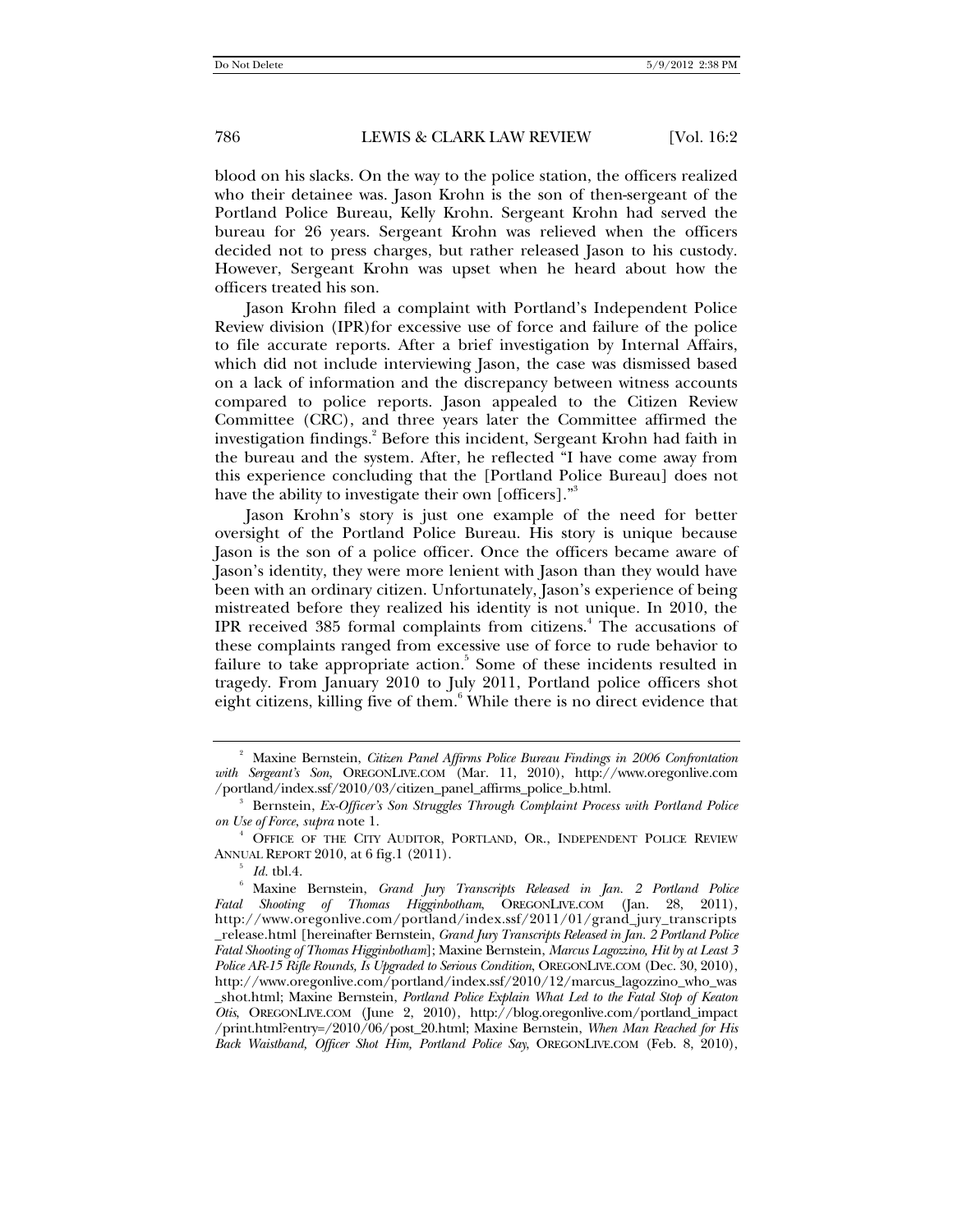these particular individuals were targeted for police abuse, the victims were disproportionately African-American and people with mental illness $\bar{\ }$ —groups that have been historically criminalized. $^{\mathrm{s}}$  Of the shooting investigations that have been completed, IPR has found only one policy violation so far.<sup>9</sup> Overall, 66% of the complaints from 2010 were dismissed, and of those allegations that were investigated only 14% were sustained.<sup>10</sup> While some of these allegations were not sustained because the officer acted appropriately, past studies indicate that some of the allegations were not sustained because the investigatory procedure was "seriously inadequate."11 The sheer number of complaints, demographics of the complainants, low sustain rate, $12$  and history of inadequate investigations suggest that there is room for improvement.

Police reform can be accomplished in a number of ways, but this Note focuses on the efforts of organized citizen oversight agencies. Most major cities in the United States have developed some form of an oversight agency, like Portland's IPR or the CRC, that empowers citizens

Two of the victims were African-American and all of them were suffering from either a mental health crisis or untreated addiction. Jenny Westberg, *2010 Starts with Officer-Involved Shootings, Ends with More; 2011 Begins the Same Way*, MENTAL HEALTH ASS'N OF PORTLAND (Jan. 4, 2011), http://www.mentalhealthportland.org/?p= 7848; Jung, *Man Accidentally Shot by Portland Police Officer Upgraded from Critical Condition*, supra note 6; *see also* Bernstein, *Grand Jury Transcripts Released in Jan. 2 Portland Police Fatal Shooting of Thomas Higginbotham, supra* note 6.

*See* ANGELA Y. DAVIS *Race and Criminalization: Black Americans and the Punishment Industry*, *in* THE ANGELA Y. DAVIS READER 61, 64 (Joy James ed., 1998); RISDON N. SLATE & W. WESLEY JOHNSON, THE CRIMINALIZATION OF MENTAL ILLNESS: CRISIS & OPPORTUNITY FOR THE JUSTICE SYSTEM (2008).

<sup>9</sup> OFFICE OF THE CITY AUDITOR, PORTLAND, OR., *supra* note 4, at 19 tbl.16 (collecting data of seven officer involved shootings from 2009 (one) and 2010 (six)).

<sup>10</sup> *Id.* at 7 tbl.5, 14 tbl.11.<br><sup>11</sup> *See* EILEEN LUNA-FIREBAUGH, PERFORMANCE REVIEW OF THE INDEPENDENT POLICE REVIEW DIVISION 65 (Jan. 23, 2008).

<sup>12</sup> Portland's sustain rate for 2010 is low compared to the citizen oversight agency in Albuquerque, New Mexico, which had a sustain rate of 35%. CITY OF ALBUQUERQUE, INDEP. REVIEW OFFICE OF THE POLICE OVERSIGHT COMM'N, 2010 ANNUAL REPORT 8 (2010). IPR has historically reported lower sustain rates than other oversight agencies. *See* LUNA-FIREBAUGH, *supra* note 11, at 50–51.

http://www.oregonlive.com/news/index.ssf/2010/02/portland\_police\_thought\_aaron.html; Helen Jung, *Man Accidentally Shot by Portland Police Officer Upgraded from Critical Condition*, OREGONLIVE.COM (Oct. 22, 2011), http://www.oregonlive.com/portland/index.ssf /2011/07/man\_accidentally\_shot\_by\_portl\_1.html [hereinafter Jung, *Man Accidentally Shot by Portland Police Officer Upgraded from Critical Condition*]; Helen Jung, *Investigators Interview Portland Police Officer Involved in Fatal Shooting*, OREGONLIVE.COM (Mar. 24, 2010), http://www.oregonlive.com/portland/index.ssf/2010/03/investigators\_interview\_portla.html; Stuart Tomlinson, *Portland Police Release Reports Related to Officer-Involved Shooting of Craig Boehler*, OREGONLIVE.COM (Jan. 13, 2011), http://www.oregonlive.com/portland /index.ssf/2011/01/portland\_police\_release\_report\_1.html; Stuart Tomlinson, *Police Shoot and Kill Darryel Dwayne Ferguson, 45*, *in Confrontation Early Friday*, OREGONLIVE.COM (Dec. 17, 2010), http://www.oregonlive.com/portland/index.ssf/2010/12/police\_shoot \_and\_kill\_46-year-.html. 7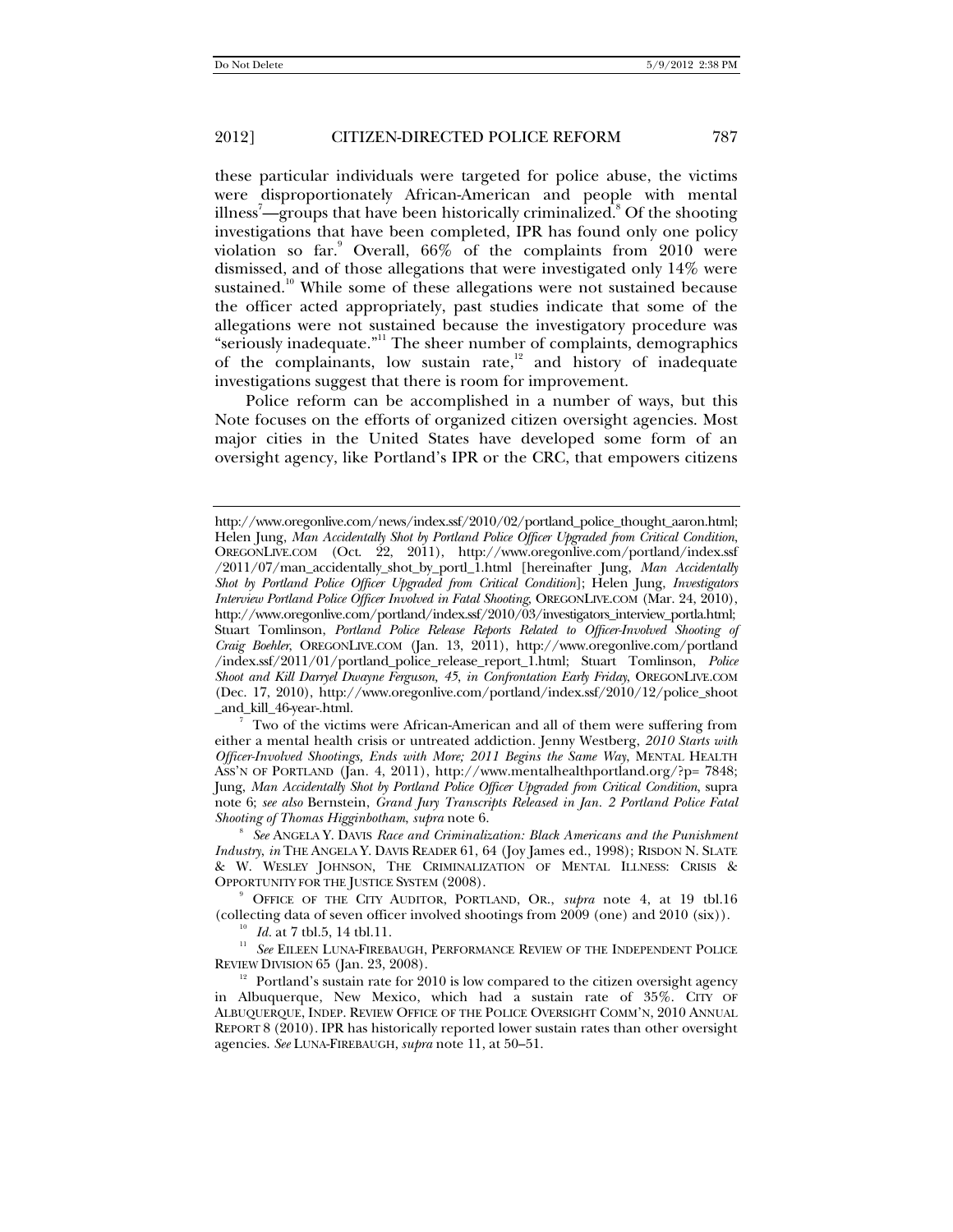to hold the police accountable.<sup>13</sup> Oversight agencies vary greatly in their

structure, power, and size, but almost all can be criticized as less than ideal because they lack the power to overcome de facto police  $\text{immunity}^{\{1\}}$  This Note critiques a long standing system of police exemption from accountability in general, and the need to strengthen Portland's IPR in particular.

The majority of this Note is a policy analysis. The particulars of Portland, Oregon are discussed in detail, but the ideas could be applied to most United States municipalities. In general, this Note suggests that citizen oversight can be used as a vehicle to help transform police culture. In particular, to be effective, oversight agencies must have the power to conduct independent investigations including the authority to compel officer testimony.<sup>15</sup> Furthermore, compelling testimony is purely a public policy issue that should not be negotiable in a police union's collective bargaining agreement.

Because labor laws and administrative review can vary greatly by state, the latter portion of this Note primarily focuses on specific reforms to improve Portland's citizen oversight agency, IPR.<sup>16</sup> IPR's current system lacks true independence because IPR does not conduct investigations and does not have the power to compel officer testimony.<sup>11</sup> This Note provides practical steps to establish a procedure for compelling testimony that would likely withstand judicial scrutiny. IPR's major hurdle to conducting truly independent investigations is found in the collective bargaining agreement between the Portland Police Bureau's union ("the Union") and the City of Portland ("the City"). The agreement blocks IPR's potential power to compel testimony.<sup>18</sup> This Note suggests different options that the City and IPR could pursue to resolve this problem.

<sup>&</sup>lt;sup>13</sup> Stephen Clarke, *Arrested Oversight: A Comparative Analysis and Case Study of How Civilian Oversight of the Police Should Function and How It Fails*, 43 COLUM. J.L. & SOC.

 $^{14}\,$  See SAMUEL WALKER, THE NEW WORLD OF POLICE ACCOUNTABILITY 37 (2005) [hereinafter WALKER, THE NEW WORLD].

 $^{15}\,$  SAMUEL WALKER, POLICE ACCOUNTABILITY: THE ROLE OF CITIZEN OVERSIGHT 71 (2001) [hereinafter WALKER, THE ROLE OF CITIZEN OVERSIGHT].

 $h$ <sup>16</sup> However, the policy arguments behind these suggestions for change would be helpful in other jurisdictions.

<sup>&</sup>lt;sup>17</sup> Maxine Bernstein, *Portland Officials Call for Overhaul of Police Oversight*, OREGONLIVE.COM (Mar. 11, 2010), http://www.oregonlive.com/portland/index.ssf  $/2010/03$ /portland\_commissioner\_randy\_le\_3.html; PORTLAND, OR., CITY CODE § 3.21.120(D)(4) (2012).

<sup>&</sup>lt;sup>18</sup> See discussion *infra* notes 191–93.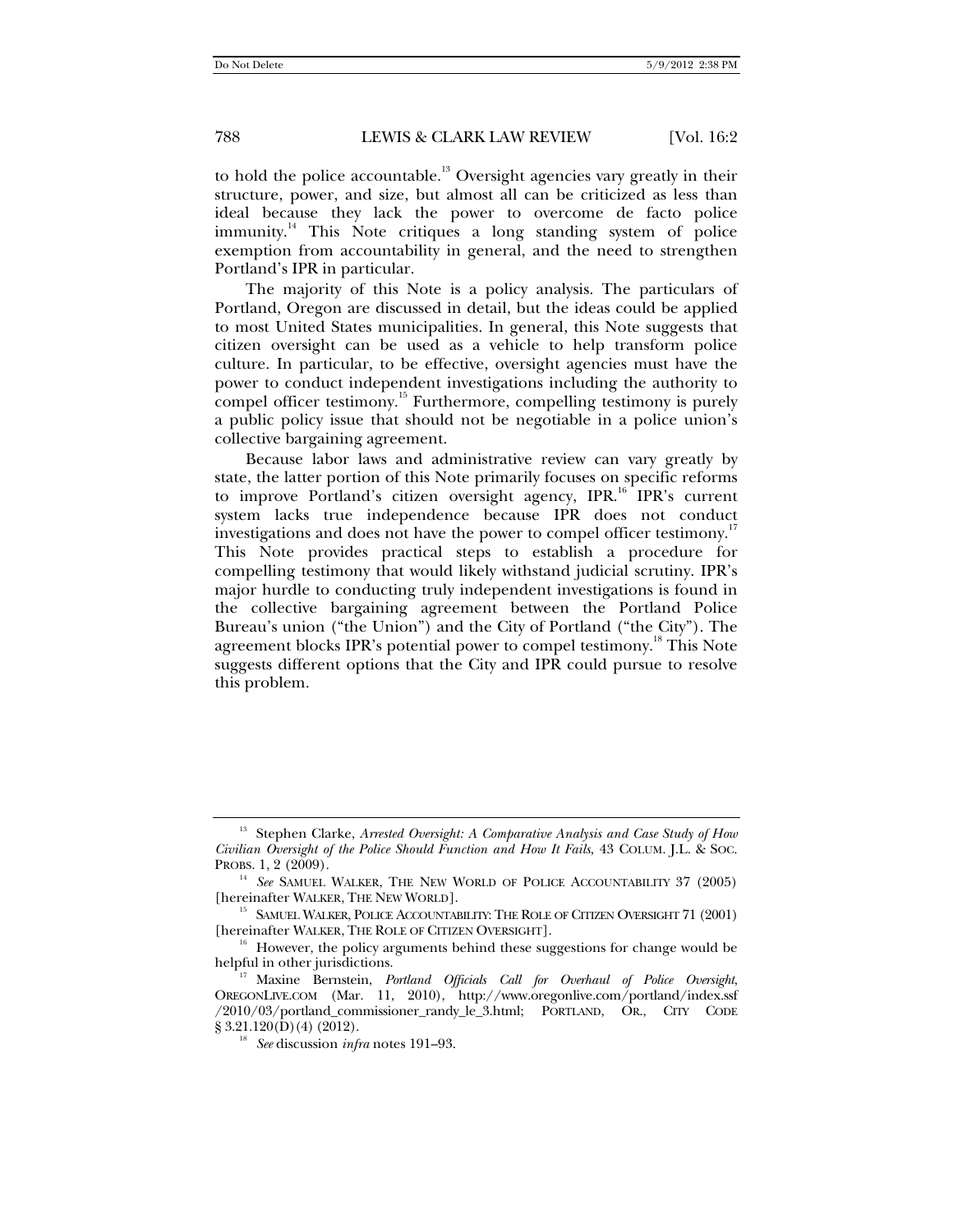#### II. CITIZEN OVERSIGHT OF THE POLICE IS NECESSARY

Because police misconduct has been an ongoing problem for over a century, $19$  the notion that police accountability is desirable is not innovative.<sup>20</sup> However, police culture has resisted most reform efforts. Even successful efforts have addressed only part of the problem. The method that seems most promising for systemic change is citizen oversight of the police.

#### *A. Police Misconduct Has Spurred Ongoing Reform Efforts in the United States*

The history of the police in America demonstrates why reform is necessary. Early policing was very political, was unregulated by citizens, and provided tremendous opportunity for corruption.<sup>21</sup> From constables in the 1700s to the first police force established in the 1850s, police officers had been poorly trained, unprofessional, and had engaged in widespread corruption.<sup>22</sup> Waves of reform began in the 1930s,<sup>23</sup> but reform efforts did not prevent the police misconduct that was prevalent during the civil rights and antiwar movements of the  $1960s$ .<sup>24</sup> Even today, after 80 years of attempted transformation, police misconduct still exists. The seriousness of the current problem is evidenced by the federal government's intervention. Just recently, the United States Department of Justice announced that it will be conducting an investigation of the Portland Police Bureau for civil rights violations.<sup>25</sup> In other jurisdictions the government has court mandated, rigorous reform.<sup>26</sup> The historical

<sup>&</sup>lt;sup>19</sup> ANTHONY V. BOUZA, POLICE ADMINISTRATION: ORGANIZATION AND PERFORMANCE 243–44 (1978). See THE ROLE OF POLICE IN AMERICAN SOCIETY: A DOCUMENTARY HISTORY 25–28 (Bryan Vila & Cynthia Morris eds., 1999) for an overview of early American policing and the development of corruption in the police force.<br><sup>20</sup> HERMAN GOLDSTEIN, PROBLEM-ORIENTED POLICING 11 (1990).<br><sup>21</sup> GEORGE L. KELLING & MARK H. MOORE, THE EVOLVING STRATEGY OF POLICING 3–4

<sup>(</sup>Nat'l Inst. of Justice, Perspectives on Policing No. 4, Nov. 1988); THE ROLE OF POLICE IN AMERICAN SOCIETY:A DOCUMENTARY HISTORY,*supra* note 19, at 75–76. 22 LAWRENCE M. FRIEDMAN, CRIME AND PUNISHMENT IN AMERICAN HISTORY 68–71,

<sup>150, 154 (1993).&</sup>lt;br><sup>23</sup> KELLING & MOORE, *supra* note 21, at 4.<br><sup>24</sup> *Id.* at 8. <sup>25</sup> Maxine Bernstein, *U.S. Justice Department Launches Civil Rights Review of Portland Police*, OREGONLIVE.COM (June 9, 2011), http://www.oregonlive.com/portland/index.ssf/2011/06 /us\_justice\_department\_launches.html. 26 *See, e.g*., Doug Guthrie, *Detroit Police Fail to Meet Terms of Consent Decree*, DETROIT

NEWS (July 7, 2009), http://detnews.com/article/20090707/METRO01/907070363 /Detroit-Police-fail-to-meet-terms-of-consent-decree; Mark Rosenbaum & Peter Bibring, *Extend the LAPD Consent Decree*, L.A. TIMES (June 4, 2009), http://articles.latimes.com /print/2009/jun/04/opinion/oe-rosenbaum4; *Settlement Approved in Tulsa Police Discrimination Lawsuit*, NEWS ON 6 (May 20, 2010), http://www.newson6.com/story /12508158/settlement-approved-in-tulsa-police-discriminationlawsuit?redirected=true. The U.S. Department of Justice recently launched an investigation into alleged civil rights violations by the Seattle Police Department. Gene Johnson, *DOJ Launches Investigation of*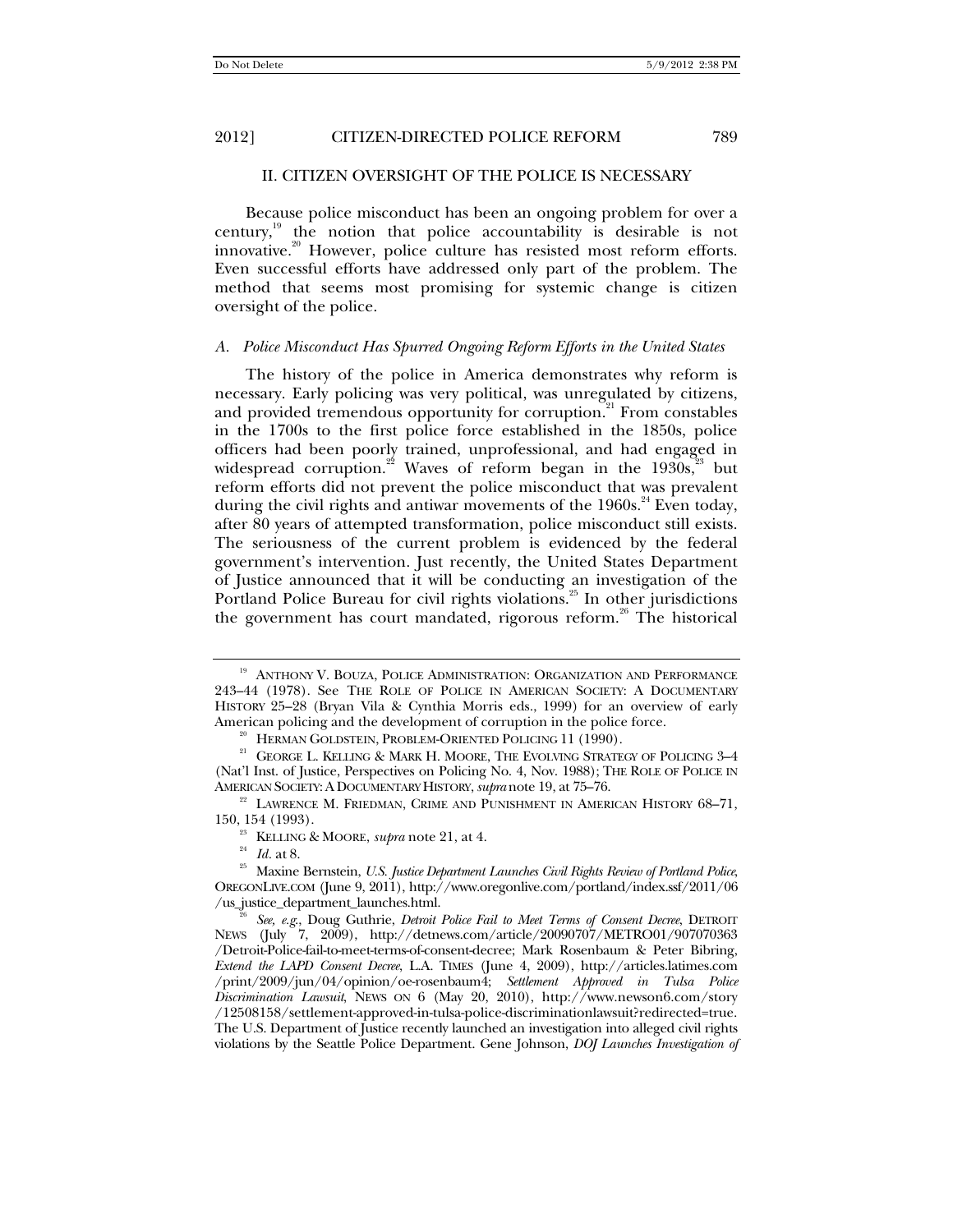record of pervasive misconduct and failed reform efforts demonstrates that this problem is not going away on its own.

#### *B. The Police Need to Be Held Accountable*

Police officers need to be held accountable because they have shown a tendency to deviate from their own policies and the law. One reason why officers deviate from the rules is because of the way in which the police are impacted by power. The police have great discretion to enforce the law, including the power to decide when and how to intervene in a citizen's freedom.<sup>27</sup> To further complicate matters, the police carry guns and are authorized to kill people.<sup>28</sup> People in such powerful positions are more likely to have an exalted sense of self, rely on stereotypes, and view their targets of power as less human and deserving of brutal treatment.<sup>29</sup> It is easy to see how these psychological effects could lead police officers to mistreat individuals, especially minorities. Even seemingly well-intentioned deviations from the law for practical purposes, such as letting people with certain characteristics or connections to the police get away with illegal activities, can lead police officers to view themselves as above the law in a broader sense. For example, the police did not treat Jason Krohn like an ordinary citizen. The officers decided to not charge Jason with any crimes because his father was one of their colleagues. While Jason was probably grateful for the favor, an officer's discretion to not hold all people equally responsible could lead that officer to believe that the officer is more powerful than the law. To combat this tendency for an officer to stretch the rules too far, the police must consistently be held accountable for their actions.

#### *C. The Police Have Been Resistant to Accountability*

The nature and structure of police work has created a police culture that resists accountability. As a result of this resistance, police reform efforts have faced unique challenges. The well-known "code of silence" has been one of the greatest barriers to exposing police misconduct.<sup>30</sup> If an officer chooses to take the higher road and disclose information about another officer's misconduct, he risks being shunned by his

Seattle Police, SEATTLE TIMES (Mar. 31, 2011), http://seattletimes.nwsource.com/html<br>/nationworld/2014648417\_apusseattlepolicedoj.html.

<sup>&</sup>lt;sup>27</sup> BOUZA, *supra* note 19, at 233. 28 ALAN REITMAN, POLICE POWER AND CITIZENS' RIGHTS: THE CASE FOR AN INDEPENDENT POLICE REVIEW BOARD 4 (1966); BETHAN LOFTUS, POLICE CULTURE

IN A CHANGING WORLD 19 (2009).<br><sup>29</sup> David G. Winter, *Power in the Person: Exploring the Motivational Underground of Power, in*<br>THE SOCIAL PSYCHOLOGY OF POWER 113, 122 (Ana Guinote & Teresa K. Vescio eds., 2010).

The code of silence is an agreement amongst police officers to not report each other's misconduct. *See* HOWARD S. COHEN & MICHAEL FELDBERG, POWER AND RESTRAINT: THE MORAL DIMENSION OF POLICE WORK 7–8 (1991).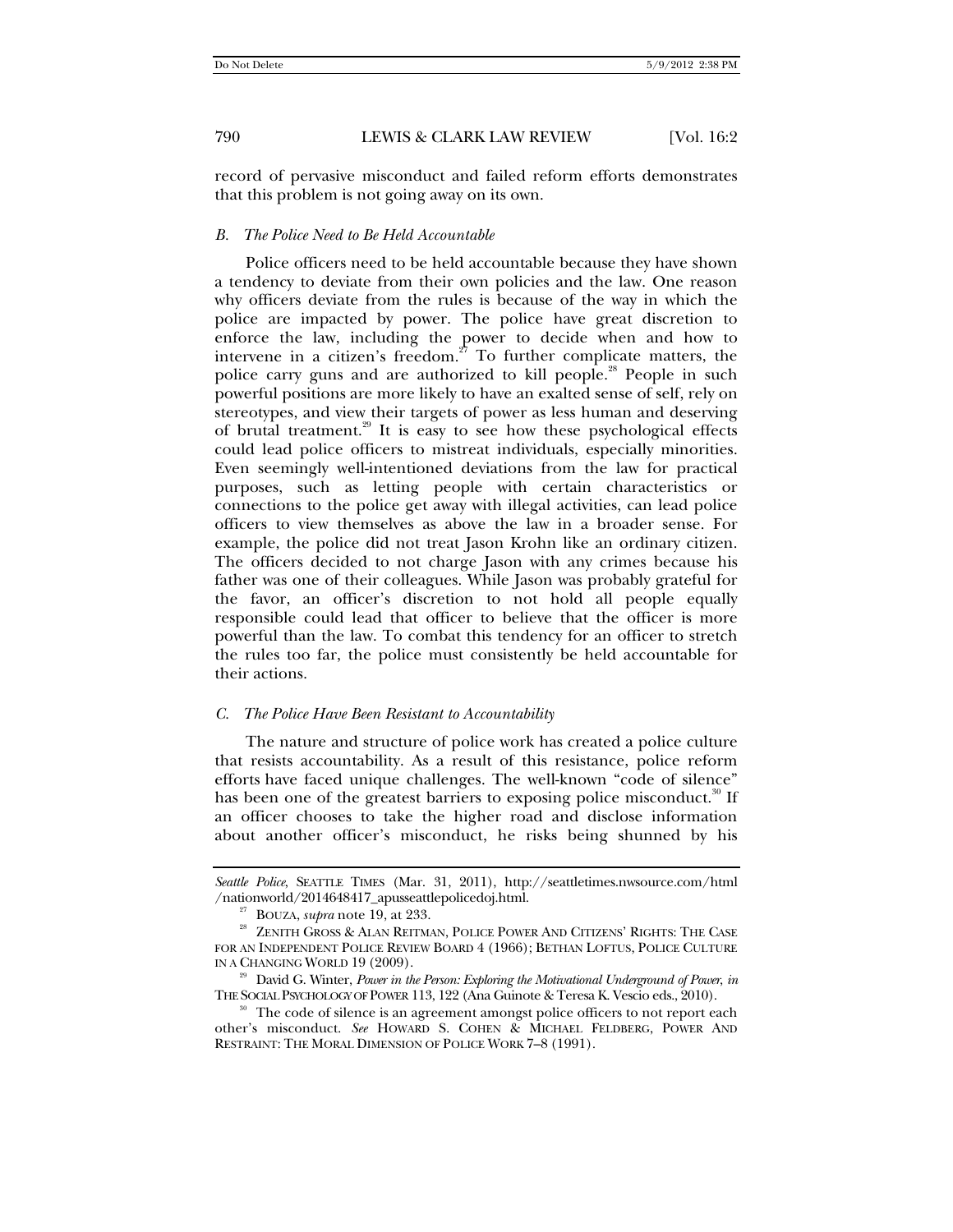colleagues.31 For example, a Portland Police Bureau recruit was shunned by her colleagues after reporting her supervisor for breaking laws and destroying evidence.<sup>32</sup> The recruit's concerns were not taken seriously, she was ridiculed by her colleagues, and she felt unsafe on the job. $35$ Some officers have experienced worse treatment by their colleagues in retaliation for breaking the code of silence.<sup>34</sup> Officers express this loyalty toward each other because they share a unique experience, one which many officers report cannot be fully understood by those outside of law enforcement.<sup>35</sup> One possible explanation for this extreme comradery may be the effects of training police officers like a quasi-military organization.<sup>36</sup> Resembling soldiers, police officers wear uniforms, carry guns, earn badges, strictly follow a chain of command, and perform a very dangerous job. And, like the military, $37$  peer loyalty is highly valued amongst the police. The distinctive power of the police coupled with the code of silence has resulted in a police culture where officers are pressured to lie to cover up their mistakes. Hence, reform has not been easy.

Even though police culture has had the negative effect of encouraging officers to dodge accountability, its development was a result of adaptation. The police have a tough job. Despite the power vested in officers, police work has historically been undesirable and lowranking.<sup>38</sup> Even today, police work is rated as less attractive than other

<sup>&</sup>lt;sup>31</sup> The problem is so significant that a police sergeant, De Lacy Davis, started his own non-profit organization to combat police brutality against minorities based on his own experiences of breaking the code of silence. *Biography of DeLacy Davis*, BLACK

COPS AGAINST POLICE BRUTALITY, http://www.b-cap.org/bcap\_home/bcap\_bio.html. 32 Maxine Bernstein, *Federal Jury Finds Portland Police Did Not Retaliate Against a Whistle-Blower*, OREGONLIVE.COM (June 4, 2011), http://www.oregonlive.com/portland/index.ssf /2011/06/federal\_jury\_in\_portland\_polic.html. 33 *Id.*

 $^\mathrm{34}$  A horrific example of the effects of the code of silence is the story of an officer who reported her colleague for stealing money from a dead victim. Myriam E. Gilles, *Breaking the Code of Silence: Rediscovering "Custom" in Section 1983 Municipal Liability*, 80 B.U. L. REV. 17, 69 (2000). The officer was subjected to severe harassment, including name calling, slashed tires, phone calls at home, and the refusal from other officers to back her up in dangerous work situations. *Id.* at 70–71. After complaining to her supervisors, she was transferred to another precinct and her complaints to the department about retaliation were dismissed. *Id.*

<sup>35</sup> BOUZA, *supra* note 19, at 215–16; GOLDSTEIN, *supra* note 20, at 29–30; *see also* HERVEY A. JURIS & PETER FEUILLE, POLICE UNIONISM: POWER AND IMPACT IN PUBLIC-SECTOR BARGAINING 19 (1973) (noting that surveys of police officers' dissatisfaction with public hostility revealed that officers felt harassed and looked down upon by citizens, and unsupported by city officials). 36 Council of Orgs. on Phila. Police Accountability & Responsibility v. Rizzo, 357

F. Supp. 1289, 1317 (E.D. Pa. 1973). 37 *Living the Army Values*, U.S. ARMY, http://www.goarmy.com/soldier-life/being-

a-soldier/living-the-army-values.html#loyalty. 38 *See* THE ROLE OF POLICE IN AMERICAN SOCIETY: <sup>A</sup> DOCUMENTARY HISTORY, *supra*

note 19, at 72. The first police work in the United States was conducted by constables.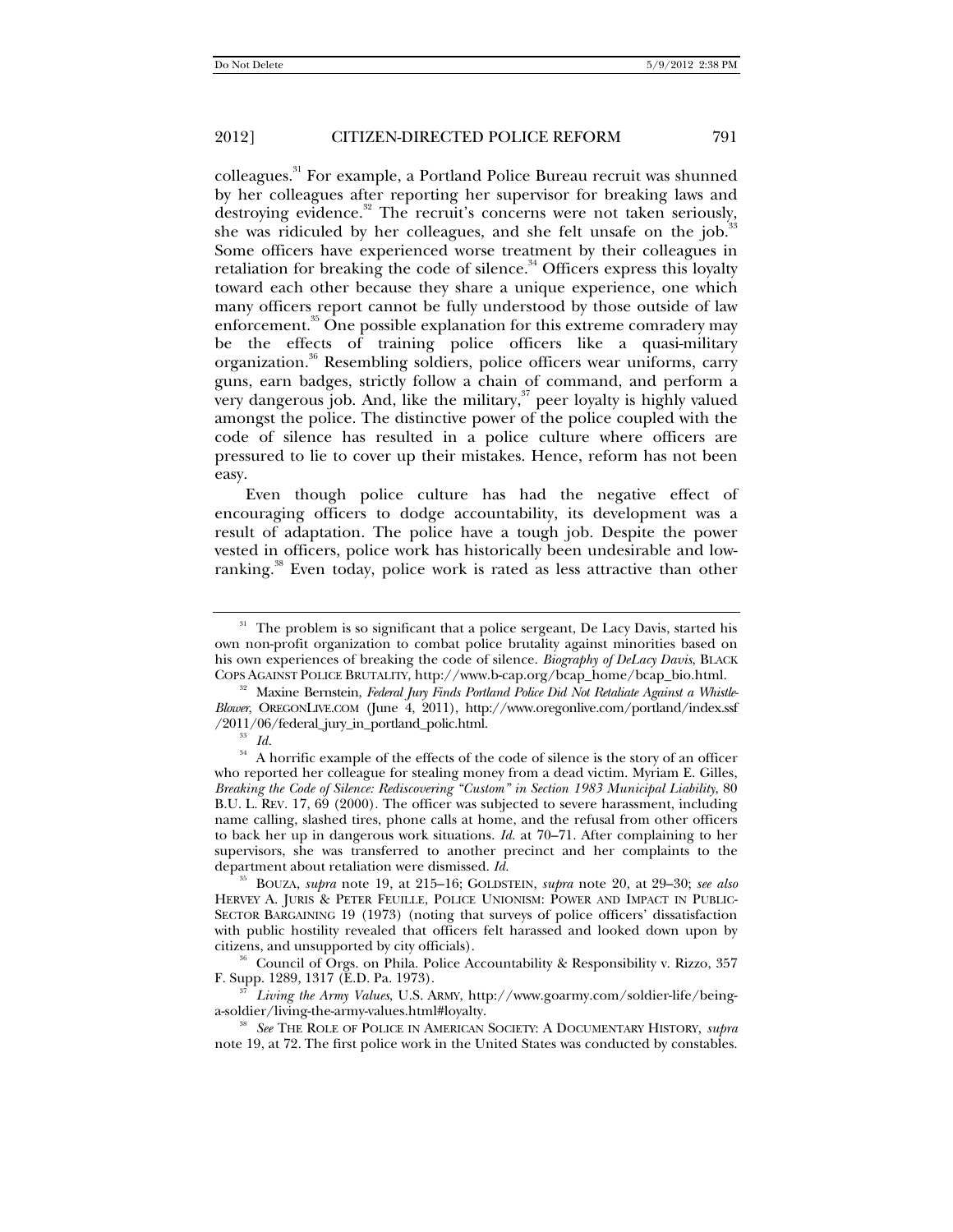careers partly because of the high level of stress and danger involved.<sup>39</sup> Police officers regularly face the incredible challenge of protecting citizens from crime while simultaneously protecting individual rights.<sup>40</sup> In return, the police have been viewed as a symbol of society's oppression<sup>41</sup> and have been highly disliked by segments of the public.<sup>42</sup> Not surprisingly, officers have built solidarity to cope with the criticism from those outside of law enforcement.

The resistance to citizen oversight, however, has not served the police as well as they might think. A pattern of failing to correct mistakes has created a culture that increases the stressfulness of police work.<sup>43</sup> If police departments do not institute strict oversight, it can be difficult for individual officers to withstand peer pressure and police with integrity.<sup>44</sup> Therefore, the only way to truly accomplish systemic change is to transform police culture by mandating independent accountability. Instead of viewing the public's oversight as ignorant criticism, the police force as a whole would benefit from perceiving independent oversight as feedback that leads to better training and increased job morale.

#### *D. Other Remedies to Hold Police Accountable Are Not Enough*

Other avenues have proven unsuccessful in changing police culture and eliminating misconduct.<sup>45</sup> From the Supreme Court to temporary oversight commissions, each approach is flawed because of its limited ability to address the unique issues of each police department.

*Id.* As people with successful employment preferred not to do this public service, the law enforcers were often those of dubious integrity. *Id.* at 79. They "seldom reflected the heroic romanticism portrayed so frequently in fiction." *Id.* at 72. Early police unionization efforts revealed that police work was a blue-collar occupation. *Id.* at 79–

<sup>80. 39</sup> *The Top 200 Jobs of 2010: 161–180*, CAREERCAST.COM, http://www.careercast.com /content/top-200-jobs-2010-161-180 (based on data from the U.S. Bureau of Labor Statistics and Census Bureau and trade association studies, ranking police officer at 180,

below "Nuclear Decontamination Technician").<br><sup>40</sup> PETER K. MANNING, POLICE WORK: THE SOCIAL ORGANIZATION OF POLICING 112 (1977).<br><sup>41</sup> See Council of Orgs. on Phila. Police Accountability & Responsibility, 357 F. Supp. at 1317; *see also* THE ROLE OF POLICE IN AMERICAN SOCIETY: A DOCUMENTARY HISTORY, *supra* note 19, at 49 (noting that even in the late 1800s there were tensions between citizens and the police because officers enforced unpopular laws and were perceived

 $t^2$  The Role of Police in American Society: A Documentary History, *supra* note 19, at 77 (noting that technological advances in policing changed many citizens' view of the police from protector to adversary).

<sup>&</sup>lt;sup>43</sup> See generally LEONARD TERRITO & HAROLD J. VETTER, STRESS AND POLICE PERSONNEL (1981).

<sup>&</sup>lt;sup>44</sup> COHEN & FELDBERG, *supra* note 30, at 8.<br><sup>45</sup> *See, eg., Council of Orgs. on Phila. Police Accountability & Responsibility*, 357 F. Supp. at 1319 (acknowledging the inadequacy of existing methods to protect public interest in police accountability).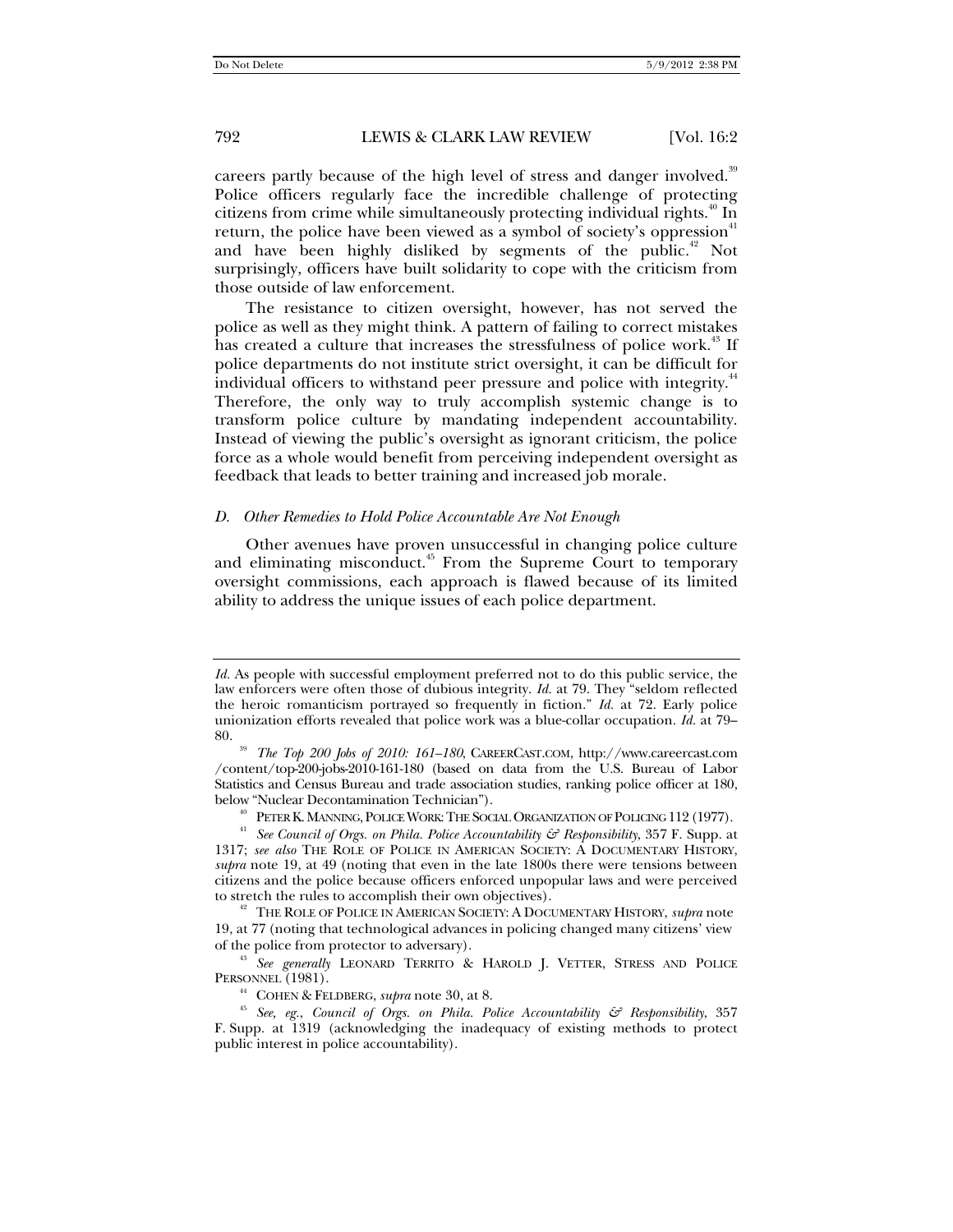Constitutional restraints on police conduct are sparse. Since the wave of judicial activism of the  $1960s$ ,<sup>46</sup> the Supreme Court has often refused to enforce more restrictions on the police, and has even whittled away its own standards. $47$  For example, in 2010 the Supreme Court further weakened *Miranda* protections in *Berghuis v. Thompkins*. 48 The Court heightened the standard for a suspect to invoke the right to remain silent and lowered the standard required for waiver, opening the door for "police interests[] to serve as determining factors" in how *Miranda* applies.<sup>49</sup>

The federal government has only intervened with court-ordered reforms in extreme cases. Often, by the time the Department of Justice has taken action, $50^{\circ}$  the damage is great and not easily undone. For example, the Detroit Police Department was in such disrepair at the time a federal court issued a consent decree that six years and millions of tax dollars later, the department was still not in compliance with 64% of the agreement.<sup>51</sup>

Civil suits can be inaccessible to complainants because of lack of finances or evidence.<sup>52</sup> Moreover, civil suits have not been shown to change organizational systems of misconduct.<sup>53</sup> Even though complainants have won almost \$7 million in settlements against the Portland Police Bureau over the past couple decades, the cases usually took years to resolve, and came at a cost to the taxpayers.<sup>5</sup>

Criminal prosecutions are rare.<sup>55</sup> The friendly relationship between the police and the district attorney's office creates a conflict of interest, and frequently there is a lack of evidence to show that the police acted illegally.<sup>56</sup> In fact, community groups have not been able to find one

<sup>&</sup>lt;sup>46</sup> *See, e.g.*, Mapp v. Ohio, 367 U.S. 643 (1961); Miranda v. Arizona, 384 U.S. 436 (1966). *See also* WALKER, THE NEW WORLD, *supra* note 14, at 31.

<sup>&</sup>lt;sup>47</sup> WALKER, THE NEW WORLD, *supra* note 14, at 30–31.<br><sup>48</sup> 130 S. Ct. 2250 (2010); Michael L. Vander Giessen, Comment, Berghuis v. Thompkins*: The Continued Erosion of* Miranda*'s Protections*, 46 GONZ. L. REV. 189, 190

<sup>&</sup>lt;sup>49</sup> Giessen, *supra* note 48, at 192.<br><sup>50</sup> *See supra* note 26.<br><sup>51</sup> *See* Guthrie, *supra* note 26.<br><sup>52</sup> *See* GROSS & REITMAN, *supra* note 28, at 26.<br><sup>53</sup> *See* Rizzo v. Goode, 423 U.S. 362, 379–80 (1976) (refusing to documented police misconduct on federalism grounds); WALKER, THE NEW WORLD OF POLICE ACCOUNTABILITY, *supra* note 14, at 32–33 (stating that police consider civil suits the cost of doing business). 54 *See Top 25 Settlements: Portland Police Incidents Settled 1993*–*2011 Total[]ing* 

*Roughly \$6.9 Million*, PORTLAND COPWATCH, http://www.portlandcopwatch.org

<sup>&</sup>lt;sup>55</sup> Clarke, *supra* note 13, at 4. **55 Council of Orgs. on Phila. Police Accountability & Responsibility v. Rizzo, 357 Council of Orgs. on Phila. Police Accountability & Responsibility v. Rizzo, 357** F. Supp. 1289, 1319–20 (E.D. Pa. 1973); GROSS & REITMAN, *supra* note 28, at 25.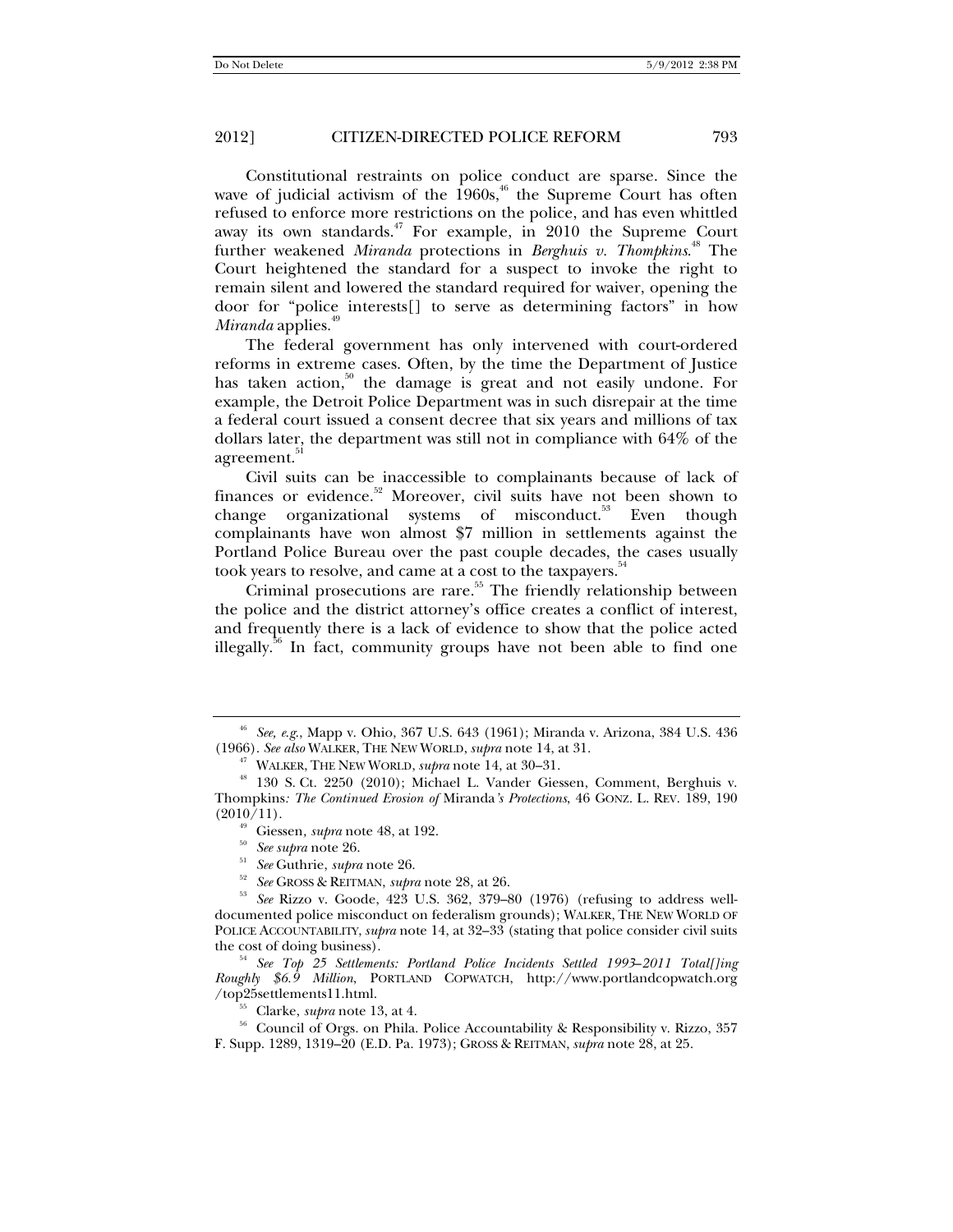incident where the grand jury has indicted a Portland police officer for excessive use of force.<sup>57</sup>

Internal investigation units have failed to provide fair investigations and are distrusted by the public.<sup>58</sup> An in-depth evaluation of Internal Affairs investigations of the Portland Police Bureau in 2007 revealed that 36% of investigations were "seriously inadequate."59 The investigators failed to fully investigate, failed to hold officers culpable for wrongdoing, ignored corroborated allegations of misconduct, failed to interview civilian witnesses, and failed to abide by the investigation regulations. $\degree$ Even when internal investigations are conducted fairly, citizens may be wary because the code of silence has led to a history of concealed police misconduct.61 In fact, a survey of complainants found that 80% were not satisfied with the complaint process. $62$ 

Temporary oversight commissions are unsuccessful at producing long term solutions. Temporary commissions are reactive and are not able to enforce their own recommendations for change.<sup>63</sup> In 2002, the City of Portland hired the Police Assessment Resource Center to conduct a review of officer-involved shootings.<sup>64</sup> While the organization conducted follow-up investigations in 2005, 2006, and 2009 with comprehensive reports and recommendations,<sup>65</sup> the Police Assessment Resource Center was not responsible for implementing the changes.

Each of these forms of accountability serve as a motivating factor for reform, and they may result in the discipline of an officer or the redress of a citizen's complaint. Yet, none of them accomplish all of these goals in addition to monitoring the progress of long-term systemic change. Citizen oversight is the most promising approach to addressing all of these issues and creating lasting reform at a relatively low cost.

E-mail from Dan Handelman, Portland Copwatch, to Michael D. Schrunk, Dist. Attorney, Multnomah Cnty., (Oct. 2, 2006, 11:31 PDT), *available at* http://www.portlandcopwatch.org/chasse.html; *see also* Nick Budnick, *Anatomy of a Police Shooting*, WILLAMETTE WEEK (June 4, 2003), http://www.wweek.com/portland /article-2106-anatomy\_of\_a\_police\_shooting.html; Jacob Quinn Sanders & Ryan Geddes, *Grand Jury Exonerates Officers in Chasse Death*, PORTLAND TRIB. (Oct. 30, 2009), http://www.portlandtribune.com/news/print\_story.php?story\_id=1161125011655380 00. <sup>58</sup> WALKER, THE NEW WORLD, *supra* note 14, at 72–73.<br><sup>59</sup> LUNA-FIREBAUGH, *supra* note 11, at 65. *Id.* 60 *Id.* 60 WALKER, THE NEW WORLD, *supra* note 14, at 64–65.

<sup>&</sup>lt;sup>62</sup> LUNA-FIREBAUGH, *supra* note 11, at 94.<br><sup>63</sup> *See, e.g.*, WALKER, THE NEW WORLD, *supra* note 14, at 36 (discussing Blue-Ribbon commissions).

<sup>&</sup>lt;sup>64</sup> *Portland Police Bureau—Publications*, POLICE ASSESSMENT RES. CTR., http://www.parc.info/portland\_police\_bureau-publications.chtml. 65 *Id.*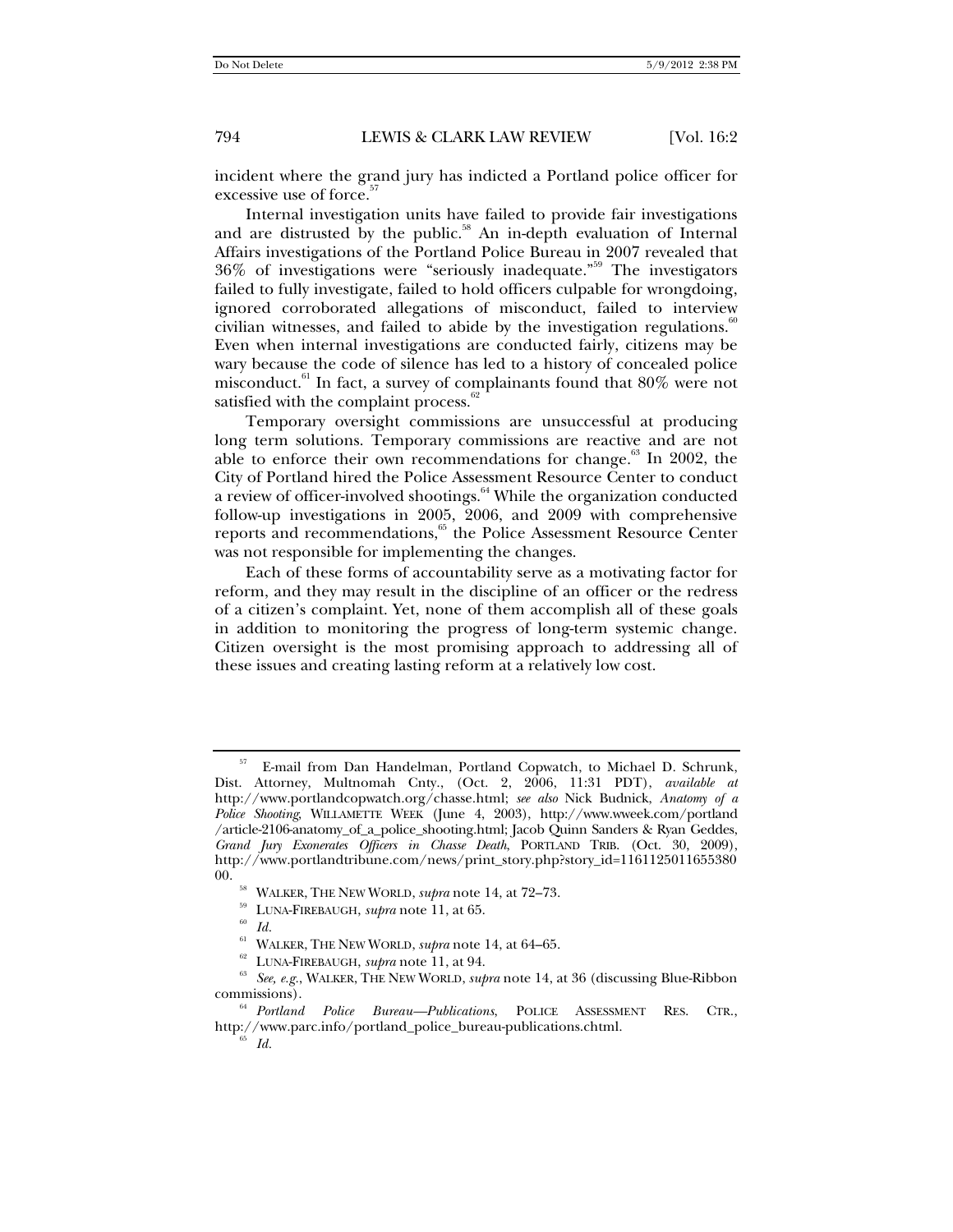## III. PORTLAND'S CITIZEN OVERSIGHT SYSTEM NEEDS IMPROVEMENT

A variety of citizen oversight models have been implemented throughout the United States. $\degree$  Effective oversight requires a combination of efforts including auditing, independent investigations, appellate review, and early intervention systems.<sup>67</sup>

#### *A. Portland's Oversight Structure Is Elaborate but Needs More Power*

An overview of Portland's oversight agency and a simplified version of its citizen complaint procedure illustrate one example of an elaborate oversight system that, with a little more power, could be very effective. Two entities mainly comprise Portland's oversight structure: the IPR and the CRC. An ordinance established the IPR under the Auditor's office, with the Auditor responsible for selecting the IPR director.<sup>68</sup> IPR's responsibilities include receiving citizen complaints against Portland police officers, monitoring internal police investigations, conducting independent investigations when necessary, issuing reports on complaint trends and investigations, recommending policy changes, hiring experts to review closed investigations of police shootings and in-custody deaths, and coordinating citizen complaint appeals. $\degree$ 

CRC is made up of nine citizens who are selected by the Auditor, citizens, former CRC members, and the IPR director.<sup>70</sup> Once selected, the City Council appoints the citizens to CRC.<sup>71</sup> CRC's primary duties include hearing appeals from citizen complaints, reviewing and advising IPR and Internal Affairs, working with IPR to recommend policy changes, and soliciting community concerns about the police.<sup>72</sup> Both IPR and CRC

<sup>69</sup> *Independent Police Review*, AUDITOR'S OFFICE, http://www.portlandonline.com /auditor/index.cfm?c=26646. 70 PORTLAND, OR., CITY CODE § 3.21.080. 71 *Id.*

<sup>66</sup> *See Police Accountability and Citizen Review*, INT'L ASS'N OF CHIEFS OF POLICE § IV, fig.2 (Nov. 2000), http://www.theiacp.org/PoliceServices/ExecutiveServices /ProfessionalAssistance/Ethics/ReportsResources/PoliceAccountabilityandCitizenRe

 $^{67}$  See WALKER, THE ROLE OF CITIZEN OVERSIGHT, *supra* note 15, at 86–113; *see also* WALKER, THE NEW WORLD, *supra* note 14, at 103; Debra Livingston, *The Unfulfilled Promise of Citizen Review*, 1 OHIO ST. J. CRIM. L. 653, 658–59, 668 (2004).<br><sup>68</sup> PORTLAND, OR., CITY CODE §§ 3.21.030–040 (2012). Most police oversight

agencies in the country are governmental agencies that derive their power through a municipal charter, which is supported by state law. *See* WALKER, THE ROLE OF CITIZEN OVERSIGHT, *supra* note 15, at 41–42; *see, e*.*g.*, OR. CONST. art. VI, § 10 (granting voters of any local government the authority to "adopt, amend, revise or repeal" a local charter). The Constitution permits the county charter authority to deal with matters of local concern, and requires the charter to provide for the local government's organization, officers' election or appointment, and officers' powers and duties. *Id.*

<sup>72</sup> *Independent Police Review*, *supra* note 69.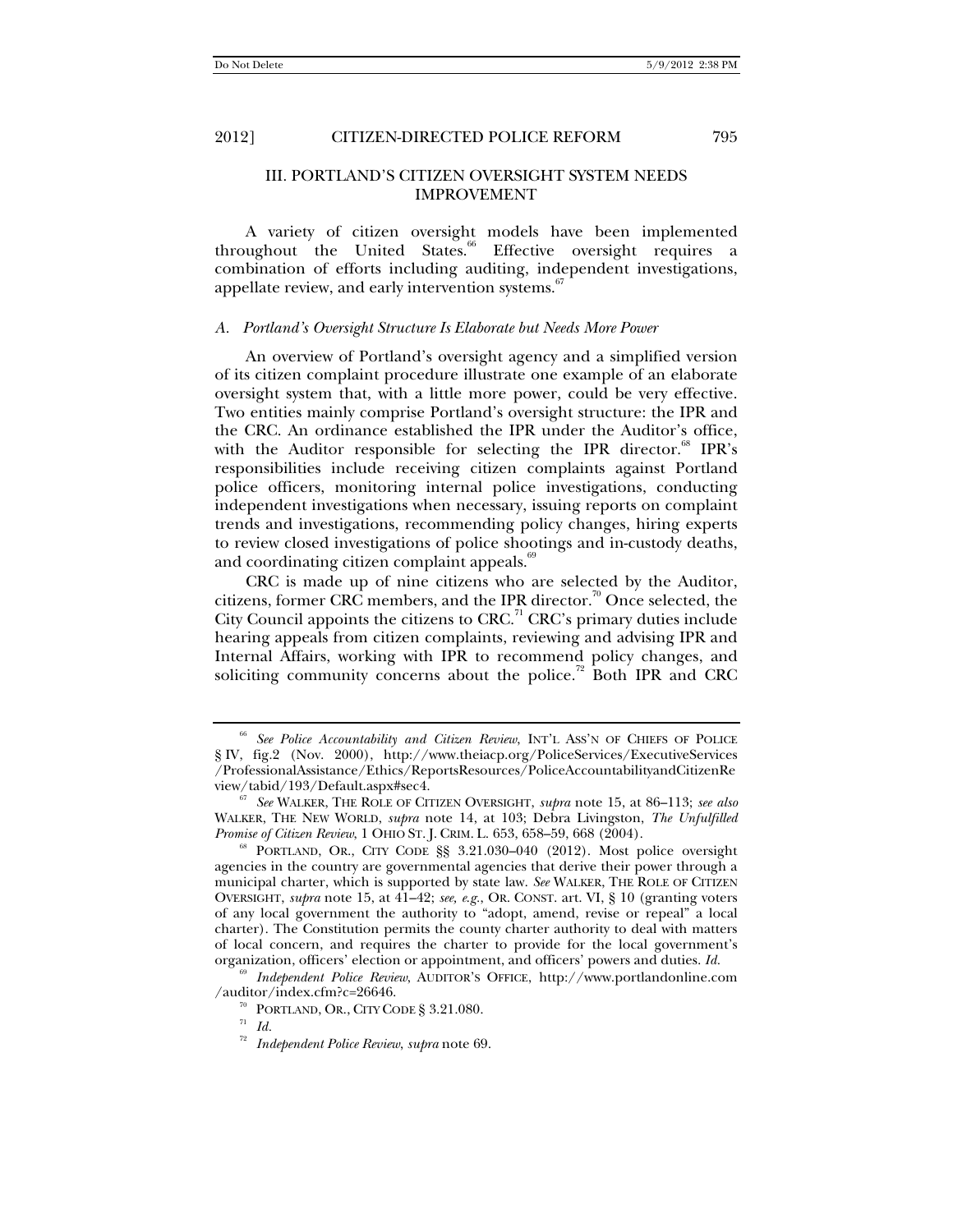could benefit from a number of increased powers,<sup>73</sup> including the power to compel officer testimony.

#### *B. The Independent Police Review Division's Complaint Process Is Confusing and It Involves Too Many Entities*

IPR's citizen complaint process is unnecessarily lengthy and complicated. After a citizen complaint is filed, IPR obtains preliminary information and determines whether the complaint contains sufficient allegations for investigation.<sup>74</sup> If the complaint warrants further inquiry, IPR can choose to conduct its own investigation or refer the complaint to the police department's Internal Affairs division.<sup>7</sup>

If IPR refers the complaint, Internal Affairs then decides whether to investigate or dismiss the complaint.<sup>76</sup> If an investigation is conducted, Internal Affairs sends a report to the accused officer's commander who makes a finding for each allegation of either "sustained," "exonerated," "insufficient evidence," or "unfounded," and then communicates those findings to IPR. $\frac{7}{7}$ 

If at least one finding is "sustained" or the ordinance specifies that the complaint's category warrants further review—including the police shooting category and findings with possible severe discipline—the Police Review Board<sup>78</sup> looks over the investigation and makes recommendations to the Police Chief.79 IPR and Internal Affairs also have discretion to challenge the Commander's findings and trigger a Police Review Board hearing.<sup>80</sup> The Commissioner in Charge of the police, or the Police Chief, has the "final" say in disciplinary action, ${}^{81}$  subject to the police union's subsequent actions taken on behalf of the officer.<sup>82</sup>

 $73$  A Portland ordinance established a Stakeholder Committee Group in 2010, which came up with many recommendations for improving IPR and CRC. CITY OF PORTLAND, OR., POLICE OVERSIGHT STAKEHOLDER COMM., FINAL REPORT 5-11 (Sep. 21, 2010).

<sup>&</sup>lt;sup>74</sup> PORTLAND, OR., PUB. SAFETY POL'Y PSF-5.01 (2012). *Id.* IPR has never acted on the authority to conduct its own investigations. Bernstein, *Portland Officials Call for Overhaul of Police Oversight*, *supra* note 17. 76 *Independent Police Review Division - Internal Affairs Division Protocols & Procedures -* 

*Citizen Initiated Complaints* (Portland, Or., Portland Policy Documents No. PSF-5.01, 2012), *available at* http://www.portlandonline.com/auditor/index.cfm?c=27455&a

 $\frac{77}{78}$  *Id.* 

The Police Review Board's voting members are the IPR director, the Assistant Branch Chief, a Commander or Captain, a peer officer, and a citizen. PORTLAND, OR., CITY CODE § 3.20.140(C)(1)(a) (2012).

<sup>&</sup>lt;sup>79</sup> *Id.* § 3.20.140(B).<br><sup>80</sup> *Id.* §§ 3.21.120(G)(3), 3.20.140(B)(1)(a).<br><sup>81</sup> *Id.* § 3.20.140(H).<br><sup>82</sup> The police union's success in overturning the Bureau's discipline efforts is another important accountability issue—one which is outside this Note's scope. Even though discipline for police misconduct is not common, when it does occur, it is often turned over or modified during arbitration because there is no precedent for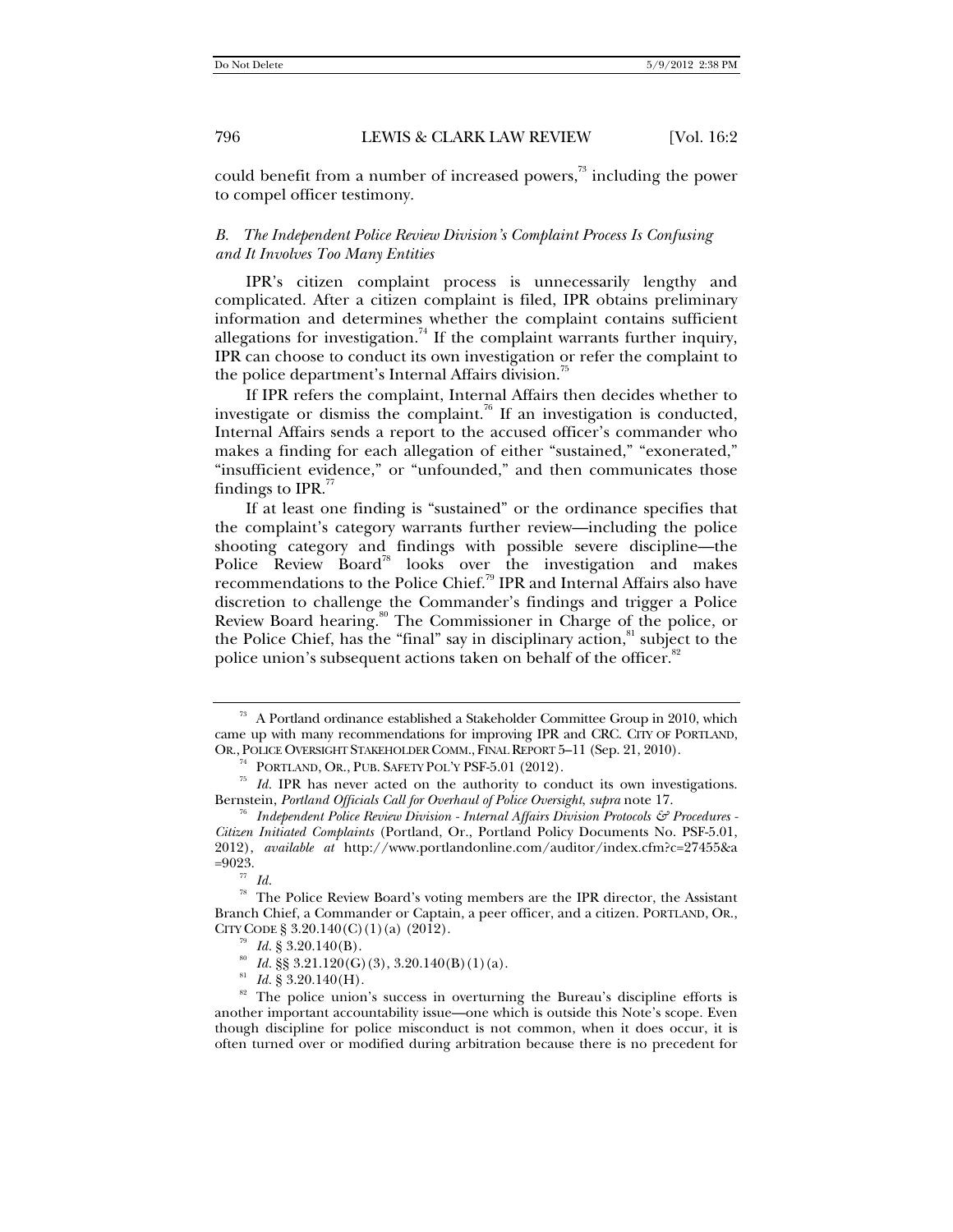If a finding is "exonerated" or "unfounded," Internal Affairs refers the case back to IPR, who is then responsible for contacting the complainant and informing her that she has the option to appeal the decision to CRC.<sup>83</sup> If a complainant or an officer appeals a finding to CRC, Internal Affairs or IPR can further investigate the complaint at its discretion.<sup>84</sup> Later, the involved parties have an opportunity to be heard at a public hearing in front of CRC.<sup>85</sup> CRC determines whether a "reasonable person could make the finding in light of the evidence."<sup>86</sup> If the police bureau refuses to accept one or more CRC findings, IPR schedules a hearing before City Council to review the controversial findings and make a final decision. $87$  This process could be streamlined by granting IPR enough power to replace Internal Affairs' work.

## IV. TRUE INDEPENDENCE IS ESSENTIAL TO EFFECTIVE OVERSIGHT

Many experts agree that true independence is essential to an effective oversight agency.<sup>88</sup> True independence means that the oversight agency conducts its activities separately from the police department. While Portland's oversight system has authority to conduct all of the bestpractice activities identified by researchers, and arguably has one of the strongest structures in the country,<sup>89</sup> IPR is not truly independent because it has chosen not to conduct independent investigations.<sup>90</sup> Even if it did, the city ordinance that grants the authority for independent investigations does not permit IPR to compel officer testimony.<sup>9</sup>

*Citizen Initiated Complaints, supra* note 76.<br><sup>88</sup> LUNA-FIREBAUGH, *supra* note 11, at 33.<br><sup>89</sup> *Id.* at 111. Portland's civilian oversight began in the 1980s in response to allegations of racially motivated wrongdoing, e

- <sup>90</sup> Bernstein, *Portland Officials Call for Overhaul of Police Oversight, supra* note 17.<br><sup>91</sup> PORTLAND, OR, CITY CODE § 3.21.120(D)(4).
- 

discipline. *See, e.g.*, Maxine Bernstein, *Portland Police Chief Fires Officer Ron Frashour in Aaron Campbell Shooting*, OREGONLIVE.COM (Sept. 23, 2011), http://www.oregonlive.com/portland/index.ssf/2010/11/portland\_police\_chief\_mi

ke\_ree\_1.html.<br><sup>83</sup> *Independent Police Review Division - Internal Affairs Division Protocols & Procedures -Citizen Initiated Complaints*, *supra* note 76. 84 *Id.*<sup>85</sup> *Id.*

<sup>86</sup> *Id.*; PORTLAND, OR., CITY CODE § 3.21.020 (2012). Portland Copwatch, a grassroots, volunteer organization that promotes police accountability, has recently critiqued the reasonable person standard as inadequate. *Standard of Review for Citizen Review Committee: Examining Replacing the Current "Reasonable Person" Standard with "Preponderance of the Evidence*," PORTLAND COPWATCH (Apr. 2011), http://www.portlandcopwatch.org/preponderance\_analysis\_0411.pdf. 87 *Independent Police Review Division - Internal Affairs Division Protocols & Procedures -*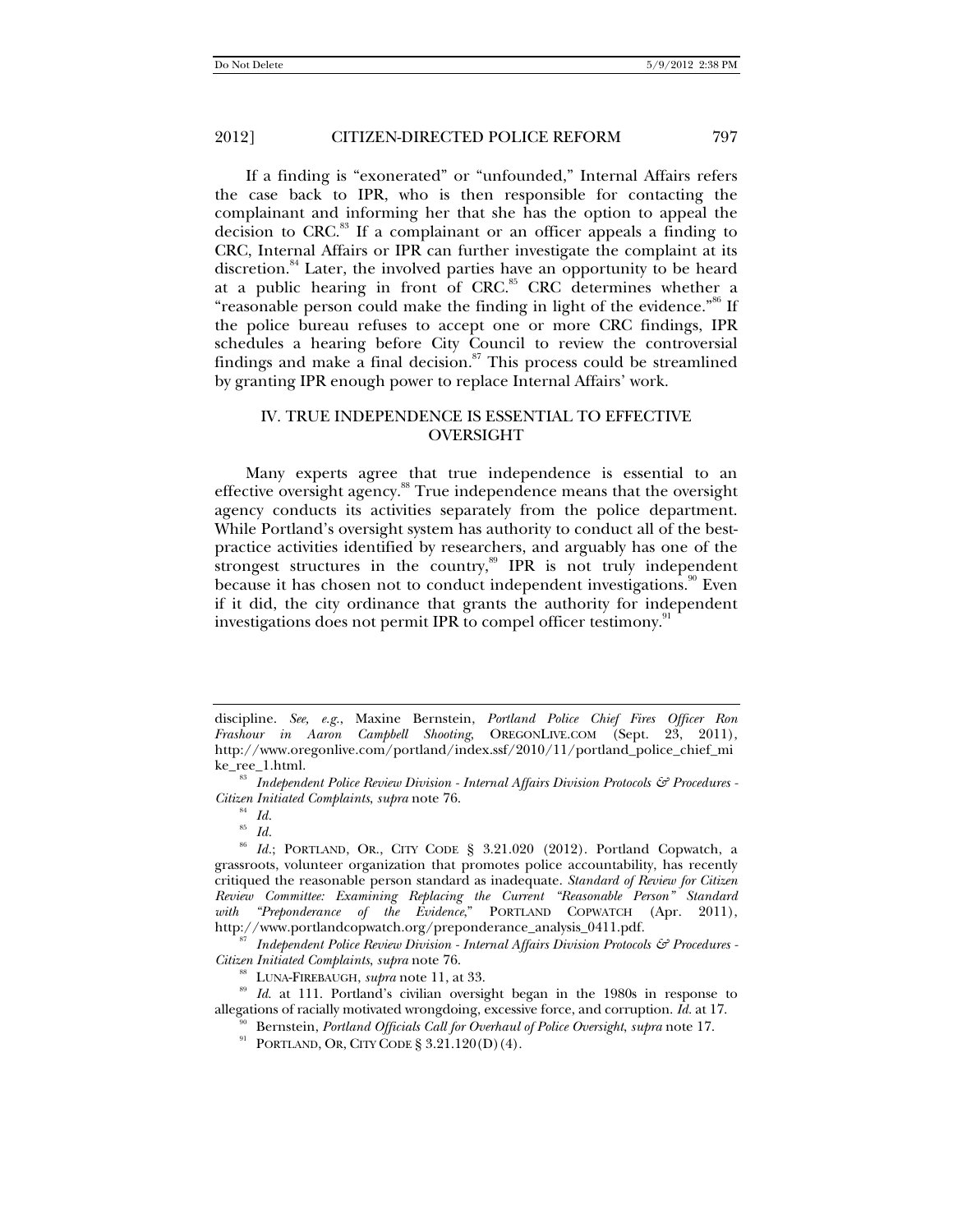#### *A. Objective Oversight Requires Independent Investigations*

Independent investigations are essential to objective oversight $92$ because internal investigations are perceived as—if not actually—biased.<sup>93</sup> Individuals who are part of a group are more likely to favor their own interests.<sup>94</sup> When an investigator is evaluating his peers, the investigator may be more selective about the investigation's depth, and he may be more inclined to avoid a transparent process. This tendency is even more prominent in groups such as the police, whose culture highly values loyalty.<sup>95</sup> "The more independent the investigator, the more credible the investigation" is to those involved, as well as to outsiders.<sup>96</sup> Thus, for an oversight agency to be completely independent, the agency must conduct its own investigations of alleged misconduct. Unfortunately, many oversight agencies do not have the ability to administer investigations because they lack authority, staff, and resources. Portland's IPR has the necessary authority, staff, and resources to conduct at least some investigations, but it has not yet chosen to conduct its own citizen complaint investigations.<sup>97</sup>

## *1. Portland's Independent Police Review Division Should Conduct All Investigations of Police Conduct*

Portland's IPR should conduct all investigations of alleged police misconduct. IPR reports that it has declined to conduct independent investigations because it is pleased with the integrity of the Bureau's internal investigations.<sup>98</sup> IPR's satisfaction with internal investigations is problematic because it does not create a clear separation between the overseers and the overseen. Although Internal Affairs is capable of conducting many investigations with integrity, the system is problematic because it does not provide a safeguard to ensure that *all* investigations are conducted fairly. Even the best trained officers with the highest integrity need independent oversight because they cannot escape their environment's influence. Moreover, an expert has speculated that increased independent investigations may improve the lower-thanaverage sustain rate of citizen complaints against the police in Portland.<sup>99</sup>

<sup>&</sup>lt;sup>92</sup> The ACLU's first essential component to an effective citizen oversight agency is independent investigations. LUNA-FIREBAUGH, *supra* note 11, at 33.

<sup>&</sup>lt;sup>93</sup> GARETH JONES, CONDUCTING ADMINISTRATIVE OVERSIGHT & OMBUDSMAN INVESTIGATIONS 20 (2009).

<sup>&</sup>lt;sup>94</sup> See Marilynn B. Brewer, *The Psychology of Prejudice: Ingroup Love or Outgroup Hate?*, 55 J. OF SOC. ISSUES 429, 435–38 (1999).

<sup>&</sup>lt;sup>95</sup> See discussion *supra* Part II.C.<br><sup>96</sup> JONES, *supra* note 93, at 19.<br><sup>97</sup> Bernstein, *Portland Officials Call for Overhaul of Police Oversight, supra* note 17.<br><sup>98</sup> LUNA-FIREBAUGH, *supra* note 11, at 113.<br><sup>99</sup> See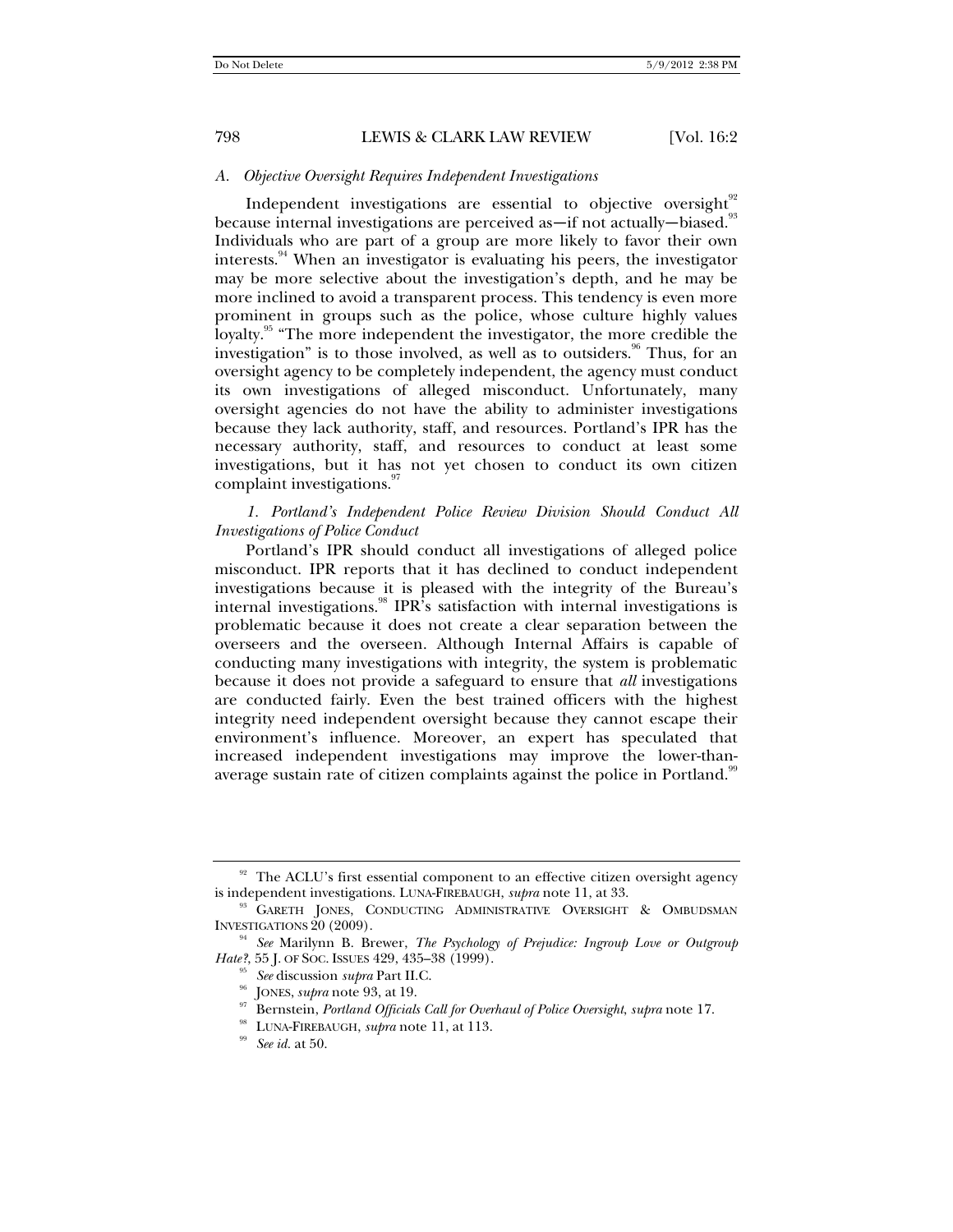To increase credibility and accountability, IPR should conduct all investigations of alleged police misconduct. $100$ 

IPR's practical concerns about conducting its own investigations are legitimate, but they can be overcome. In fact, no evidence shows the perceived disadvantages of effective independent oversight outweigh the benefits.<sup>101</sup> First, IPR has expressed concern that only the Bureau has the properly trained staff to do complex investigations.<sup>102</sup> However, IPR could acquire properly trained staff by recruiting former police officers to be IPR investigators. Other oversight agencies, such as the San Francisco Office of Citizen Complaints, employ mostly former law enforcement officers as investigators.103 To reduce bias, the Office of Citizen Complaints has a policy that investigators cannot be former members of the San Francisco Police Department.<sup>104</sup> Second, IPR has expressed concern that only the Bureau has sufficient resources to conduct complex investigations. Surely, resources are scarce because the City of Portland is funding both IPR and Internal Affairs, two separate entities that have many of the same goals and responsibilities. To correct this problem, the City could provide IPR with sufficient resources by redirecting the funding the City has allocated to police misconduct investigations from Internal Affairs to IPR.

#### *2. Citizens and Police Officers Would Benefit from Independent Investigations*

Citizens would likely perceive IPR as more effective and fair if all investigations were conducted independently. Currently, because a citizen complaint's path is not easy to follow and complaints are rarely sustained, citizens are skeptical of Portland's oversight structure's effectiveness.<sup>105</sup> A survey of Portland citizens conducted a few years ago reflected this reality; many complainants reported being confused about and disappointed by the IPR and CRC processes.<sup>106</sup> Presumably, this elaborate system was designed to create true accountability. In practice, the system has had the effect of limiting transparency.

While conducting all investigations is an ideal long-term goal, a good shortterm goal would be for IPR to conduct some investigations. An extensive review of IPR's effectiveness suggested that exercising its authority to conduct investigations in some cases would assist in increasing independence. See id. at  $114$ .

JONES, *supra* note 93, at 354.<br>
<sup>102</sup> JONES, *supra* note 93, at 354.<br>
<sup>102</sup> See LUNA-FIREBAUGH, *supra* note 11, at 114.<br>
<sup>103</sup> The San Francisco Office of Citizen Complaints employs approximately 35 people, the majority of whom are former law enforcement officers. *Frequently Asked Questions*, CITY AND CNTY. OF S.F. OFFICE OF CITIZEN COMPLAINTS, http://www.sfgov3.org /index.aspx?page=534; Telephone interview with Charles Gallman, Chief Investigator, San Francisco Office of Citizen Complaints (Oct. 22, 2010).<br><sup>104</sup> S.F., CAL., CHARTER § 4.127 (2004).<br><sup>105</sup> *See* LUNA-FIREBAUGH, *supra* note 11, at 82.<br>*Id. Id.*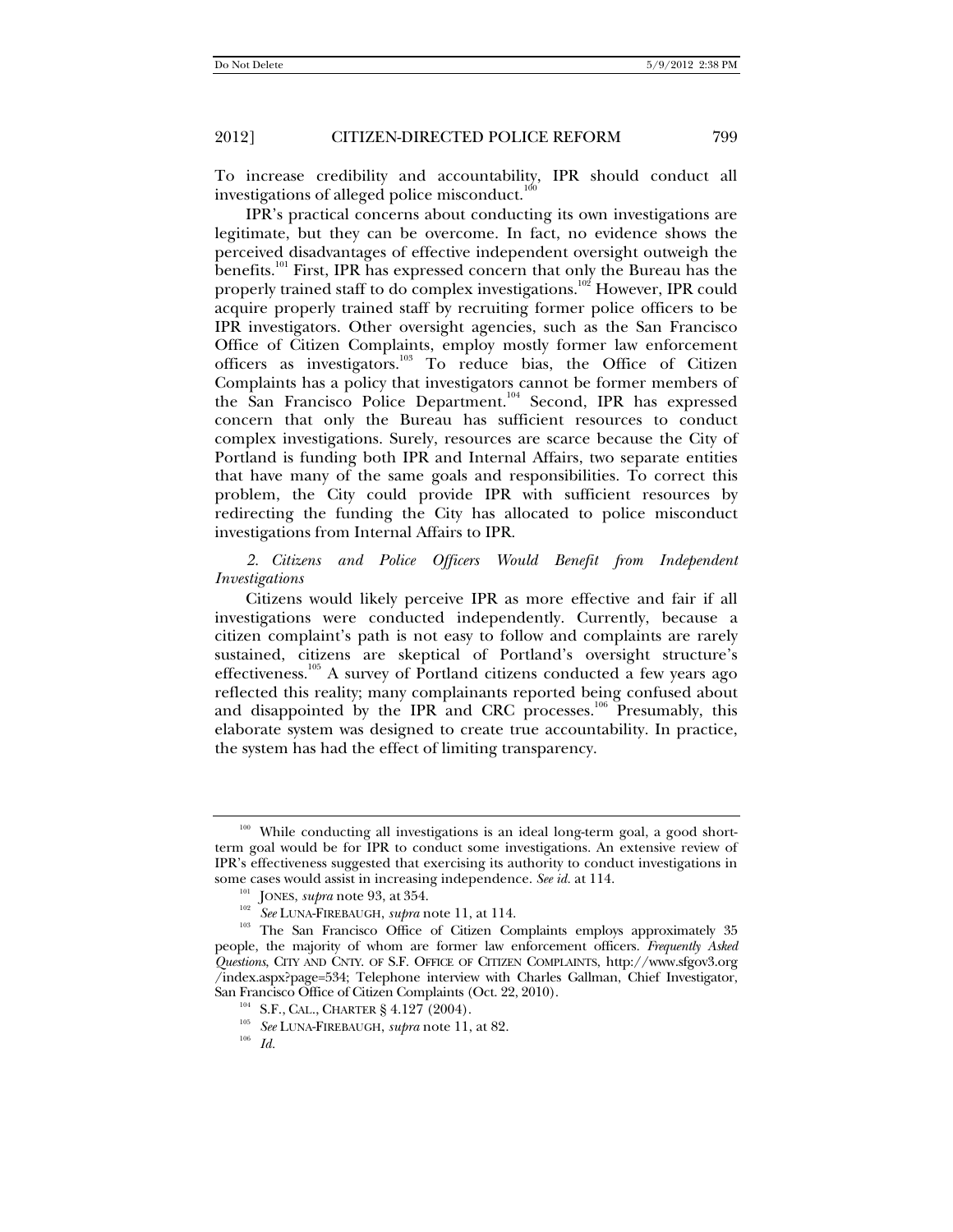Police officers could also benefit from independent investigations. The lack of effective and independent oversight is more likely to increase alienation between the public and the police. If the public believes that police oversight is legitimate and truly independent, officers might be treated with more respect. If IPR could compel testimony, then even if an officer did invoke the privilege against self-incrimination to refuse to speak, IPR could require him to testify. As a result, officers may not feel as pressured to succumb to the temptation of covering up for their coworkers. Rather, an officer could escape the burden of personal choice by "blaming" the system for the requirement to cooperate. Therefore, if officers want to increase the likelihood that they will be perceived as just and fair without their peers shunning them, officers should welcome independent scrutiny.

#### *B. Independent Investigations Require the Power to Compel Officer Testimony*

Oversight agencies must have the power to compel officer testimony to conduct fair and thorough investigations. Even if IPR were to conduct investigations, it lacks authority to administer those investigations properly. Under IPR's current policy, if an officer were under investigation for a report of misconduct, the officers involved would not be required to answer IPR's questions.<sup>107</sup> Granted, many officers would likely cooperate with IPR's questions, but the authority to compel testimony, similar to the authority for independent investigators, is needed to ensure that *all* officers cooperate. If IPR waits until an officer refuses to cooperate to obtain authority to compel officer testimony, it will be too late. IPR must establish an official procedure to demand answers from officer witnesses and the accused so that officers who adhere to the code of silence cannot easily thwart investigations.

## *1. Investigations in the Public Employee Context Require More Than Just Subpoena Power*

A preliminary matter for understanding the intricacies of public employee investigations is the difference between subpoena power and the power to compel officer testimony. Subpoena power only requires a witness to show up and testify.<sup>108</sup> A witness who fails to comply with a subpoena may be punished through judicial contempt proceedings. $109$ However, a witness who claims a privilege, such as the privilege against self-incrimination, does not have to testify. Courts have generally upheld

<sup>&</sup>lt;sup>107</sup> *See* discussion *infra* Part VII.A.<br><sup>108</sup> In Oregon, a civil subpoena is defined as "a writ or an order direct[ing]" a person to (1) appear at a certain time and place to testify as a witness or (2) produce specified "books . . . documents, or [other] tangible things" for inspection and copying. Or. R. CIV. P. 55A. 109 OR. R. CIV. P. 55G; OR. REV. STAT. § 33.015(2)(c) (2011). During contempt

proceedings, "[a] court may impose either remedial or punitive sanctions" of confinement or a fine. *Id*. § 33.045.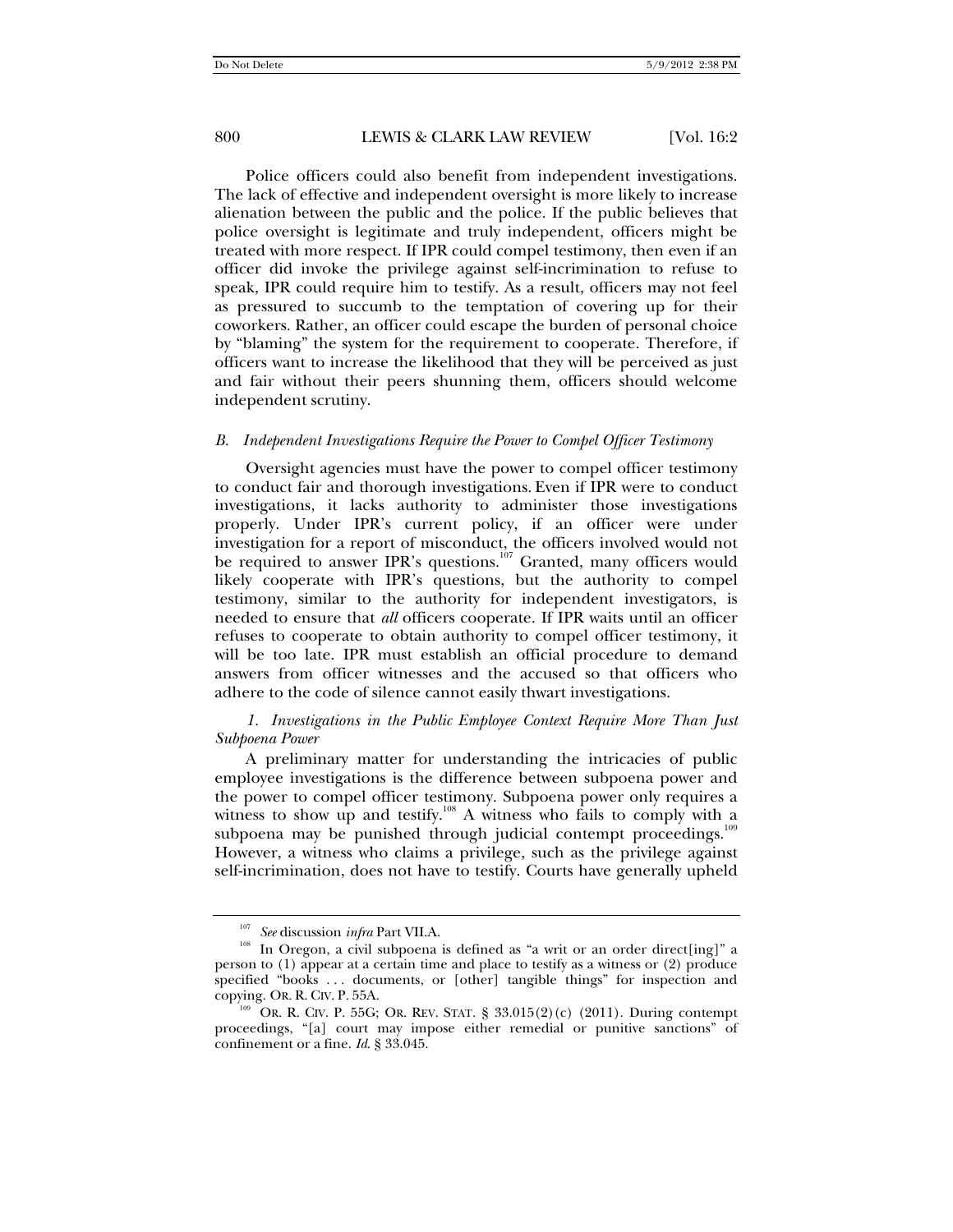oversight agencies' subpoena powers.<sup>110</sup> In Portland, the City Code grants subpoena powers to its elected officials and other designated entities.<sup>111</sup> Just recently, the City granted IPR authority to subpoena witnesses for its investigations.<sup>112</sup> This grant of authority shows that the City recognizes the importance of witness testimony in investigations of police misconduct.

Compelling testimony is similar to subpoena power in some ways.<sup>113</sup> but the process of obtaining testimony from public employees is different than that of an ordinary citizen. A public employee is required to cooperate with administrative investigations as a condition of employment.<sup>114</sup> Unlike a subpoenaed citizen witness who can only be punished for refusing to testify via contempt proceedings, a public employee can be terminated from employment for refusing to testify. A public employee who refuses to testify may be ordered, or compelled, to do so by the employer. The City of Portland has explicitly denied IPR the power to question police officers,<sup>115</sup> even though police officers are public employees. Currently, the City Code provides that officers must submit to interviews regarding an incident, but IPR cannot ask the officers questions directly, and the officers are not required to answer.<sup>116</sup>

#### *2. Live Testimony Is Crucial to a Fair Investigation*

Live testimony is fundamental to a thorough investigation. According to modern techniques, a thorough administrative investigation is conducted by independent investigators with proper training, experience, and access to resources. The investigators identify issues, procure witnesses and evidence, and make an objective evaluation

 $114$  Portland police officers are required to answer questions presented to them by Internal Affairs. PORTLAND POLICE BUREAU MANUAL OF POLICY AND PROCEDURE § 330.00 (2010), *available at* http://www.portlandonline.com/shared/cfm/image.cfm?id=32482 ("Members will cooperate fully and be truthful in giving statements about events under investigation. No member shall conceal information, impede, or interfere with the reporting or investigation of any complaint. Members who become aware of the investigation of an incident about which they have knowledge shall contact the investigator(s) with this information."); PORTLAND, OR., CITY CODE §  $3.21.120(C)(2)(b)$ ("[T]he IAD investigator may repeat the question and/or direct the member to answer the question.").<br><sup>115</sup> PORTLAND, OR., CITY CODE § 3.21.120(C)(2)(b). The City's refusal to grant IPR

the authority to compel officer testimony is based in the City's collective bargaining agreement with the Bureau. *Id.*; *see infra* notes 191–93 and accompanying text. <sup>116</sup> PORTLAND, OR., CITY CODE § 3.21.120(C)(2)(b).

<sup>110</sup> *See, e*.*g*., Dibb v. Cnty. of San Diego, 884 P.2d 1003, 1013–14 (Cal. 1994) (holding that subpoena power was the type of power conferred to the county charter by the state constitution and the power to issue subpoenas is conferred on oversight

agencies throughout the country).<br><sup>111</sup> PORTLAND, OR., CITY CODE § 3.04.010 (2012).<br><sup>112</sup> *Id.* § 3.21.210.<br><sup>113</sup> *See* Kastigar v. United States, 406 U.S. 441, 443–44 (1972). See E.R. Harding, *The Fifth Amendment and Compelled Testimony: Practical Problems in the Wake of Kastigar, 19 VILL.* L. REV. 470, 471–73 (1974), for an abbreviated history of compelled testimony.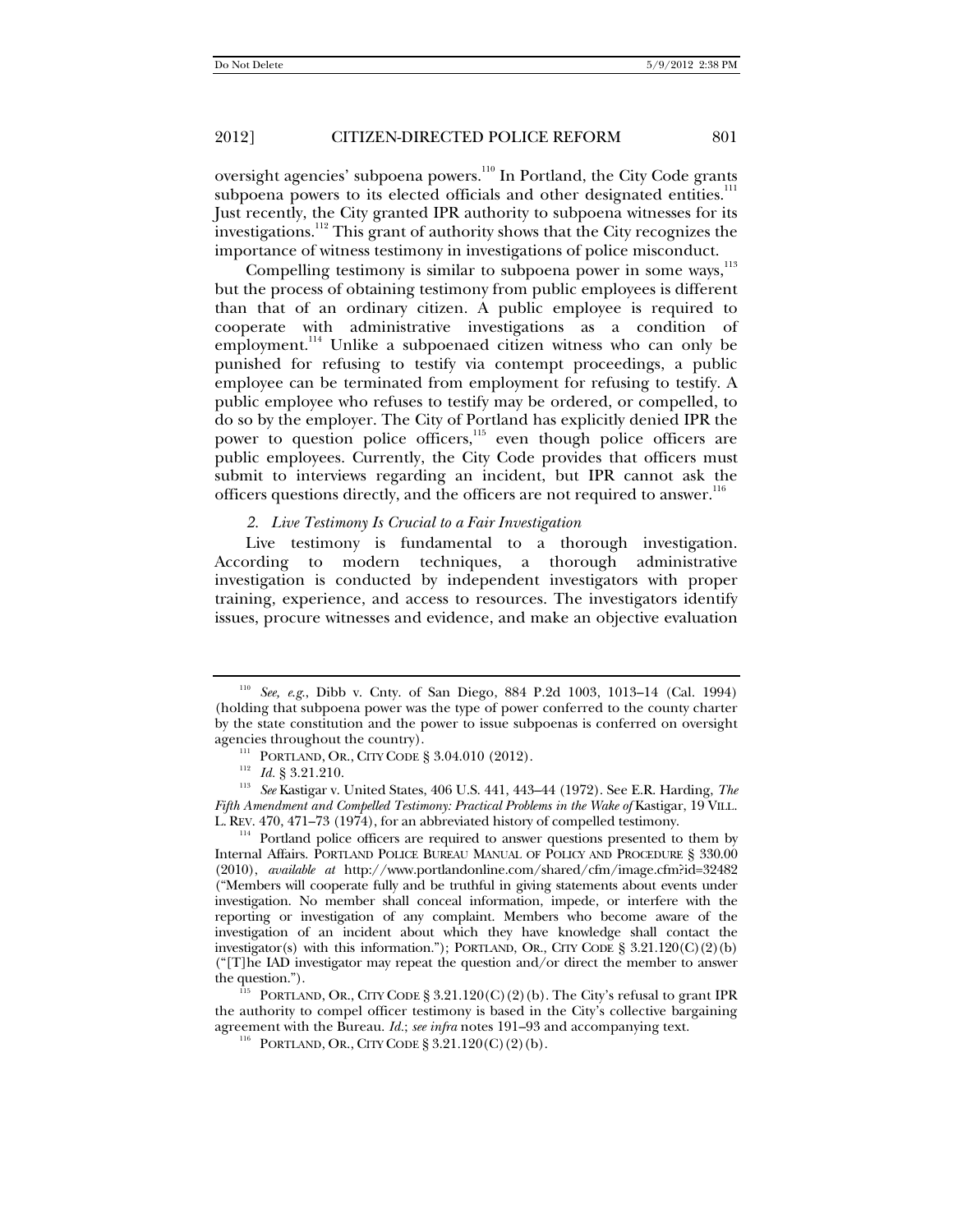of the materials based on the facts.<sup>117</sup> In obtaining information to complete the investigation, the most important step is live interviews of witnesses and the accused after the incident.<sup>118</sup> Written interviews are not as effective as in-person interviews because the witness can take time to craft a response, consult others for input, or draft insufficient responses.119 In addition, live testimony provides an opportunity for an investigator to assess a witness's credibility and demeanor.<sup>120</sup>

*3. Obtaining Testimony Soon After an Incident Decreases the Likelihood of Collusion* 

A delay in interviewing officers can "give[] the appearance of," and opportunity for, collusion.121 Some researchers recommend that colleagues who are involved in the same incident should be separated immediately after the incident to avoid collusion.<sup>122</sup> Officer separation is in the best interests of the accused, the complainant, and witnesses because it increases the likelihood of unhampered testimony. Especially in the context of police misconduct, separating officers after an incident may be helpful in combating the challenges posed by the code of silence. For example, in one Portland case where police officers used excessive force against a man, evidence suggests that the citizen's death resulted from the subsequent cover-up, not the force itself. $^{123}$ 

*4. Officers Should Be Held to a High Standard in Administrative Investigations* 

Because officer testimony is crucial for resolution in most investigations of alleged police misconduct, officers should be expected to fully cooperate in administrative investigations. In general, employees are accountable to their employers to perform the job as assigned. The police are no different. But, officers should be held to an even higher standard than civilian witnesses because police officers are also accountable to the public. Sometimes the only parties involved in an incident that gives rise to a citizen complaint are a citizen and police officers. While a citizen's complaint may be against only one officer, other officers who witnessed the event probably have information invaluable to a full and fair investigation. Unfortunately, Portland's IPR director cannot require officers to answer the same questions that the

<sup>&</sup>lt;sup>117</sup> JONES, *supra* note 93, at 10.<br>
<sup>118</sup> *Id.* at 125, 133.<br>
<sup>120</sup> *Id.* at 133, 136.<br>
<sup>120</sup> Maxine Bernstein, *California Consultants Find Flaws in Portland Police Review of James P. Chasse Jr.'s Death in Custody*, OREGONLIVE.COM (July 23, 2010), http://www.oregonlive.com/portland/index.ssf/2010/07/outside\_consultants\_find\_gaps.html.<br><sup>122</sup> WALKER, THE NEW WORLD, *supra* note 14, at 82–83.<br><sup>123</sup> Maxine Bernstein, *Attorneys for James Chasse Family Argue That* 

*Portland Police Coverup Led to Chasse's Death*, OREGONLIVE.COM (Oct. 21, 2010), http://www.oregonlive.com/portland/index.ssf/2010/10/chasse\_documents\_released\_by\_a.html.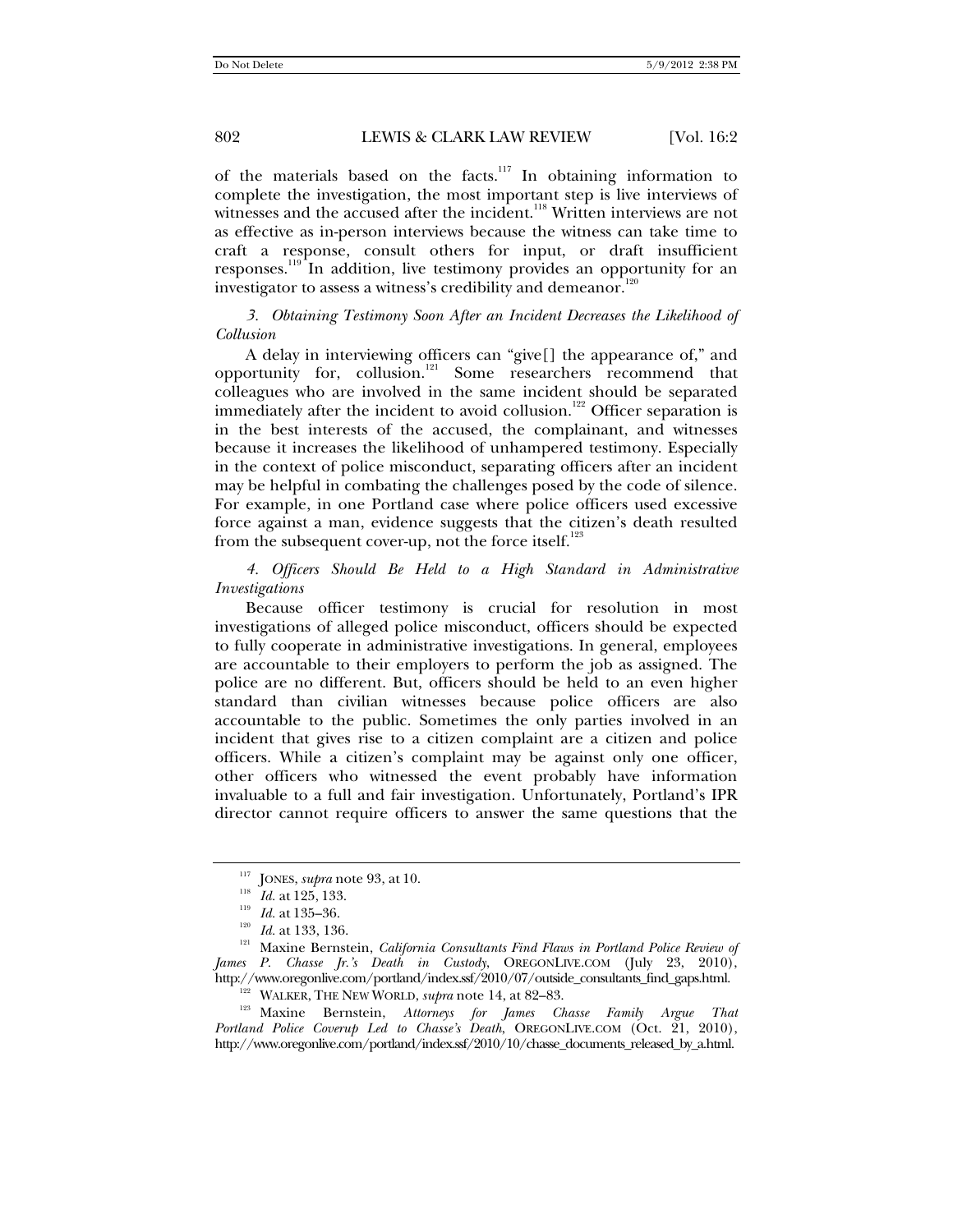director could demand from a non-bureau member witness. The testimony of all people involved in an incident is critical to a fair investigation, and officers should at least be expected to participate as much as other witnesses are required to participate. At minimum, officers should be held accountable because they are required, as a condition of their employment, to be truthful.<sup>124</sup>

## V. THE POLICE SHOULD NOT BE ABLE TO PRIVATELY CONTRACT OUT OF PUBLIC ACCOUNTABILITY

Collective bargaining agreements that impede fair investigations of police conduct should be held void for public policy. Police unions have been successful in using their collective bargaining agreements to block oversight agencies from gaining the power to compel officer testimony.<sup>125</sup> The Portland Police Bureau has prevented IPR's authority to compel officer testimony by limiting interview procedures in its collective bargaining agreement.<sup>126</sup> While all unions should have the right to bargain over wages, hours, and other conditions of employment, police officers should not be able to obstruct their own accountability through private contract. Because the public has a say in the functioning of its government, the public should have a stake in the accountability of police officers.

#### *A. The Unique Power of Police Unions Calls for Public Accountability*

Police reform efforts can be stifled by a police union's political tactics aimed at insulating accountability.<sup>127</sup> Police unions have grown to be very powerful as a result of their lobbying function,<sup>128</sup> organization,

<sup>&</sup>lt;sup>124</sup> PORTLAND POLICE BUREAU MANUAL OF POLICY AND PROCEDURE § 310.50, *available at* http://www.portlandonline.com/shared/cfm/image.cfm?id=32482. In fact, officers have been fired for lying. *See, e.g*., Jennifer Anderson, *TV Cop Gets Time in Katz's Court*, PORTLAND TRIB. (Oct. 30, 2009), http://www.portlandtribune.com /news/print\_story.php?story\_id=22473; *Portland Officer Fired For Lying About Weight-loss Surgery*, KOMO NEWS (July 30, 2008), http://www.komonews.com/news/local /26099659.html; *Three Portland Police Officers Fired for Unsatisfactory Performance*, PORTLAND COPWATCH (2001), http://www.portlandcopwatch.org/PPR21

<sup>/</sup>threecopsfired.html. 125 *See, <sup>e</sup>*.*g*., Citizen Police Review Bd. v. Murphy, 819 A.2d 1216, 1221–22 (Pa.

<sup>&</sup>lt;sup>126</sup> Labor Agreement Between the Portland Police Association and the City of Portland, July 1, 2010–June 30, 2013, art. 61.2.2 (2011) [hereinafter Labor

 $A<sup>127</sup>$  In the 1960s, New York's police union was successful in preventing an oversight agency—which had already been approved by the Mayor—from being established by raising over \$500,000 to place the issue on the ballot and campaign for its overwhelming passage. JURIS & FEUILLE, *supra* note 35, at 49.<br><sup>128</sup> *See, e.g.*, James V. Grimaldi & Sari Horwitz, *Police Union Lobbyist Has Influence in* 

*Gun Debate, Beyond*, WASH. POST, Dec. 15, 2010, at A11; Aaron C. Davis, *Police Union Endorses Ehrlich in Md. Gov's Race*, WASH. POST (Sep. 23, 2010),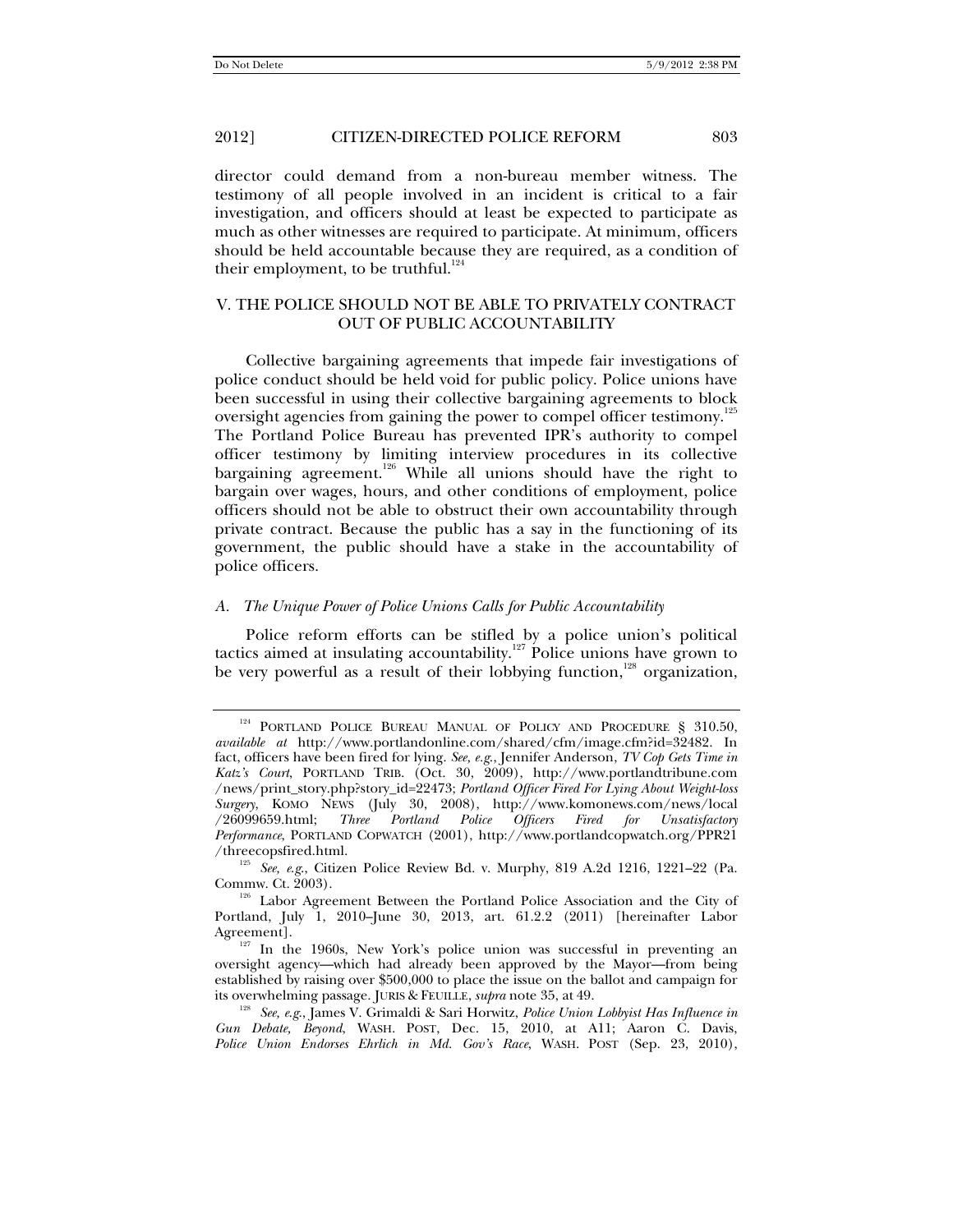and resistance to accountability.<sup>129</sup> Unlike other public-sector union members, such as teachers and fire fighters, police officers carry weapons and have the power to use deadly force against others. This special power calls for heightened transparency to the public.

#### *B. The Public Has a Legitimate Interest in Issues That Affect Public Policy*

Independent police investigation procedures should be left out of union contracts because the public has an undeniably strong interest in issues that affect public policy. When investigation procedures are incorporated into a private union contract, the public has no official role. For example, Portland's Albina Ministerial Alliance Coalition for Justice and Police Reform, a group made up of various community organizations and individuals, has made demands of the City that would require changes to the Portland Police Bureau's collective bargaining agreement, including granting IPR the authority to compel testimony.<sup>1</sup> Although these demands are likely to have some bearing on the City's decisions, the City has had to weigh the importance of accountability against other bargaining issues.<sup>131</sup>

Unless citizens are given an equal voice at the bargaining table with respect to important public policy issues, those issues should not be incorporated into union contracts at all.<sup>132</sup> Community groups probably do not have a right to join a collective bargaining agreement between a

ISSUES 7–8 (2d. ed. 2008). 129 Entire books have been written coaching police union leaders on how to obtain more power. One encourages unions to create an illusion of power in order to get what the union wants. *See generally* DELORD ET AL., *supra* note 128. Unlike unions in other countries, in the United States, police unions are often involved in the campaigns of the officials who control them, which gives the unions a distinct

advantage over their own Chiefs and other elected officials. *Id.* at 239.<br><sup>130</sup> *AMA Community Demands 2010*, AMA COAL. FOR JUSTICE AND POLICE REFORM (Oct. 2010), http://www.albinaministerialcoalition.org/amademands2010.html.<br><sup>131</sup> In Portland, City Council is the entity that both approves amendments to the

IPR ordinance and represents the City in collective bargaining with the police union. The City has added permissive language to the IPR ordinance, suggesting that it is in support of giving IPR the authority to compel officer testimony. PORTLAND, OR., CITY CODE §  $3.2\overline{1}$ .120(D)(4) (2012). However, City Council has refused to raise this issue during collective bargaining with the police. Therefore, it seems that City Council either does not know that it can take action or has no real intention to take action.<br><sup>132</sup> It is worth noting that the author generally supports all types of unionism and

workers' rights and only makes the distinction in this case based on an issue of critical concern to the public.

http://voices.washingtonpost.com/annapolis/2010/09/first\_click\_marylandpolice\_u ni.html; Jeff Gottlieb, *Bell Officials Order Police Union to Halt Campaign*, L.A. TIMES (Mar. 2, 2011), http://articles.latimes.com/2011/mar/02/local/la-me-0302-bellpolice-20110302. For historical examples of police union influence, see JURIS & FEUILLE, *supra* note 35, at 157–59. Unions do not become powerful by investing the majority of their efforts in collective bargaining. They become powerful by building organizational power through political action. RON DELORD ET AL., POLICE UNION POWER, POLITICS, AND CONFRONTATION IN THE 21ST CENTURY: NEW CHALLENGES, NEW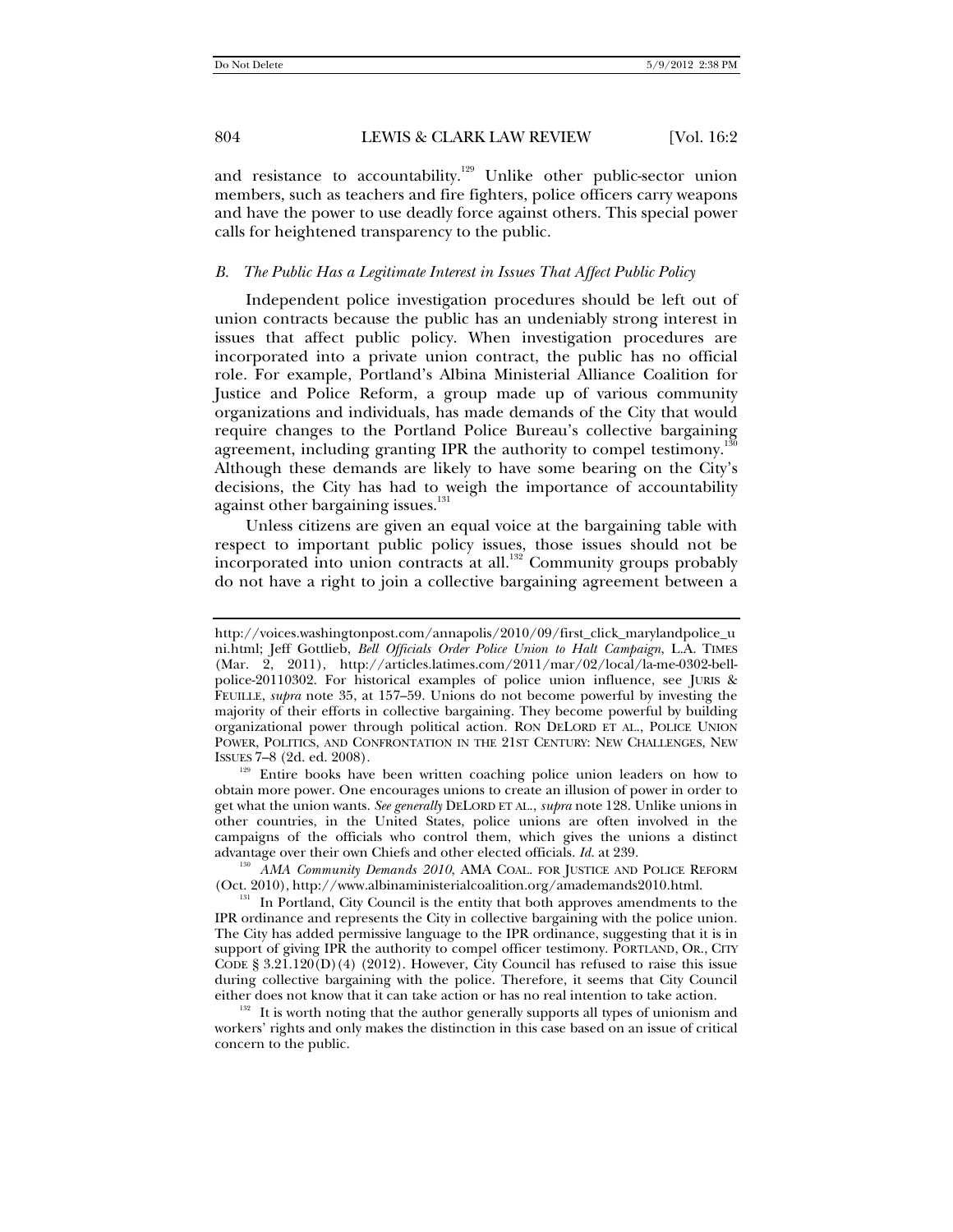city and a police union.133 In *Citizen Police Review Board of the City of Pittsburgh v. Murphy*, the oversight agency argued that as a "lawfully authorized agent of official City business," it should be party to collective bargaining negotiations with the police.<sup>134</sup> However, the court held that the oversight agency cited no authority that it was an agent of the city or employer with the right to participate in the bargaining agreement.<sup>135</sup>

## *C. Accountability Can Be Obtained Without Jeopardizing Officers' Procedural Safeguards*

Without question, the police should be allowed to bargain for basic due process protections during investigations of alleged employee misconduct. But the police should not be allowed to entirely block an issue of great public concern, such as independent investigations. Fortunately, independent investigations can be administered without requiring the police to sacrifice procedural protections.

The police have historical reasons for wanting to maintain basic protections during investigations of their conduct. Many early internal police investigation policies were unfair to officers.<sup>136</sup> Officers reported unease about the method of interrogation, the presumption of officer guilt, arbitrary and inconsistent punishment, the lack of representation, misinformation about self-incrimination rights, and the absence of guidelines for investigations.<sup>137</sup> Critics of this practice concluded that "when [a] program becomes preoccupied with muting external criticism at the expense of justice, it becomes a procedure which attempts to attain a just end through unjust means."138 Collective bargaining was viewed as a means to protect officers from these unfair procedures.<sup>13</sup>

Ironically, the same criticism of procedures used for investigating police misconduct can be applied to Portland today, but the pendulum seems to have swung toward favoring the officer. The early concerns that officers had about irregular and unfair investigation procedures have been alleviated through collective bargaining. Currently, the Portland Police Bureau has a Bill of Rights that offers numerous protections to officers, such as the right to be treated fairly, to have union representation, and to appeal disciplinary decisions.<sup>140</sup> In addition, Oregon law requires that police officers cannot be disciplined without

<sup>&</sup>lt;sup>133</sup> Citizen Police Review Bd. v. Murphy, 819 A.2d 1216 (Pa. Commw. Ct. 2003).<br><sup>134</sup> *Id.* at 1222.<br>*Id.* at 1221–22.<br>CHARLES W. MADDOX, COLLECTIVE BARGAINING IN LAW ENFORCEMENT 120 (1975).<br><sup>137</sup> JURIS & FEUILLE, *supra* for their own Bill of Rights in the 1970s. JURIS & FEUILLE, *supra* note 35, at 143.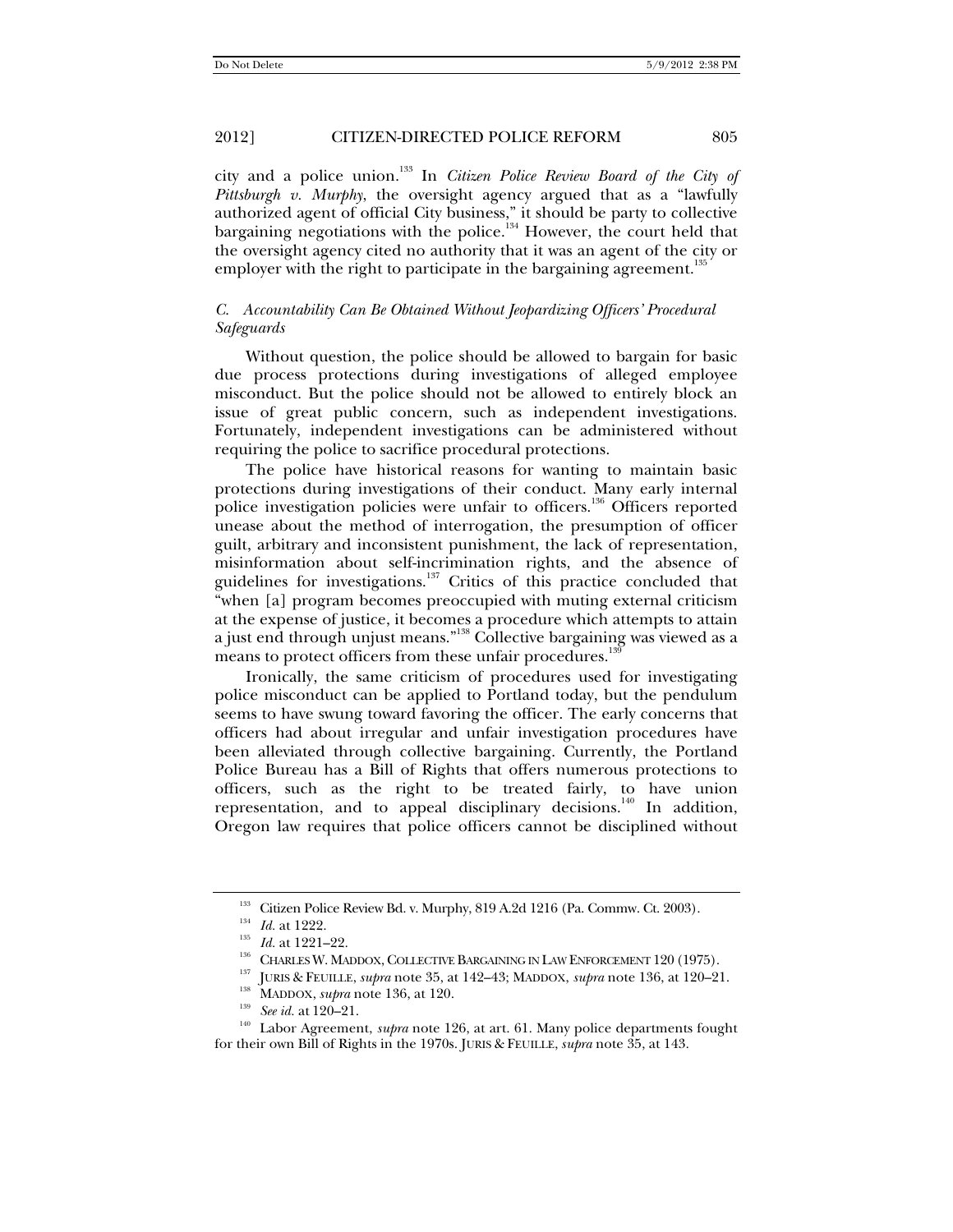"just cause,"<sup>141</sup> and provides a laundry list of protections.<sup>142</sup> Even with these protections, Portland's police union has specifically resisted the authority of  $IPR<sup>143</sup>$  and even general public exposure to its bargaining process.<sup>144</sup> But the police need not worry about losing the due process rights that they have worked so hard and long to achieve. If IPR was granted authority to compel testimony, any protection currently provided to officers by Internal Affairs could continue to be offered to officers by IPR or the City.

## VI. GAINING THE POWER TO COMPEL OFFICER TESTIMONY IS AN UPHILL, BUT SURMOUNTABLE BATTLE

Because other methods to remedy police misconduct have not solved the problem, oversight agencies that conduct independent investigations should pursue gaining the power to compel officer testimony. While community groups in Portland have been fighting for IPR to have the authority to compel officer testimony for over a decade,<sup>145</sup> neither IPR or CRC has pressed the issue through litigation.<sup>146</sup> Before an oversight agency pursues the endeavor of gaining the power to compel officer testimony, however, the agency should establish a procedure that will withstand judicial scrutiny. Model procedures integrate immunity warnings to circumvent the privilege against self-incrimination and place the technical authority to compel testimony with an appropriate disciplinary figure, such as the Mayor or Police Commissioner.

Only a handful of oversight agencies in the United States have the power to compel officer testimony.<sup>147</sup> Of these agencies, nearly all have

<sup>&</sup>lt;sup>141</sup> OR. REV. STAT. § 236.360(4) (2011).<br><sup>142</sup> *Id.* § 236.360(2)(a)–(k). Although this law was originally enacted in 1979, it was greatly expanded in 2009 to provide this lengthy list of protections. Act of July 16, 2009, ch. 716 § 2, 2009 Or. Laws 2344, 2344–46. However, Portland police officers are exempt from this law because they have equal protections under the police union's collective bargaining agreement. OR. REV. STAT.  $\S 236.370(2)$ ,  $(7)$ .

<sup>&</sup>lt;sup>143</sup> Maxine Bernstein, Public Packs Portland City Council Meeting to Testify on Police *Oversight Proposal*, OREGONLIVE.COM (Mar. 19, 2010), http://www.oregonlive.com

<sup>&</sup>lt;sup>144</sup> Maxine Bernstein, *Portland Police Union Files Grievance over Public Contract Negotiations*, OREGONLIVE.COM (Mar. 23, 2010), http://www.oregonlive.com/portland/index.ssf/2010

<sup>/03/</sup>portland\_police\_union\_files\_gr.html. 145 *See generally* MAJORITY REPORT OF THE MAYOR'S PIIAC WORK GROUP (Oct. 30,

<sup>&</sup>lt;sup>146</sup> Even though there are many public groups who would have likely pursued litigation earlier, only IPR and CRC would have standing.

<sup>&</sup>lt;sup>147</sup> See, e.g., MINNEAPOLIS, MINN., CITY ORDINANCE 172.180 (2005); S.F. POLICE DEP'T GEN. ORDER 2.08 (2005); SAN DIEGO CNTY. CITIZEN'S LAW ENFORCEMENT REVIEW BD. RULES AND REGS. § 9.3 (2003). One of the reasons that more agencies do not have the power to compel officer testimony is that many oversight agencies do not have authority to conduct independent investigations. In those jurisdictions, the power to compel testimony would not be of any use. *See, e*.*g*., *City of Tucson Independent Police Auditor*, TUSCONAZ.GOV, http://cms3.tucsonaz.gov/oeop/ipa; *Office of the Independent*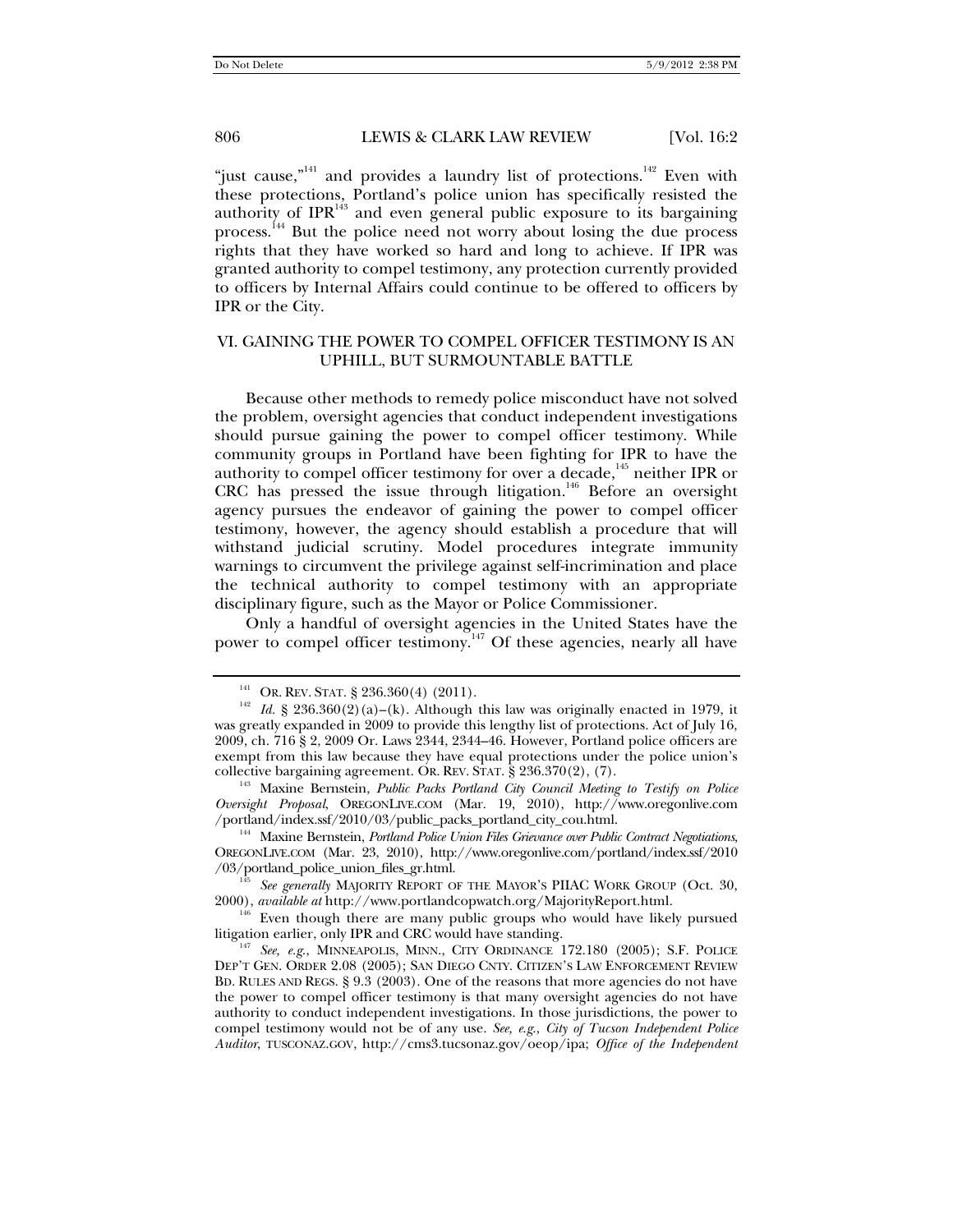had the power to compel testimony since their inception or gained it soon thereafter.<sup>148</sup> Other oversight agencies have tried to gain the power to compel testimony, but have not been successful.

The battles fought by the Pittsburgh Citizens Police Review Board ("CPRB") illustrate some of the challenges encountered when an oversight agency seeks to obtain the power to compel testimony. In *Citizen Police Review Board v. Murphy*, the court held that CPRB did not have the power to compel officer testimony even though the city ordinance required the police to "cooperate" with the oversight agency.<sup>149</sup> CPRB argued that if the Chief of Police is allowed to compel officer testimony for internal investigations he should not be able to refuse to do so when requested by the oversight agency.<sup>150</sup> The court ruled that it would not order the Chief of Police to compel testimony at CPRB's request because CPRB failed to cite any legislative authority giving it that  $right.$ <sup>151</sup>

However, CPRB gained some support from the court in subsequent litigation. In *City of Pittsburgh v. Citizen Police Review Board*, the court held the city in contempt for failing to give internal interview records to CPRB.152 The parties settled the case, agreeing that when CPRB subpoenas officer statements from internal investigations, the city will produce those statements.<sup>153</sup> CPRB's win fell short of acquiring full authority to compel officer testimony, partly because CPRB challenged the court to find an *existing* right to compel testimony instead of fighting for the right to compel testimony to be *established*.

*Monitor*, CITY & CNTY. OF DENVER, http://www.denvergov.org/Default.aspx?alias= www.denvergov.org/oim; *Community Ombudsman Oversight Panel*, CITY OF BOS., http://www.cityofboston.gov/police/co-op/; *Office of the Police Monitor*, CITY OF AUSTIN, http://www.ci.austin.tx.us/opm/. Another reason that more oversight agencies do not have the power to compel officer testimony is because law enforcement does not like outsiders challenging its actions. JONES, *supra* note 93, at 342 n.9. A Portland jury recently awarded a citizen \$82,000 in damages because an officer refused to identify himself. Aimee Green, *Jury Awards \$82,000 After Woman is Arrested When Asking Police for a Business Card*, OREGONLIVE.COM (Apr. 15, 2011), http://www.oregonlive.com/portland/index.ssf/2011/04/jury\_awards\_woman\_8200 0\_after.html. The citizen requested a business card after witnessing what she thought was an officer using excessive force. *Id.* Not only did the officer refuse to give her the card, but when she came closer to look at his nametag, he arrested her. *Id.*

<sup>&</sup>lt;sup>148</sup> *See, e.g.*, SAN DIEGO CNTY. CITIZEN'S LAW ENFORCEMENT REVIEW BD. RULES AND REGS. § 9.3; S.F. POLICE DEP'T GEN. ORDER 2.08; MINNEAPOLIS CITY ORDINANCE 172.180.

 $R_{B}^{149}$  Citizen Police Review Bd. v. Murphy, 819 A.2d 1216, 1220–22 (Pa. Commw. Ct. 2003).

<sup>&</sup>lt;sup>150</sup> *Id.* at 1219–20.<br><sup>151</sup> *Id.* at 1221.<br><sup>152</sup> City of Pittsburgh v. Citizen Police Review Bd., No. G.D. 02-24710, slip op. at 4<br>(Ct. of Common Pleas of Allegheny Cnty. Apr. 1, 2004).

<sup>153</sup> Order of the Court at 1, City of Pittsburgh v. Citizen Police Review Bd., No. G.D. 02-24710 (Ct. of Common Pleas of Allegheny Cnty. Aug. 12, 2004).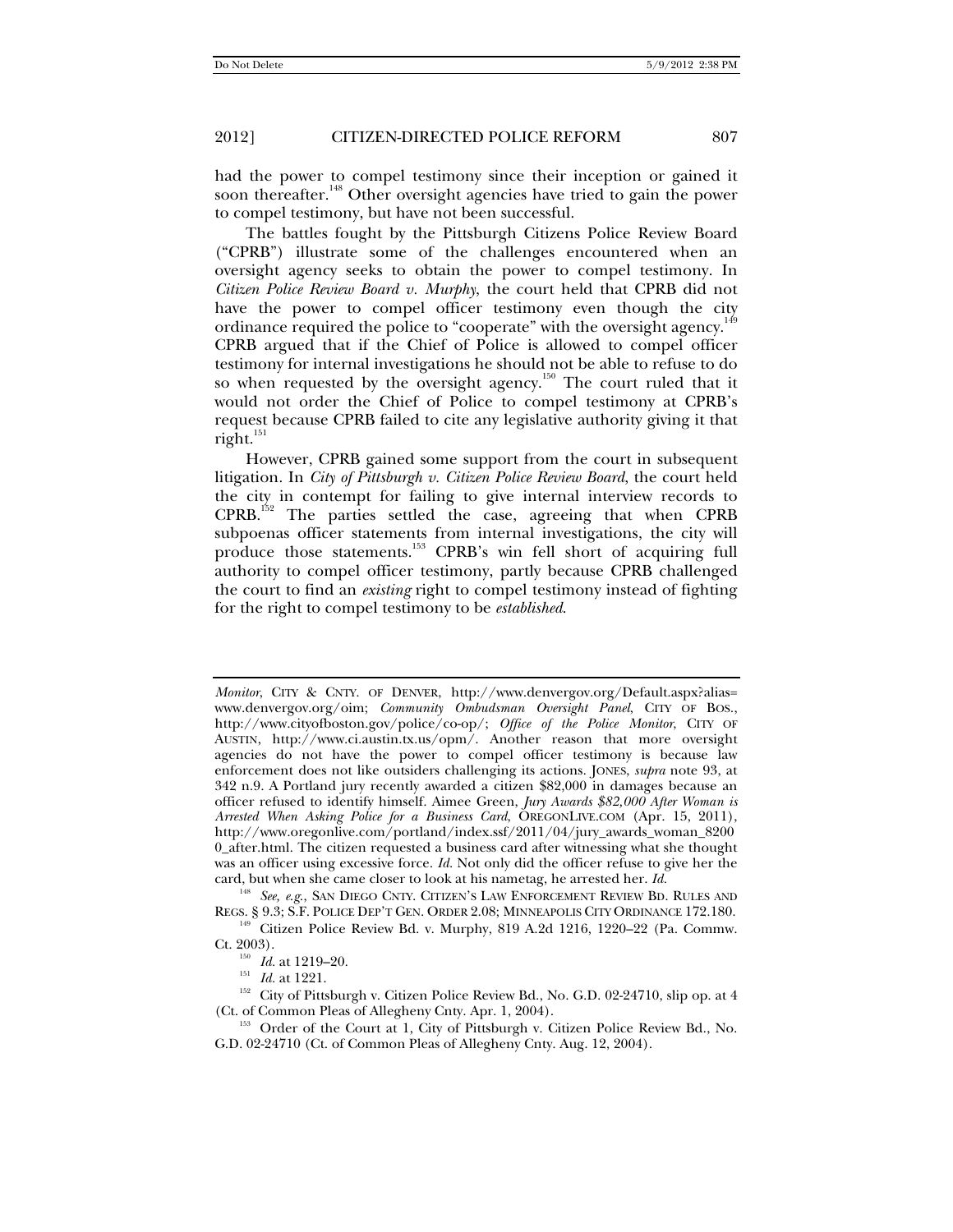#### *A. The First Hurdle Is Avoiding Self-incrimination Problems By Mandating Immunity*

The first challenge in establishing a process to compel testimony that could withstand judicial scrutiny involves crafting immunity warnings that protect against future self-incrimination. Immunity effectively strikes a balance between an individual's constitutional rights and the government's interest in prosecution. Both the United States and Oregon Constitutions provide protection against self-incrimination. But these protections are limited, and case law has carved out a constitutionally permissible way to compel officer testimony by granting immunity.

*1. The United States' and Oregon's Constitutional Protections Against Selfincrimination Do Not Prohibit Compelled Testimony* 

Under both the United States and Oregon Constitutions, courts have articulated that the privilege against self-incrimination does not prohibit compelled testimony in non-criminal proceedings.<sup>154</sup> Rather, the privilege only limits the future use of that testimony.155 The Fifth Amendment of the United States Constitution states that no person "shall be compelled in any criminal case to be a witness against himself."<sup>156</sup> The Oregon Constitution's self-incrimination clause is similar to that of the federal constitution, both in language<sup>157</sup> and in application. The privilege not only applies to a defendant in a criminal case, but also to a person "in any other proceeding, civil or criminal, formal or informal, where the answers might incriminate him in future criminal proceedings."158 The privilege also extends to answers that would "furnish a link in the chain of evidence" needed to prosecute the speaker.<sup>159</sup> However, the privilege is not absolute—it only protects testimony that is compelled. For testimony to be compelled, "[t]he test is whether . . . the free will of the witness was overborne. $\mathbf{r}^{160}$  In other words, if a person volunteers to testify in a way that may incriminate him, he has not been compelled.<sup>161</sup> One way in which administrative investigators can compel testimony without violating

<sup>&</sup>lt;sup>154</sup> Lefkowitz v. Turley, 414 U.S. 70 (1973). For similar protections provided by the Oregon Constitution, see State v. Langan, 718 P.2d 719 (Or. 1986).

<sup>&</sup>lt;sup>155</sup> *Turley*, 414 U.S. at 77.<br><sup>156</sup> U.S. CONST. amend. V.<br><sup>157</sup> Article 1, section 12 provides in part that "no person shall . . . be compelled in<br>any criminal prosecution to testify against himself." OR. CONST. art. I,

<sup>&</sup>lt;sup>158</sup> *Turley*, 414 U.S. at 77; *accord Langan*, 718 P.2d at 722.<br><sup>159</sup> Hoffman v. United States, 341 U.S. 479, 486 (1951).<br><sup>160</sup> United States v. Washington, 431 U.S. 181, 188 (1977). For Oregon examples, see Shepard v. Bowe, 442 P.2d 238, 239–40 (Or. 1968) (considering court-ordered psychiatric examination compulsion); State v. Smith, 791 P.2d 836, 840 (Or. 1990) (finding that custodial interrogation is compulsion).

 $^{161}$  United States v. Monia, 317 U.S. 424, 427 (1943).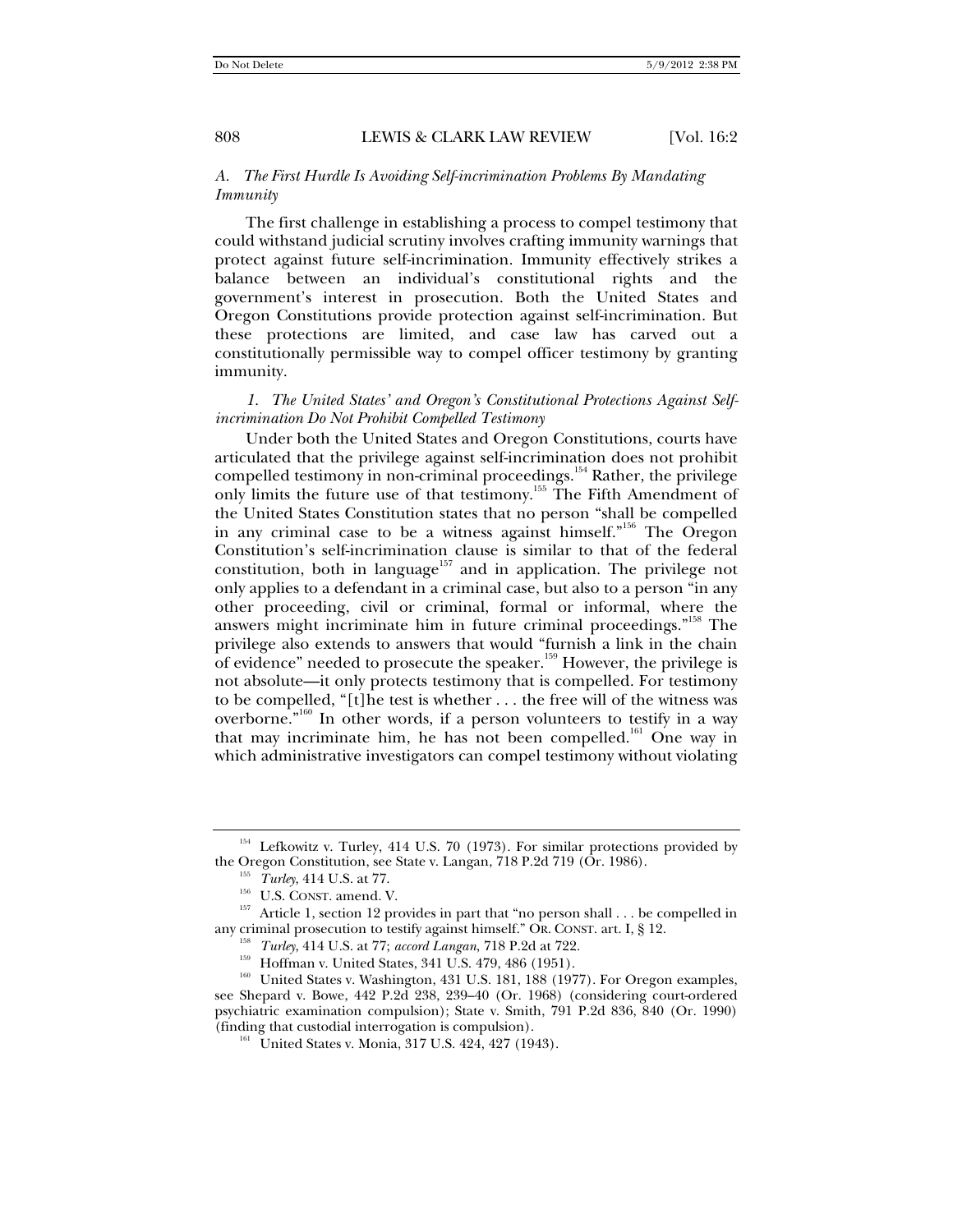the privilege against self-incrimination is by granting immunity against future use of the compelled testimony.<sup>162</sup>

*2.* Garrity v. New Jersey *and Its Progeny Provide a Framework for Immunity That Adequately Protects Officers' Rights* 

A line of Supreme Court cases has established the boundaries of the privilege against self-incrimination in the context of public employees. A public employee who is forced to testify by threat of termination has not voluntarily waived his right against self-incrimination.<sup>163</sup> The individual is no longer left with a reasonable choice between two options, and the testimony is automatically considered compelled.164 In *Garrity v. New Jersey*, the Supreme Court held that compelled statements of public employees under threat of job forfeiture are unconstitutional when the statements could be used in subsequent criminal prosecution.165 Shortly after *Garrity*  was decided, the Court concluded that police officers cannot be forced to waive immunity, and that investigatory questions must be "specifically, directly, and narrowly" tailored to an employee's job.<sup>166</sup> Next, the Court determined the extent of protection required by the Fifth Amendment. "Use immunity" prohibits the government from using compelled testimony or any information derived from that testimony in future prosecutions or investigations.<sup>167</sup> Use immunity is narrower in scope than "transactional immunity," which provides absolute immunity from future prosecution.168 In *Kastigar v. United States*, the Court concluded that use immunity is sufficient to supplant the protections of the Fifth Amendment.<sup>169</sup>

The Oregon Constitution prohibits anything less than transactional immunity to be granted by statute.<sup>170</sup> However where no statute authorizes a grant of immunity, the rules of *Garrity* apply.<sup>171</sup> The officer can still test the constitutionality of any adverse consequences through the Union.<sup>172</sup>

 $^{162}$  Kastigar v. United States, 406 U.S. 441, 462 (1972); OR. REV. STAT. § 136.619(1) (2011).

<sup>&</sup>lt;sup>163</sup> City & Cnty. of Denver v. Powell, 969 P.2d 776, 779 (Colo. App. 1998) (citing Garrity v. New Jersey, 385 U.S. 493, 497–98 (1967)).<br><sup>164</sup> Minnesota v. Murphy, 465 U.S. 420, 434 (1984).<br><sup>165</sup> *Garrity*, 385 U.S. at 500. "Statements are compelled by threat of discharge of

employment when: (1) an individual subjectively believes that he or she will be terminated from employment for asserting the Fifth Amendment privilege; and (2) that belief is objectively reasonable under the circumstances." *Powell*, 969 P.2d at 779.<br>
<sup>166</sup> Gardner v. Broderick, 392 U.S. 273, 278 (1968).<br>
<sup>167</sup> *Kastigar*, 406 U.S. at 459–60.<br> *Id.* at 453.<br>
<sup>169</sup> *Id.* at 462.<br>

<sup>172</sup> *Id.*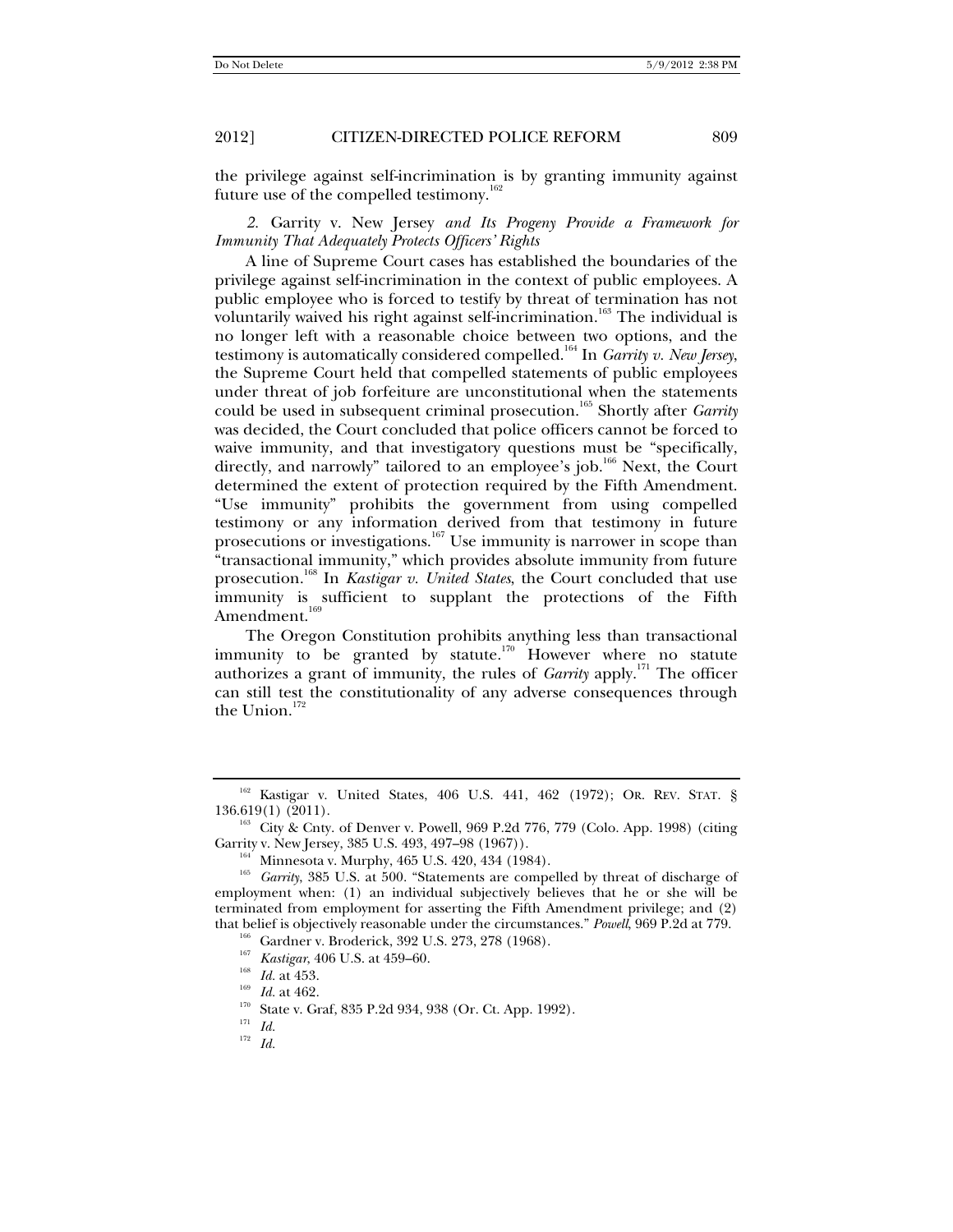Because *Garrity* does not prevent future prosecution entirely, police officers may be skeptical of the extent of its protection. However, if an officer was later charged with a crime for which he had been administratively investigated, the burden that *Garrity* places on the prosecutor is in fact substantial. Courts place severe restrictions on use of this type of immunized testimony—more so than confessions that police officers coerce from suspects by excessive use of force.<sup>173</sup> The government must prove that its evidence "is derived from a legitimate source wholly independent of the compelled testimony."<sup>174</sup> This burden shift results in great protections to officers who were previously compelled to speak.<sup>175</sup>

*3. An Oversight Agency's* Garrity *Warning Should Be Structured to Withstand Judicial Scrutiny* 

Oversight agencies should implement routine procedures to provide *Garrity* warnings. Because there is a circuit split on whether notice of these rights *must* be provided to employees, it is wise for oversight agencies to err on the safe side and administer warnings.<sup>176</sup> The types of warnings issued by employers vary, but contain common themes articulated by *Garrity* and its progeny.177 The Minneapolis Civilian Police Review Authority provides a good model warning:

[A]ny statements given under this warning, or the fruits thereof, compelled as a condition of employment, cannot then be used in any subsequent criminal proceeding against the employee except in cases of alleged perjury by the employee giving the statements where the criminal charge is based upon the falsity of the statement given.<sup>178</sup>

Lindsay Niehaus, The Fifth Amendment Disclosure Obligations of Government Employers *When Interrogating Public Employees*, 21 REGENT U. L. REV. 59, 59–60 (2008); *see, e.g.*, Sher v. U.S. Dep't of Veterans Affairs, 488 F.3d 489, 502–05 (1st Cir. 2007). The Ninth Circuit has not yet decided the issue, so for now it is safer for IPR to administer warnings.<br><sup>177</sup> Some states have implemented their own basis for the warning. For example,

California established the *Lybarger* Warning in Lybarger v. City of L.A., 710 P.2d 329,

<sup>178</sup> MINNEAPOLIS CIVILIAN POLICE REVIEW AUTHORITY ADMINISTRATIVE RULES 3-4 (2003).

<sup>&</sup>lt;sup>173</sup> Steven D. Clymer, *Compelled Statements from Police Officers and Garrity Immunity*, 76 N.Y.U. L. REV. 1309, 1321 (2001) (stating that the prosecution cannot introduce immunized testimony in its case-in-chief or use it for impeachment purposes).

<sup>&</sup>lt;sup>174</sup> *Kastigar*, 406 U.S. at 460. 173, at 1339–41 (noting that the Department of Justice's Clymer, *supra* note 173, at 1339–41 (noting that the Department of Justice's approach to investigating criminal cases of police misconduct is to have entirely separate teams to ensure that prosecutors are not exposed to tainted evidence). The extent of these protections has been criticized as too lenient and unnecessary. At least one critic has suggested that the threat of loss of employment was not the kind of compulsion which the Fifth Amendment privilege was intended to protect against and *Garrity* should be reassessed. *Id.* at 1362–63. While this suggestion may seem drastic, this scholar has based his concerns on an issue discussed throughout this Note: the need for the government to be a responsible employer and hold its employees accountable.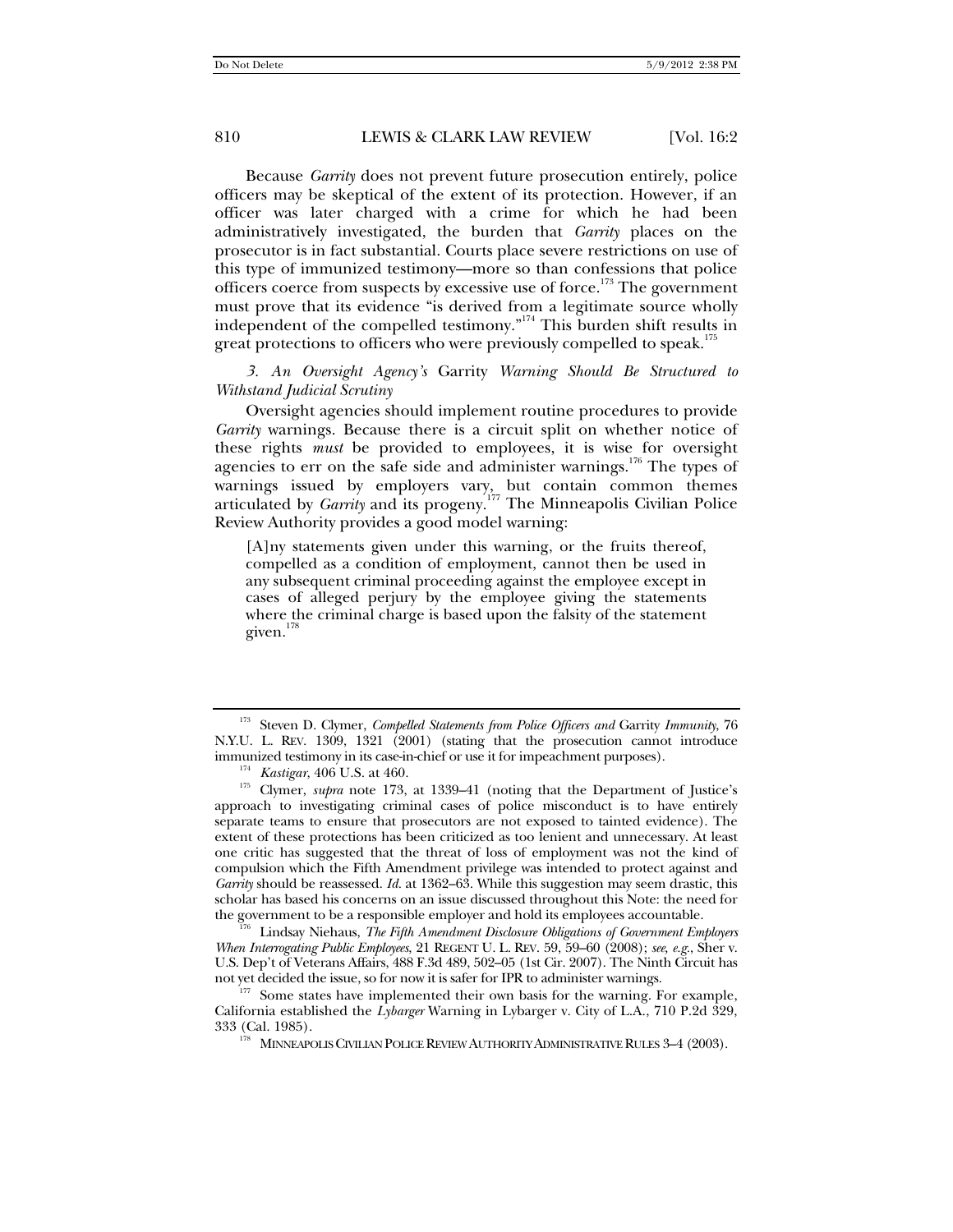Creating a sufficient warning is just the first step in providing notice to the officer. The next step involves determining *how* to appropriately administer the warning.

## *B. The Second Hurdle Is to Ensure That a Disciplinary Figure Delivers the Grant of Immunity to Officers*

The second challenge in establishing a process to compel testimony that could withstand judicial scrutiny involves structuring the procedure so that the person who delivers the *Garrity* warning has discipline authority over the employee. Because officers are much more likely to cooperate with investigations if there is an adverse effect for their noncooperation, $179$  the power to compel testimony is meaningless without the power to enforce a consequence. Unlike a court that can hold a subpoenaed witness in contempt,<sup>180</sup> or a public employer who can threaten employment related sanctions for its employees' refusal to comply with an order to testify,<sup>181</sup> most oversight agencies do not have the authority to impose a consequence for an officer's failure to testify. Some courts have ruled that because oversight agencies do not have the authority to discipline officers, they cannot demand testimony under a threat of discipline.<sup>182</sup> Therefore, the power to compel testimony must technically reside with a disciplinary figure. In March 2010, IPR gained authority to sit on the discipline panel and help determine the recommended discipline for officers found responsible for misconduct.<sup>183</sup> Participation in the disciplinary process may be sufficient to permit Portland's IPR technical authority to administer *Garrity* warnings.<sup>1</sup>

If the level of an oversight agency's disciplinary involvement is insufficient to warrant authority to administer *Garrity* warnings, an oversight agency can establish a procedure with the Mayor or the Police Commissioner. Again, the Minneapolis Civilian Police Review Authority's procedure is illustrative. When the Minneapolis oversight agency needs to compel testimony from an officer, the Manager sends a "Notice to

<sup>&</sup>lt;sup>179</sup> Of 200 officers requested to interview by the Pittsburgh CPRB, only eight voluntarily provided statements. Brief for Appellant at 8–9, Citizen Police Review Bd. v. Murphy, 819 A.2d 1216 (Pa. Commw. Ct. 2003) (No. 1848 CD 2002), 2002 WL 32622585 at \*8–9. In internal investigations conducted by the Pittsburgh Police Department, approximately 70% of officers are provided *Garrity* warnings and

compelled to testify. *Id.* at 10.<br><sup>180</sup> OR. REV. STAT. § 136.619(1) (2011).<br><sup>181</sup> Gardner v. Broderick, 392 U.S. 273, 276 (1968) (public employees can be compelled to testify under threat of termination as long as proper

<sup>&</sup>lt;sup>182</sup> City & Cnty. of Denver v. Powell, 969 P.2d 776, 779–80 (Colo. App. 1998).<br><sup>183</sup> PORTLAND, OR., ORDINANCE No. 183657 (2010).<br><sup>184</sup> *See, e.g., Powell,* 969 P.2d at 779–80. The court in *Powell* distinguished its fact from Pirozzi v. City of New York, 950 F. Supp. 90 (S.D.N.Y. 1996), because "the New York police citizen review board is an integral part of the discipline process and officers are compelled by specific police department regulations to give a statement to that review board under threat of termination." *Powell*, 969 P.2d at 780.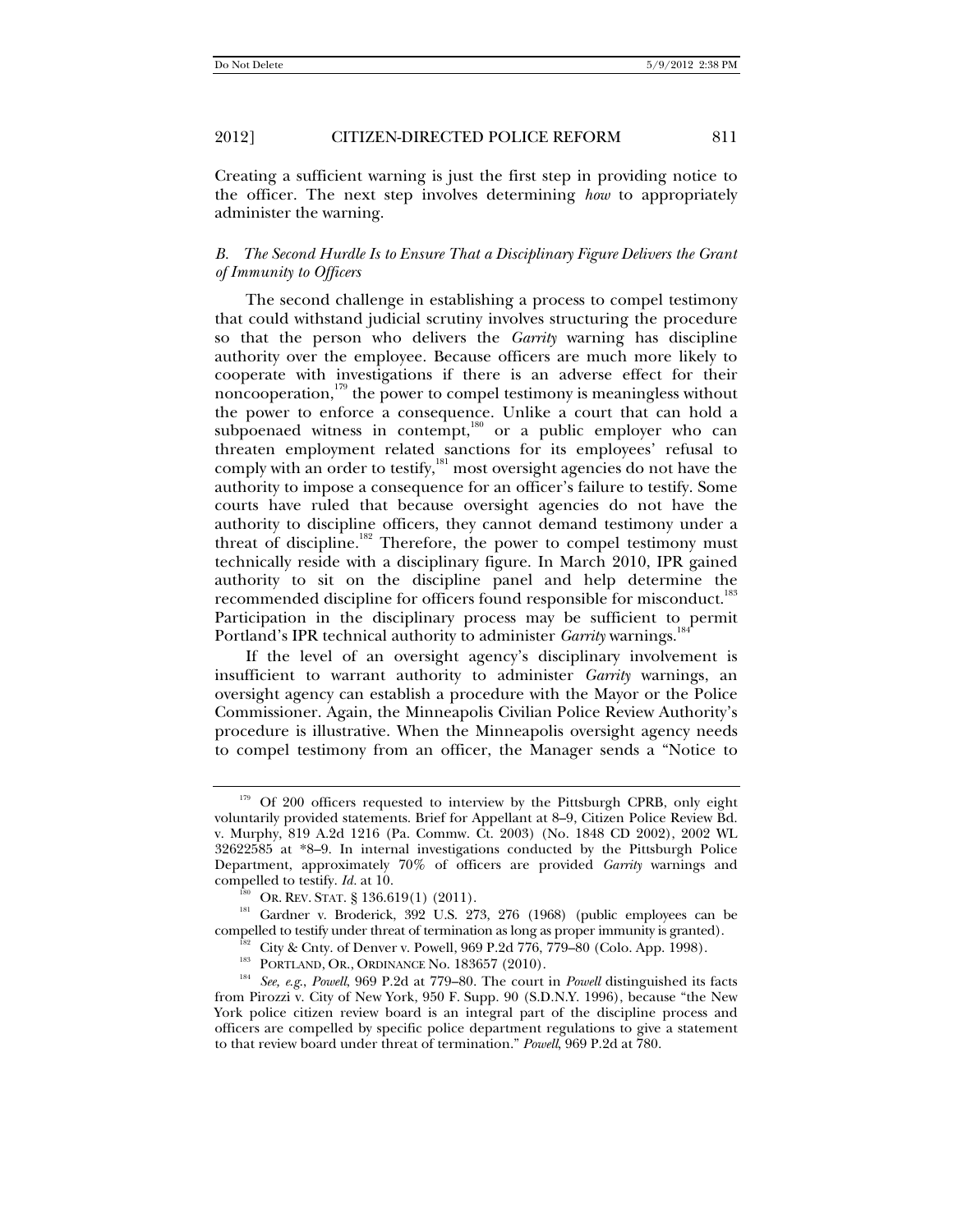Give *Garrity* Warning" to the Chief of Police. The notice asks the Chief to order the officer to cooperate with the investigation and issue a *Garrity*  warning.<sup>185</sup> If the Chief fails to cooperate with the request, the Chief must give reasons for not doing so in writing to the Mayor, who then decides whether to sustain the Chief's decision or order the Chief to comply.<sup>186</sup> This process circumvents the lack of authority at issue in *Citizen Police Review Board v. Murphy* because the power to order the compelled testimony rests with the Chief and the Mayor.

To comply with the standards established in other jurisdictions, the City of Portland would have to amend local law to grant IPR the power to compel officer testimony. As the next Section of this Note will illustrate, the IPR ordinance already provides for potential future authority to compel officer testimony. The activation of that authority is contingent upon a change in the Union's collective bargaining agreement.

## VII. THE CITY OF PORTLAND'S GREATEST BARRIER TO GRANTING THE INDEPENDENT POLICE REVIEW DIVISION AUTHORITY TO COMPEL OFFICER TESTIMONY MAY BE AVOIDABLE

Different oversight agencies will have to address different barriers depending on their local and state laws. Some will have to work to gain the support of their city council while others will have to lobby for more resources. One of the greatest challenges that many will face is push-back from a police union.

Portland may not have to succumb to the demands of its police union. IPR is already well-situated to establish a procedure for compelling officer testimony that could withstand judicial scrutiny. IPR even has the support of City Council. IPR's only real roadblock to gaining the authority to compel officer testimony has been the Union's resistance in its collective bargaining agreement. However, the City may not legally be required to bargain over its decision to give IPR authority to compel officer testimony.<sup>187</sup>

## *A. The City of Portland Has Probably Not Granted the Independent Police Review Division Authority to Compel Testimony Because the City Believes That It Is Obligated to Bargain with the Police Union*

The City of Portland's actions indicate that it is not opposed to granting IPR the authority to compel officer testimony. In fact, the City

<sup>185</sup> MINNEAPOLIS CIVILIAN POLICE REVIEW AUTHORITY ADMINISTRATIVE RULES, *supra* note 178, at 12. 186 *Id.*

<sup>&</sup>lt;sup>187</sup> Even though the City may not be *required* to bargain over its decision to give IPR authority to compel officer testimony, the City may be resistant to pursuing such a change for political reasons. However, for the policy reasons articulated throughout this Note, it is the responsibility of both the City and IPR to stand up to political challenges in order to fulfill their duty to hold the police accountable.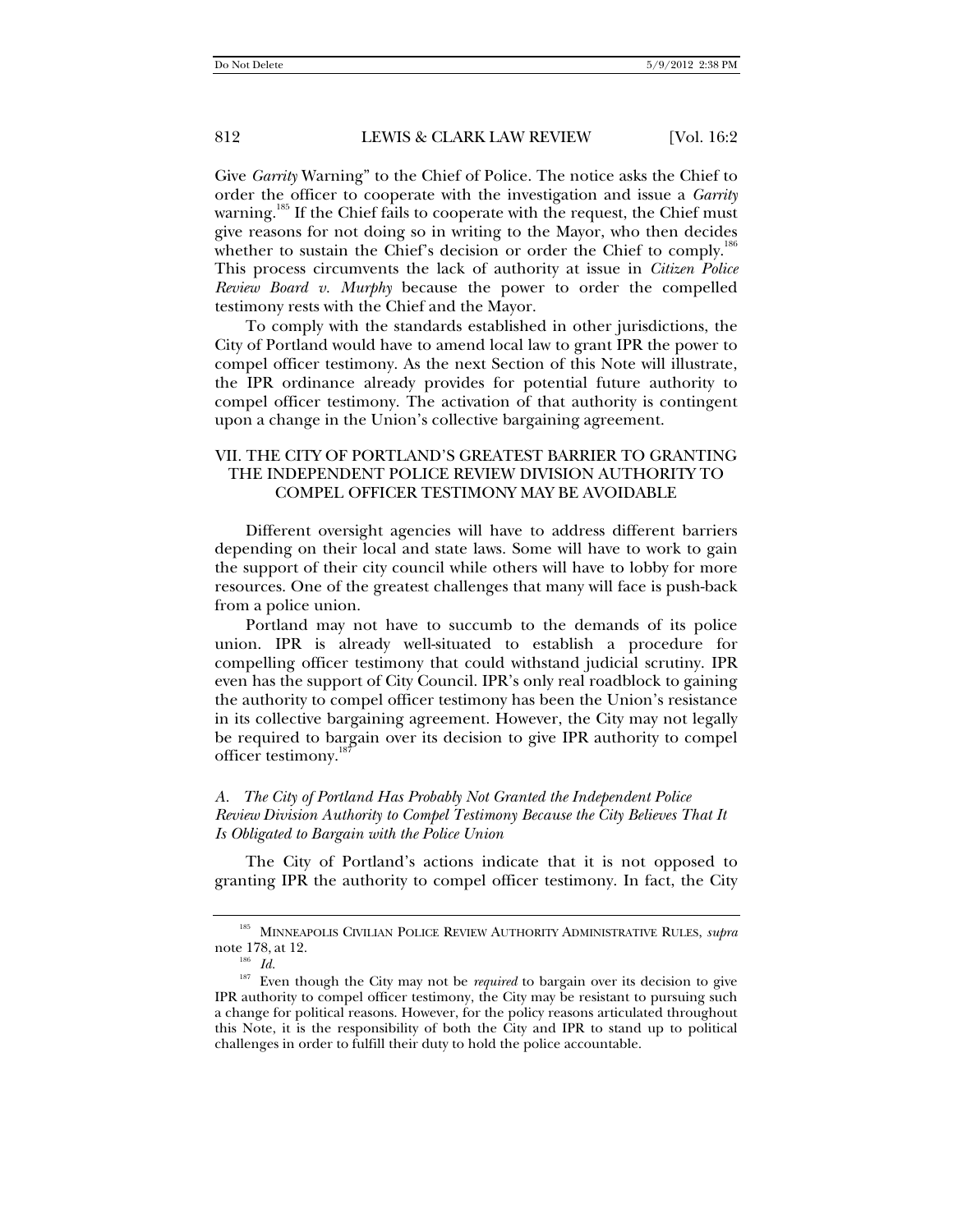Code emphasizes the importance of officer cooperation with IPR. The Code mandates that "[a]ll bureau employees shall be truthful, professional and courteous in all interactions with IPR. No member shall conceal, impede or interfere with the filing, investigation or adjudication of a complaint."188 However, the Code also explicitly states that if an applicable collective bargaining agreement specifies that an officer can only be interviewed by another bureau member, IPR cannot conduct direct interviews of the officer during its investigation.<sup>189</sup> The Code goes on to say "[w]hen a collective bargaining agreement . . . does not specify that a member may only be interviewed by a police officer, then the [IPR] Director shall ask the member the question directly and/or direct the member to answer the question."190 Because the City only denies IPR the power to compel officer testimony based on its binding agreement with the police union, the City could increase IPR's authority in a future agreement.

The Portland Police Bureau's collective bargaining agreement, effective July 1, 2010–June 30, 2013, does not expressly prohibit the interviewing of officers by IPR, but it has such effect. It states merely that "[i]nterviews shall take place at a Portland Police Station facility, $1^{191}$ ... [and] [t]he officer being interviewed shall be informed of the name, rank, and command of the *officer* in charge of the investigation, the interviewing *officer*, and all other persons present during the interview."<sup>192</sup> The City has interpreted this language to imply that IPR cannot conduct direct interviews or compel testimony from officers.<sup>193</sup>

The City assumes that the issue of compelling officer testimony is an issue over which the City must bargain.<sup>194</sup> Since Portland's police union has shown no intention of allowing IPR to conduct interviews in the

<sup>&</sup>lt;sup>188</sup> PORTLAND, OR., CITY CODE § 3.21.070(N) (2012). The Charter provision can be compared with the Internal Affairs Police Directive that requires officers to "cooperate fully and be truthful in giving statements about events under investigation," to not interfere with the investigation, and to come forward with any information about it. PORTLAND POLICE BUREAU MANUAL OF POLICY AND PROCEDURE § 330.00 (2010), *available at* http://www.portlandonline.com/shared/cfm/image.cfm?id=32482.<br><sup>189</sup> PORTLAND, OR., CITY CODE § 3.21.120(D)(4).<br><sup>190</sup> *Id.* Labor Agreement, *supra* note 126, at art. 61.2.2.2.

<sup>&</sup>lt;sup>192</sup> *Id.* at 61.2.2.4 (emphasis added). <sup>193</sup> *If the City had interpreted it otherwise, the City would not have included the* language "[w]hen a collective bargaining agreement . . . does not specify that a member may only be interviewed by a police officer, then the [IPR] Director shall ask the member the question directly and/or direct the member to answer the question."<br>PORTLAND, OR., CITY CODE §  $3.21.120(D)(4)$ .

<sup>&</sup>lt;sup>194</sup> In an initial draft of reform recommendations, the Mayor opposed granting IPR authority to compel testimony partly because "[c]hanging the process to allow IPR to directly compel officer testimony . . . would be a mandatory subject for bargaining with the Bureau's labor unions." CITIZEN REVIEW COMM. PARC REPORT WORKGROUP ET AL., REPORT ON RECOMMENDATIONS REGARDING THE PORTLAND POLICE BUREAU 12–13 (Discussion Draft Nov. 4, 2011), *available at* http://www.portlandonline.com/shared/cfm/image.cfm?id=372686.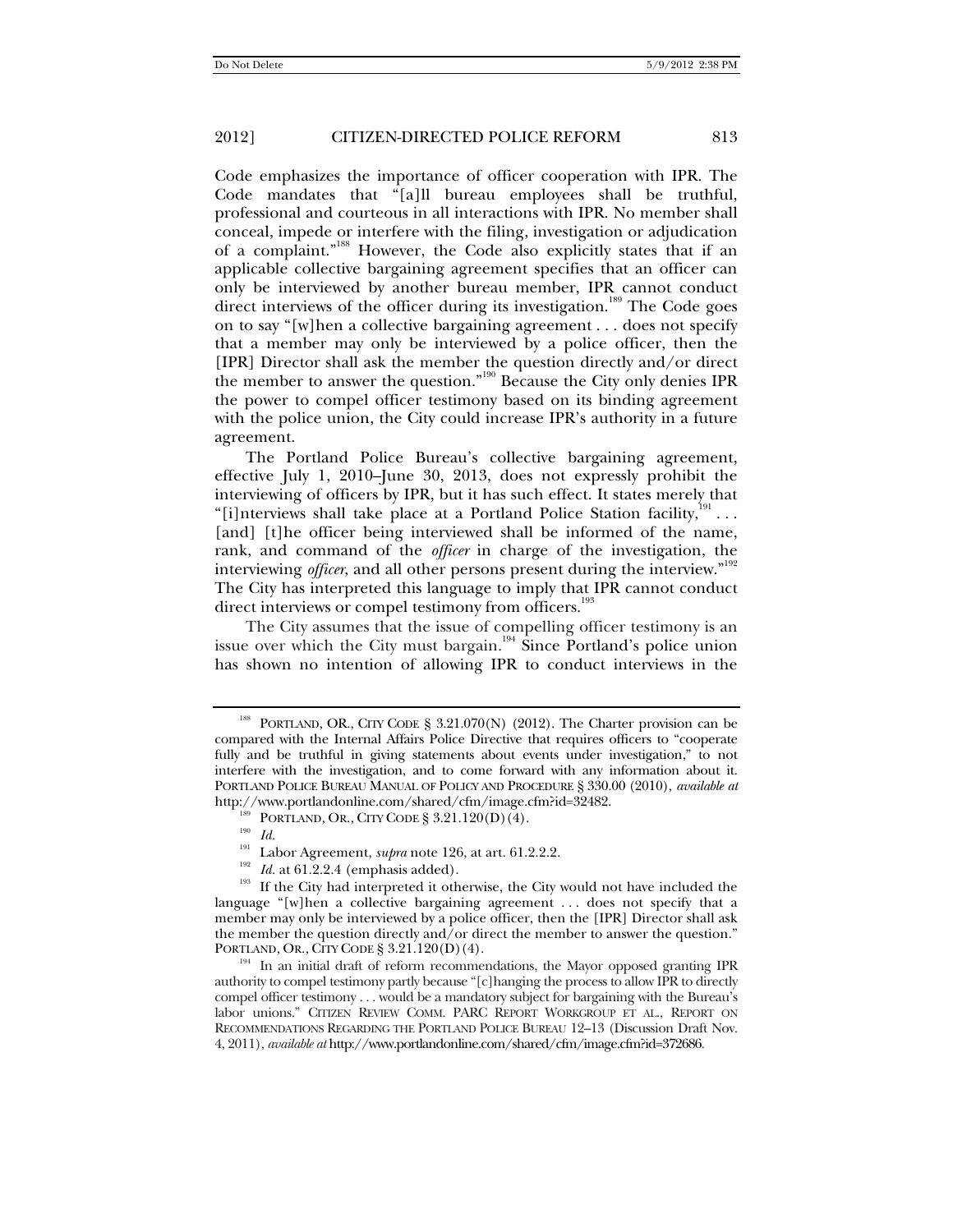future, the City has not pressed the issue in collective bargaining. However, if the City learned that the issue of compelling officer testimony is likely an issue that the City does not have to bargain over, the City could take action. And, the City should take action, for the policy reasons emphasized throughout this Note. Whether granting authority to IPR to compel officer testimony is required for bargaining is ultimately for a court to determine, but labor law trends and precedent indicate how a court might decide the issue.

#### *B. Oregon's Public-Sector Bargaining Laws Protect the Police and Limit Oversight*

Public-sector labor laws are designed to protect unions, and as a result, these laws mandate subjects which municipalities must bargain over with police unions. Because each state is so different, this Note focuses on Oregon's laws. Oregon's Public Employee Collective Bargaining Act (PECBA) was enacted in 1973.<sup>195</sup> Oregon's statute was modeled after the private sector collective bargaining statute, the National Labor Relations Act.<sup>196</sup> PECBA requires good faith bargaining "with respect to employment relations."<sup>197</sup> Public employers and employees can bargain with respect to "matters concerning direct or indirect monetary benefits, hours, vacations, sick leave, grievance procedures and other conditions of employment."198 "Other conditions of employment" is a catchall phrase that the courts have had to define to determine the scope of bargaining.

Oregon adopted the private-sector National Labor Relations Board's distinction between mandatory and permissive subjects.<sup>199</sup> PECBA classifies topics as mandatory (subjects which the parties *must* bargain about), permissive (subjects which the parties *may* bargain about), and prohibited (subjects which the parties *cannot* bargain about).<sup>200</sup> For mandatory subjects, the parties must "bargain in good faith until they reach agreement or impasse,"<sup>201</sup> and cannot make unilateral changes.<sup>20</sup> Because police officers are strike-prohibited employees, the law requires

<sup>&</sup>lt;sup>195</sup> Act of July 21, 1973, ch. 536, 1973 Or. Laws 1166.<br><sup>196</sup> Donald W. Brodie, *Public Sector Collective Bargaining in Oregon*, 54 Or. L. REV.<br>337, 337 (1975).

<sup>&</sup>lt;sup>197</sup> OR. REV. STAT. § 243.650(4) (2011).<br><sup>198</sup> *Id.* § 243.650(7)(a).<br><sup>199</sup> Springfield Educ. Ass'n v. Springfield Sch. Dist. No. 19, 1 PECBR 347, 349–50<br>(Or. Emp't Rel. Bd. 1975).

<sup>&</sup>lt;sup>200</sup> *See, eg.*, Nat'l Labor Relations Bd. v. Wooster Div. of the Borg-Warner Corp., 356 U.S. 342, 349 (1958); *id.* at 354 (Harlan, J., concurring in part and dissenting in part); *see also* DONALD H. WOLLETT ET AL., COLLECTIVE BARGAINING IN PUBLIC EMPLOYMENT 143 (4th ed.

<sup>&</sup>lt;sup>201</sup> Brodie, *supra* note 196, at 350.<br><sup>202</sup> Portland Fire Fighters' Association, Local 43, IAFF v. City of Portland, 263 P.3d 1040, 1045 (Or. App. 2011).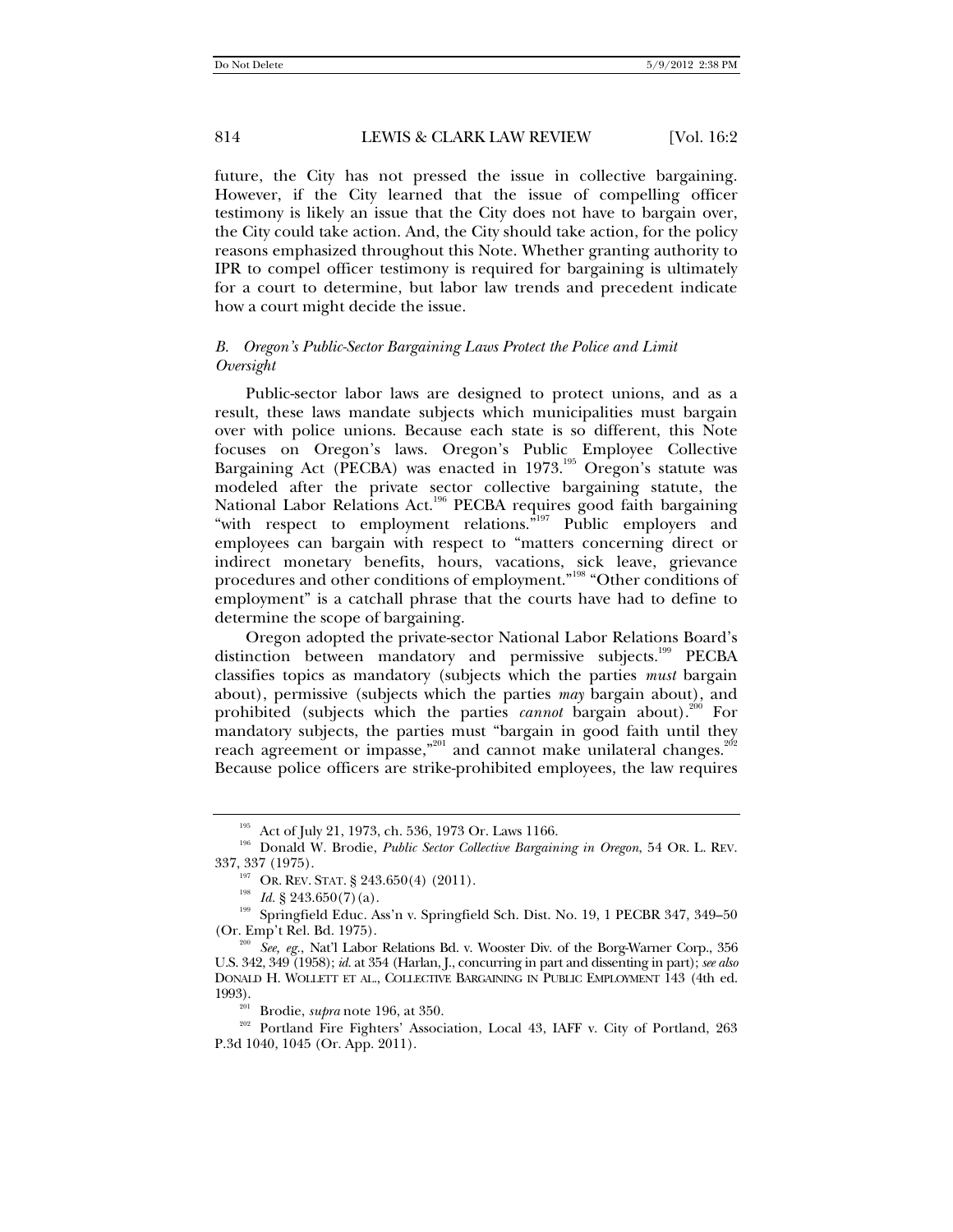arbitration on issues for which the parties cannot agree.<sup>203</sup> The interest arbitrator makes a decision based on factors identified by the legislature,<sup>204</sup> which becomes final and binding.<sup>205</sup> For permissive subjects, bargaining is optional—one party could announce that it does not intend to bargain about the subject and the other party cannot push the subject to impasse.206 If a party refuses to bargain in good faith or sidesteps the bargaining process by making unilateral changes, the other party can file an Unfair Labor Practice complaint to Oregon's Employment Relations Board  $(ERB).^{207}$ 

The scope of bargaining test changed slightly when PECBA was amended in 1995.<sup>208</sup> Prior to the amendments, ERB made scope of bargaining decisions by applying the balancing test to each individual proposal.<sup>209</sup> While the PECBA amendments did not change the balancing test, they changed its application. Now, ERB has to first determine which *subject* the proposal falls under and then make a decision based on that subject's articulation in the statute or  $ERB$ 's precedent.<sup>210</sup> Only if neither of those are deemed conclusive will ERB apply the balancing test.<sup>211</sup>

#### *C. The Structure of Independent Investigations Should Be a Permissive Bargaining Subject*

While compelling testimony under the threat of losing one's job is arguably related to a condition of working, allowing citizen oversight agencies to conduct thorough investigations is not a mandatory bargaining subject such as wages or work hours. An officer's rights during an investigation, including whether *Garrity* warnings are administered, would likely be considered mandatory subjects because they are closely

<sup>203</sup> OR. REV. STAT. § 243.742(1).<br>
<sup>204</sup> *Id.* § 243.746(4).<br>
<sup>205</sup> *Id.* § 243.752(1).<br>
<sup>206</sup> Brodie, *supra* note 196, at 350.<br>
<sup>207</sup> OR. REV. STAT. § 243.672.<br>
<sup>208</sup> Act of June 6, 1995, ch. 286, 1995 Or. Laws 683; *s* Drummonds, *A Case Study of the* ex ante *Veto Negotiations Process: The Derfler-Bryant Act and the 1995 Amendments to the Oregon Public Employee Collective Bargaining Law*, 32 WILLAMETTE L. REV. 69, 72 (1996). The initial bill identified a list of enumerated subjects for mandatory bargaining and considered all others to be permissive or prohibited. *Id.* at 90. The bill was amended a number of times, broadening the scope of mandatory subjects until the final bill restored the liberal language of the existing law. *Id.* at 94–97. Under Oregon precedent, this meant that there would be a nonexclusive list of specifically enumerated subjects and the ERB would continue to determine other subjects that fell under the catchall phrase, "conditions of employment."  $Id.$  at 97.

<sup>209</sup> See AKIN BLITZ & LIZ JOFFE, PUBLIC EMPLOYEES AND OREGON'S SCOPE OF BARGAINING 28 (Labor Educ. & Res. Ctr., U. of Or., LERC Monograph Series No. 18, 2007).

 $\frac{210}{210}$  *Id.* 

<sup>211</sup> *Id.*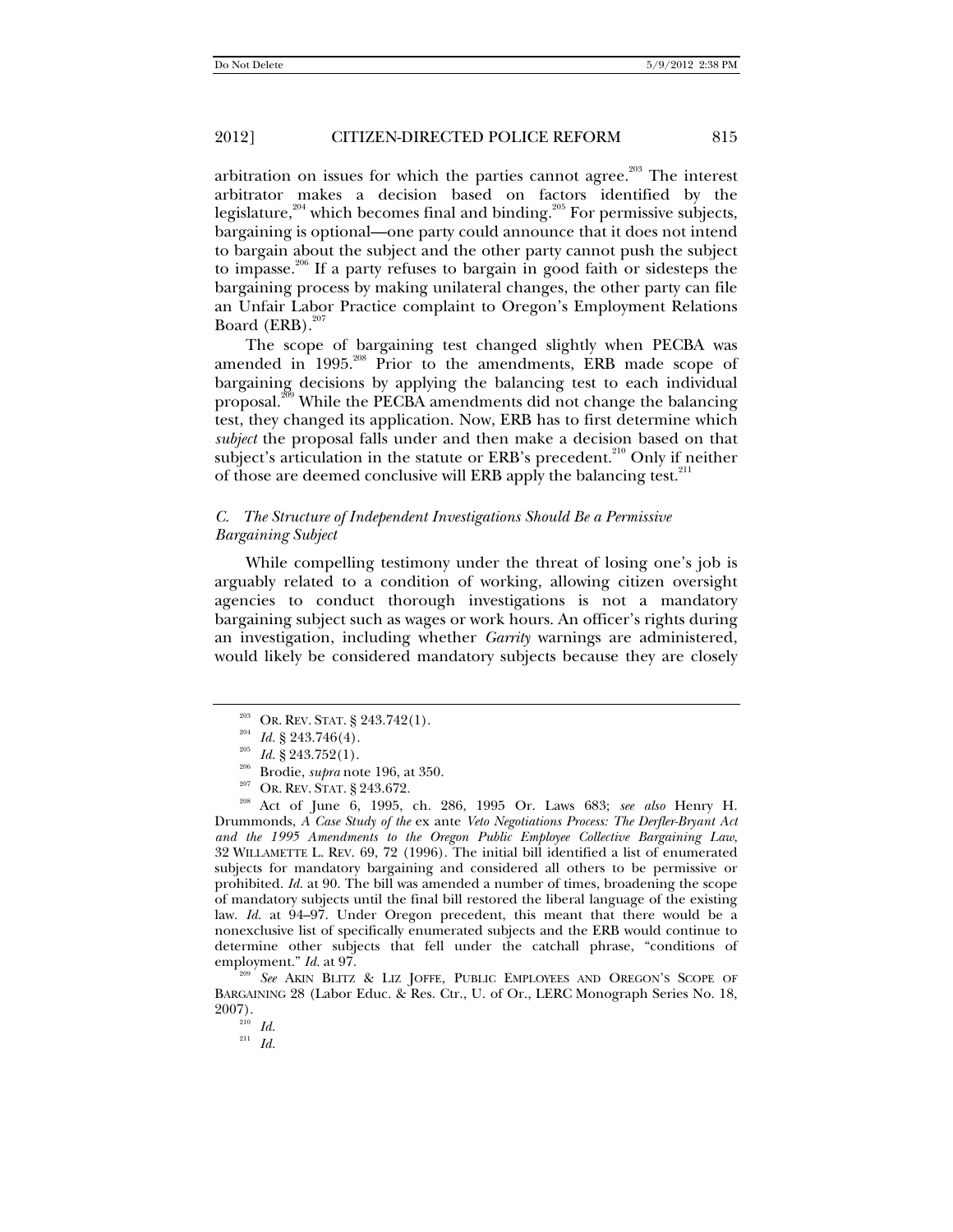tied to "fundamental fairness" and "discipline." But those subjects should be considered independently from the authority of IPR to compel testimony. According to PECBA's protocol for determining the bargainability of a subject, the issue of *who* conducts an interview during an investigation should be considered permissive, if not prohibited. If ERB concluded that deciding who the interviewer is for an investigation is a permissive—or prohibited—subject, the City could permit IPR to compel officer testimony in future contracts without the Union's permission.

## *1. Public Interest Is Highly Valued Under Oregon's Public Employment Labor Law*

One of a city government's roles in the bargaining process is to represent the people's interests.<sup>212</sup> Although Oregon law does not consider all public policy issues to be prohibited bargaining subjects, it does highly value consideration of the public interest in determining scope of bargaining. PECBA mandates that "[t]he state has a basic obligation to protect the public by attempting to assure the orderly and uninterrupted operations and functions of government."<sup>213</sup> In addition, an arbitrator's findings must give *first priority* to "[t]he interest and welfare of the public. $\sum_{n=1}^{\infty}$  Therefore, even though Oregon's scope of bargaining test does not explicitly give the public a role, it does require that the City represent the public's interests. In addition, where a subject has otherwise been considered mandatory, an arbitrator is more likely to find a particular instance of that subject that hinders the public interest to be permissive.

## *2. The Employment Relations Board Finds Most Bargaining Subjects That Relate to Employee Investigations to Be Permissive*

ERB has already identified the scope of bargaining for a number of subjects that fall within the larger category of investigations of employee misconduct. Precedent dictates that "a public employer is generally not required to bargain over the manner in which it investigates alleged employee misconduct."<sup>215</sup> Subjects that ERB has classified as mandatory include "discipline"216 and "fundamental fairness."217 Permissive subjects include complaint procedures,<sup>218</sup> "qualifications necessary for any

<sup>&</sup>lt;sup>212</sup> BOUZA, *supra* note 19, at 261.<br><sup>213</sup> OR. REV. STAT. § 243.656(4) (2011).<br><sup>214</sup> *Id.* § 243.746(4)(a).<br><sup>215</sup> Eugene Police Emps. Ass'n v. City of Eugene, 23 PECBR 972, 1002 (Or. Emp't<br>Rel. Bd. 2010) (Gamson, Chair,

<sup>&</sup>lt;sup>216</sup> See, e.g., Portland Fire Fighters Ass'n, Local 43 v. City of Portland, 16 PECBR

<sup>245, 250–52 (</sup>Or. Emp't Rel. Bd. 1995). 217 *See, e.g*., *Eugene Police Emps. Ass'n*, 23 PECBR at 1002, n.17. 218 The PECBA Digest has categorized the permissive proposals in *Ass'n of Or. Corr. Emps. v. Dep't of Corr.*, 14 PECBR 832, 870–71 (Or. Emp't Rel. Bd. 1993), as falling under the subject of complaint procedures. OR. LAB. REL. RES. ASSOCS., PUBLIC EMPLOYEE COLLECTIVE BARGAINING ACT DIGEST: 1991–95, at 188–89 (1996).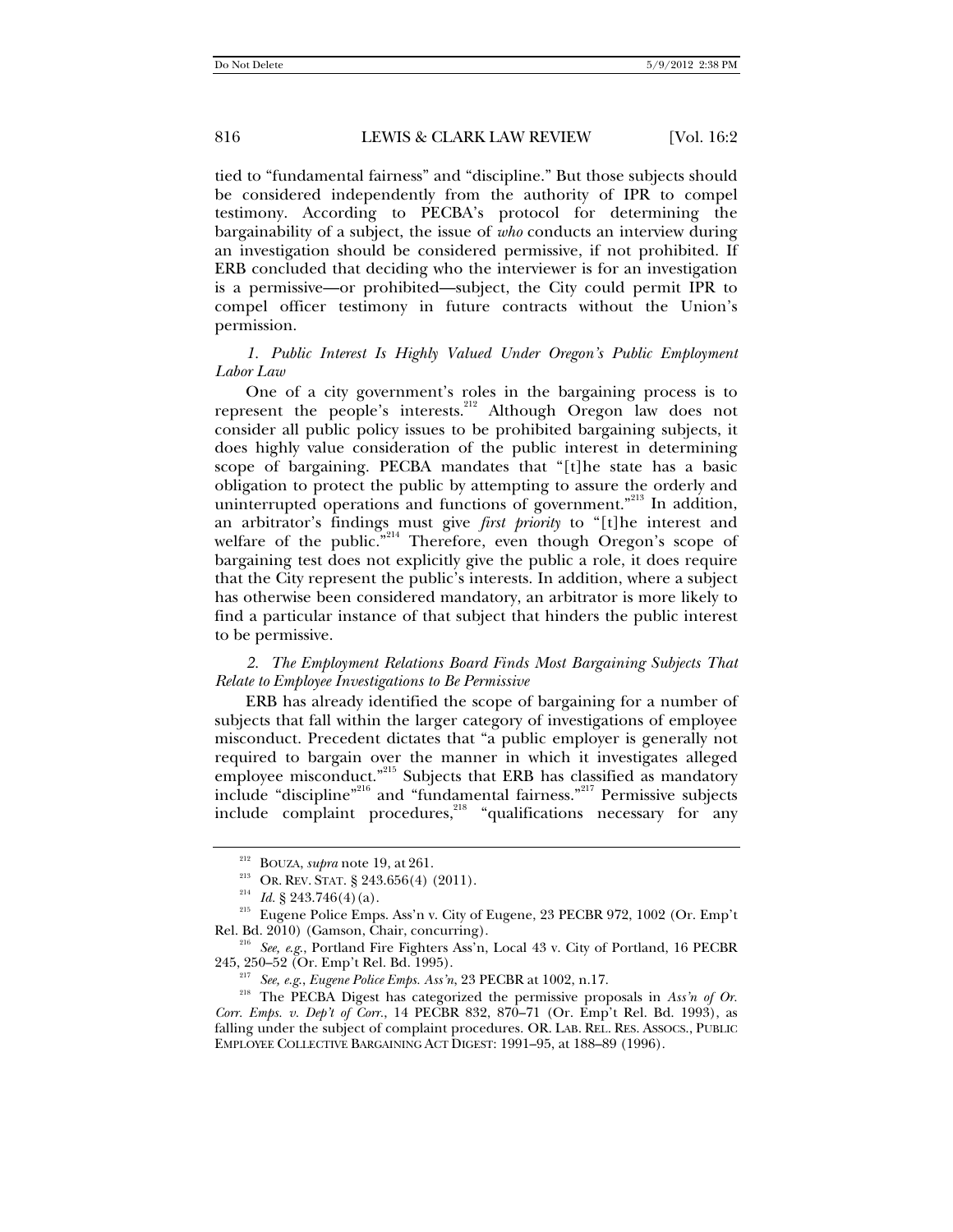position,"219 "assignment of duties,"220 and, more specifically, assignment of duties to employees outside the bargaining unit.<sup>221</sup> As the cases below will illustrate, if presented with the question of categorizing the subject of granting IPR authority to compel officer testimony, ERB would likely conclude that such act falls within one of the latter categories, and is therefore a permissive bargaining subject.

*3. Related Cases Suggest That Granting an Oversight Agency the Power to Compel Officer Testimony Would Be a Permissive Subject* 

ERB has not squarely decided whether granting authority to an oversight agency to compel officer testimony is a mandatory or permissive bargaining subject. However, ERB has addressed similar issues in three cases that shed light on ERB's analysis of employee investigation  $\rm{procedures.}^{222}$ 

In the first case, *Oregon Public Employees Union v. Oregon Executive Department* (*OPEU*),<sup>223</sup> ERB emphasized the importance of the State's interest in employee investigations and held that decisions about how to conduct investigations are permissive subjects. In that case, state hospital and mental health service employees filed an Unfair Labor Practice against their employer for refusing to bargain over employee investigation procedures.<sup>224</sup> ERB weighed the employees' interest in not being subject to stigma and anxiety against the State's interest in controlling the investigation.<sup>225</sup> ERB found that the "restrictions and conditions imposed on the investigation process which could potentially jeopardize its validity and integrity are . . . matters in which the State's interest in identifying . . . abuse will generally override effects on employees subject to investigations."<sup>226</sup> ERB held that three of the proposals at issue were permissive and one was mandatory. The subjects ERB deemed permissive included providing notice to the employee of the specific allegations against him, providing notice to the employee of the complaining party's identity, and allowing the employee the opportunity to provide information first.<sup>227</sup>  $ERB$  concluded that "[d]ecisions about when to interview parties and in general how to conduct . . . investigations are not ones over which the State can be

<sup>&</sup>lt;sup>219</sup> OR. REV. STAT. § 243.650(7)(g). <sup>220</sup> *Id.* 

 $^{221}$  *See, e.g.*, Eugene Educ. Ass'n v. Eugene Sch. Dist. No. 4J, 1 PECBR 446, 451–52 (Or. Emp't Rel. Bd. 1975).

 $\overline{C}$ <sup>222</sup> The first two cases were decided prior to the 1995 PECBA amendments. However, the result of these cases would likely be the same today because even though ERB would categorize the subject before applying the balancing test, the result would likely be the same as if the pre-PECBA amendments procedure applied. *See supra* Part VII.C.1.<br><sup>223</sup> 14 PECBR 746 (Or. Emp't Rel. Bd. 1993).<br><sup>224</sup> *Id.* at 767.<br><sup>225</sup> *Id.* at 767–68.<br><sup>227</sup> *Id.* at 767–68.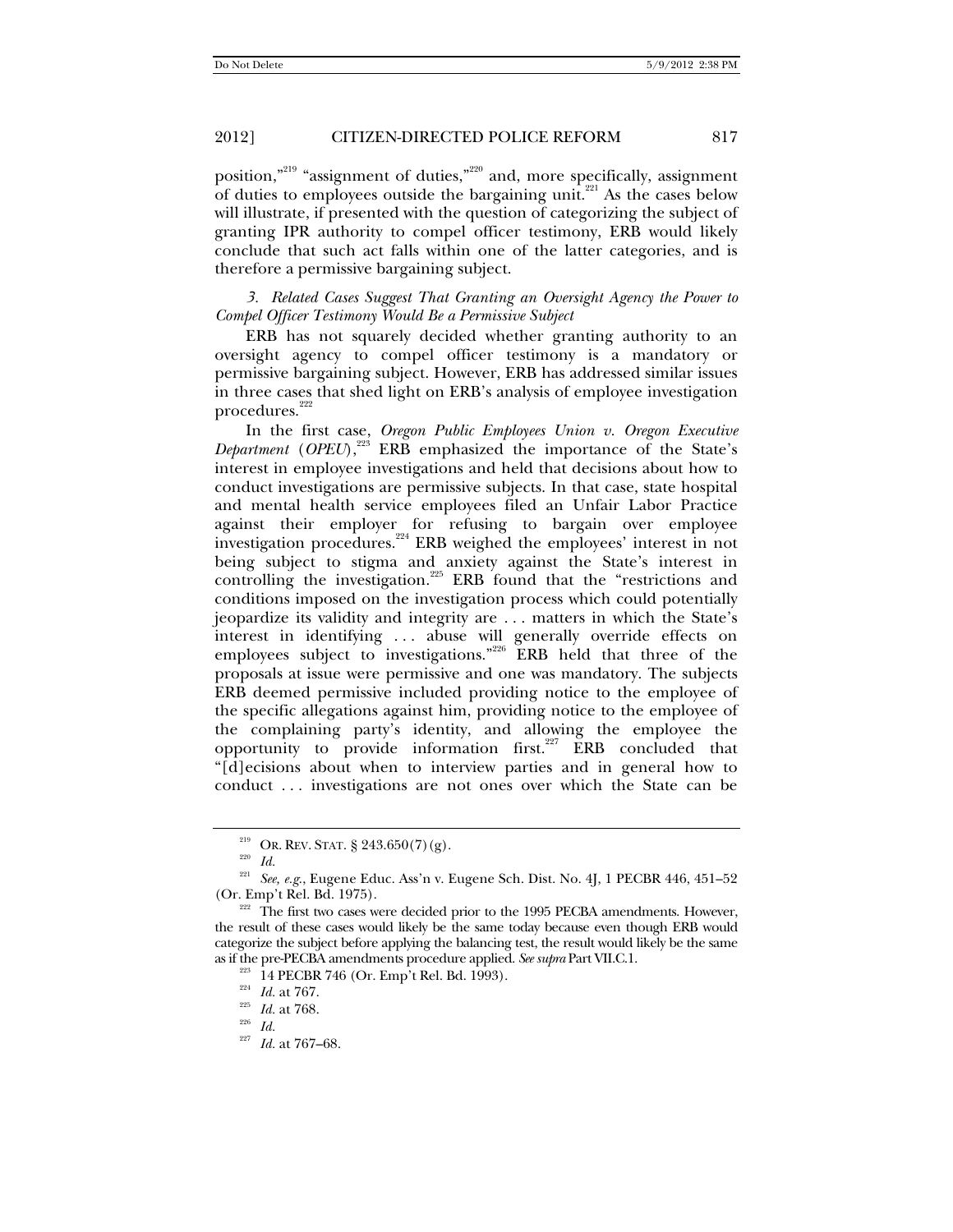required to bargain" because "[a]n employee has no legitimate interest in interfering with the investigation process."228 ERB distinguished the proposal for imposing time frames to initiate and complete investigations as mandatory. ERB reasoned that the "State has no interest in unreasonably protracting or delaying the investigation process, while the accused employee has a significant interest in being cleared of or charged with wrongdoing in as swift a manner as possible."<sup>229</sup>

In the second case, *Association of Oregon Corrections Employees v. Oregon Department of Corrections*, 230 ERB concluded that to uphold the integrity of employee investigations, early notice, information and representation during interviews are permissive subjects. In that case, state correctional employees filed an Unfair Labor Practice complaint against their employer for refusing to bargain over particular employee investigation procedures.<sup>231</sup> ERB weighed the employees' interest in "protections [to] ensure fairness" against the employer's interest in the "integrity and effectiveness of the investigation."232 ERB concluded that three of the five proposals were permissive subjects. ERB held that requiring the State to notify employees of a complaint within 48 hours was permissive based on its reasoning in *OPEU*. 233 ERB also held that divulging information concerning the complaint to the accused officer at least 72 hours before questioning and allowing the officer to consult with a representative during the interview are both permissive subjects for bargaining because they "substantially defeat[] the purpose of such an interview."<sup>234</sup> ERB explained that the "purpose [of the interview] is to obtain the employee's own, candid, spontaneous, and unvarnished rendition of the events under investigation. The employee has no legitimate interest in providing anything else."235 Furthermore, ERB distinguished between a criminal and administrative proceeding by stating that the latter does not accord the same constitutional protections as the former, including due process rights.<sup>236</sup> However, ERB held that requiring investigators to not use "threats or intimidations" during the interview, and allowing an employee to tape record the interview are mandatory subjects for bargaining.<sup>237</sup> ERB reasoned that these subjects were mandatory because they "would not interfere with" or "adversely affect[]" the employer's ability to conduct investigations.<sup>238</sup>

<sup>228</sup> Id. at 768.<br><sup>229</sup> Id. at 769.<br><sup>230</sup> 14 PECBR 832 (Or. Emp't Rel. Bd. 1993).<br><sup>231</sup> Id. at 832.<br><sup>232</sup> Id. at 871.<br><sup>233</sup> Id. at 871–72.<br><sup>235</sup> Id. at 872.<br>Id. at 871.<br><sup>236</sup> Id. at 871.<br>Id. at 872.<br><sup>236</sup> Id. at 871.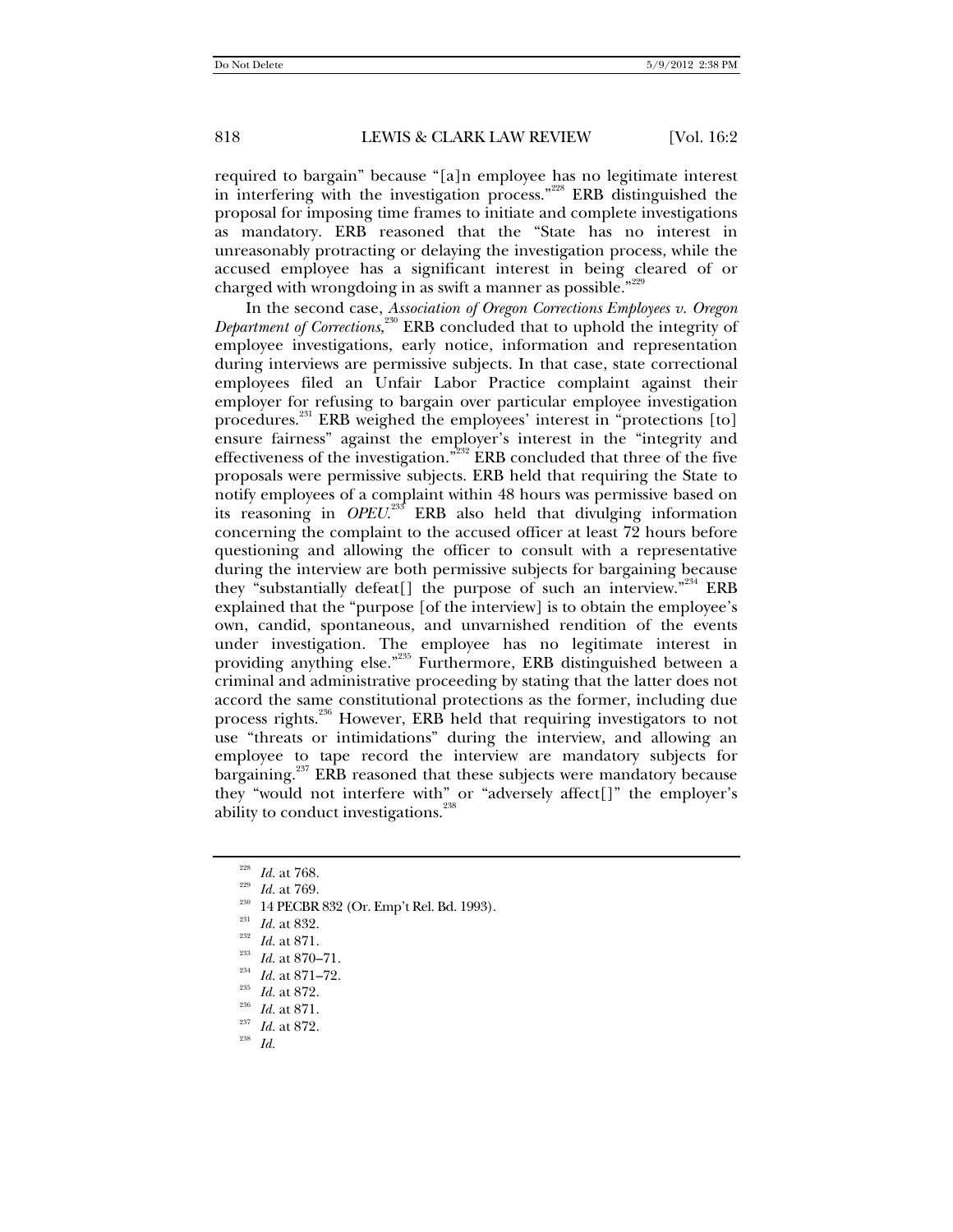In the third case, *Eugene Police Employees Association v. City of Eugene*, 239 ERB permitted an auditor to conduct employee interviews, and the concurring opinion stated that designating investigation authority to a third party is a permissive subject. In that case, a police union contested the city's unilateral action of allowing the auditor to participate in investigatory interviews.<sup>240</sup> The city and the union had previously "agreed that neither . . . would pursue proposals concerning the police auditor's investigatory role."<sup>241</sup> But, the city withdrew its proposal during bargaining, and referred the issue to the voters.<sup>242</sup> Unfortunately, ERB did not have the opportunity to reach the decision of whether the subject was mandatory or permissive because ERB held that the city did not change the status quo when the city gave authority to the auditor to conduct investigatory interviews.243 Thus, the bargaining status of *who* can conduct investigatory interviews is still an open question. However, the city asserted that "all matters related to the police auditor's role in interviews, except notice of the interview, were permissive topics of bargaining," and the union did not challenge that assertion.<sup>244</sup>

In addition, the concurring opinion, written by the ERB Chair, speculated that this issue would be permissive.<sup>245</sup> The concurrence reasoned that "[d]eciding who will conduct investigatory interviews clearly concerns assignment and qualifications."246 By statute, assignment of duties and qualifications for a position are permissive for bargaining.<sup>247</sup> The concurrence concluded that the city is not required to bargain over how the oversight agency is included in investigations.<sup>248</sup> The Chair noted in a footnote an exception to the general rule that conducting investigations is a permissive bargaining subject. This exception

- 
- 
- 
- 

<sup>&</sup>lt;sup>239</sup> 23 PECBR 972 (Or. Emp't Rel. Bd. 2010).<br>
<sup>240</sup> *Id.* at 973.<br>
<sup>242</sup> *Id.* at 972, 995.<br>
<sup>243</sup> *Id.* at 998. "The duty to bargain in good faith under [OR. REV. STAT.  $\S$ ] 243.672(1)(e) includes an obligation to bargain prior to changing existing employment conditions that concern mandatory subjects of bargaining." *Eugene Police Emps. Ass'n*, 23 PECBR at 997–98. In a unilateral change case, ERB first identifies the status quo based on an expired collective bargaining agreement, past practice, work rule, or policy. Lincoln Cnty. Educ. Ass'n v. Lincoln Cnty. Sch. Dist., 19 PECBR 656, 664–65 (Or. Emp't Rel. Bd. 2002). Then ERB determines whether the employer changed it. *See id.* If so, ERB decides whether the change affects a mandatory subject for bargaining. *See id.* "If it does, [ERB reviews] the record to determine whether the employer completed its bargaining obligation before it decided to make the change." Lebanon Educ. Ass'n v. Lebanon Cmty. Sch. Dist., 22 PECBR 323, 360 (Or. Emp't Rel. Bd. 2008). Because ERB found that the city did not change the status quo in Eugene Police Emps. Ass'n, it never reached the scope of bargaining issue.<br><sup>244</sup> Eugene Police Emps. Ass'n, 23 PECBR at 995.<br><sup>245</sup> Id. at 1002–03 (Gamson, Chair, concurring).<br><sup>246</sup> Id. at 1002.<br><sup>247</sup> OR. REV. STAT § 243.6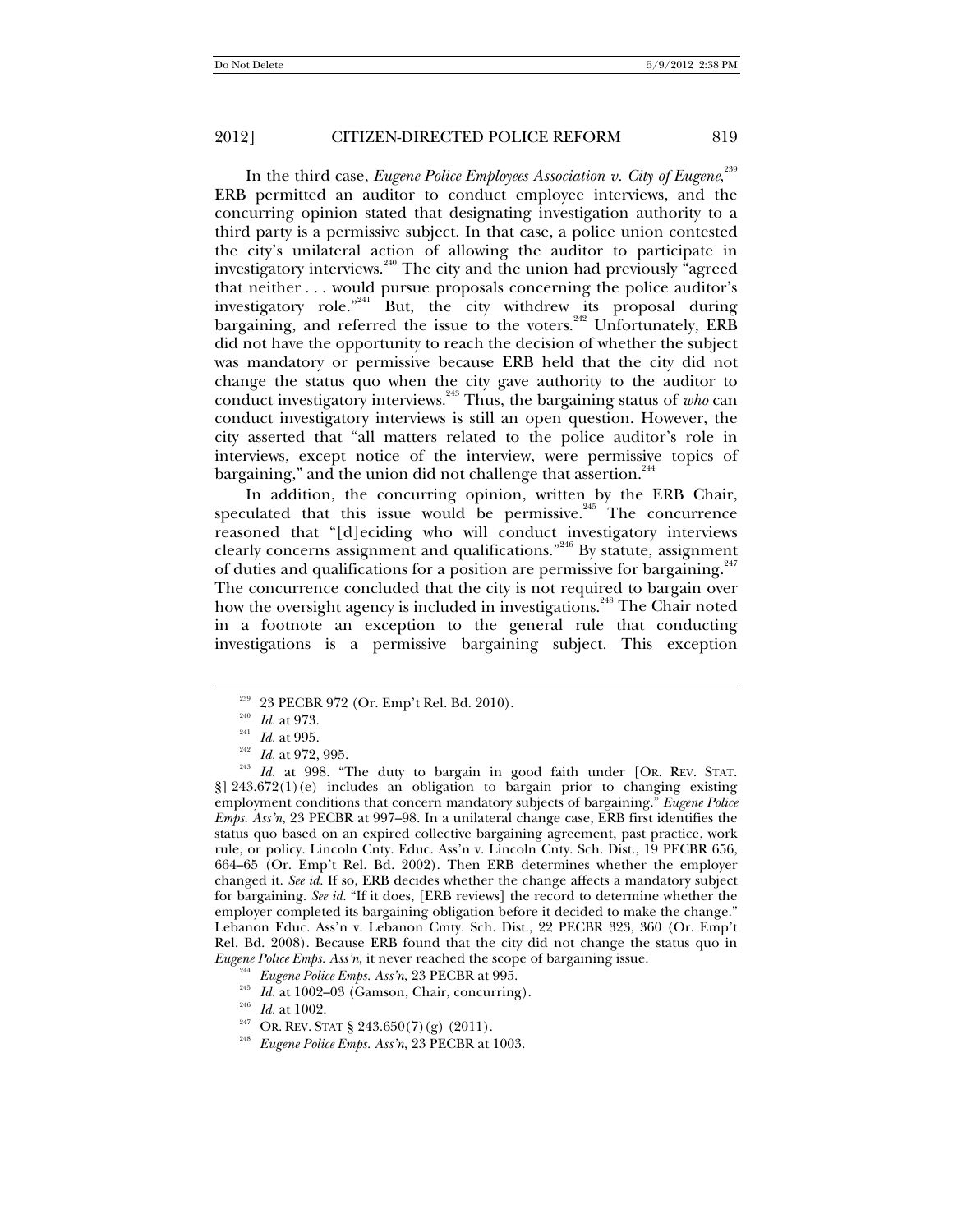"concerns aspects of an investigation that involve fundamental fairness to the employee and do not unduly interfere with the investigation," which are mandatory.<sup>249</sup> These include protections such as "completing an investigation as promptly as possible," "prohibit[ing] investigators from using 'threats or intimidations,' and . . . allow[ing] tape recording of interviews."<sup>250</sup> While the union argued that "fundamental fairness" was involved "because allowing the [oversight agency] to participate in . . . interviews would cause employees to lose" their *Garrity* rights, the Chair found no law or evidence indicating that this was the case.<sup>2</sup>

*4. Based on Precedent, the Employment Relations Board Would Likely Conclude That Granting the Independent Police Review Division Authority to Compel Testimony Is a Permissive Subject* 

Based on precedent and the concurrence in *Eugene Police Employees Association*, ERB would likely find that granting IPR the authority to compel testimony is a permissive subject that does not require arbitration. To begin with, compelling officer testimony does not infringe on related mandatory bargaining subjects. Unlike OPEU's complaint about time limits for investigations<sup>252</sup> or AOCE's concern about the use of threats and intimidation, $\frac{253}{3}$  compelling officer testimony does not implicate "fundamental fairness." In fact, procedural safeguards such as the officers' Bill of Rights would remain untouched. Likewise, compelling officer testimony does not infringe on the mandatory subject of "discipline" because disciplinary decisions resulting from interviews and other evidence are made separately from the investigation process, and ultimately by the Mayor or Police Commissioner.<sup>254</sup> Even the decision of whether to administer *Garrity* warnings would be a separate subject of bargaining, one which could be mandatory.

The authority to compel officer testimony more appropriately falls under the permissive subjects of complaint procedures, "assignment of duties," and "qualifications for a position."<sup>255</sup> Internal Affairs already is permitted to compel officer testimony,<sup>256</sup> therefore, granting the same authority to IPR involves the narrow subject of "assignment of duties to

<sup>&</sup>lt;sup>249</sup> *Id.* at 1002 n.17.<br><sup>250</sup> *Id.* (citations omitted).<br><sup>251</sup> *Id* 

<sup>&</sup>lt;sup>252</sup> Oregon Pub. Emps. Union v. Or. Exec. Dep't, 14 PECBR 746, 769 (Or. Emp't Rel. Bd. 1993).

<sup>&</sup>lt;sup>253</sup> Ass'n of Or. Corr. Emps. v. Or. Dep't of Corr., 14 PECBR 832, 872 (Or. Emp't

Rel. Bd. 1993). 254 *See* PORTLAND, OR., CITY CODE § 3.20.140(B)(1) (2012). 255 *Eugene Police Emps. Ass'n*, 23 PECBR at 1002; *Ass'n of Or. Corr. Emps.*, 14 PECBR

<sup>&</sup>lt;sup>256</sup> Labor Agreement, *supra* note 126, at art. 61.2.2.2–4.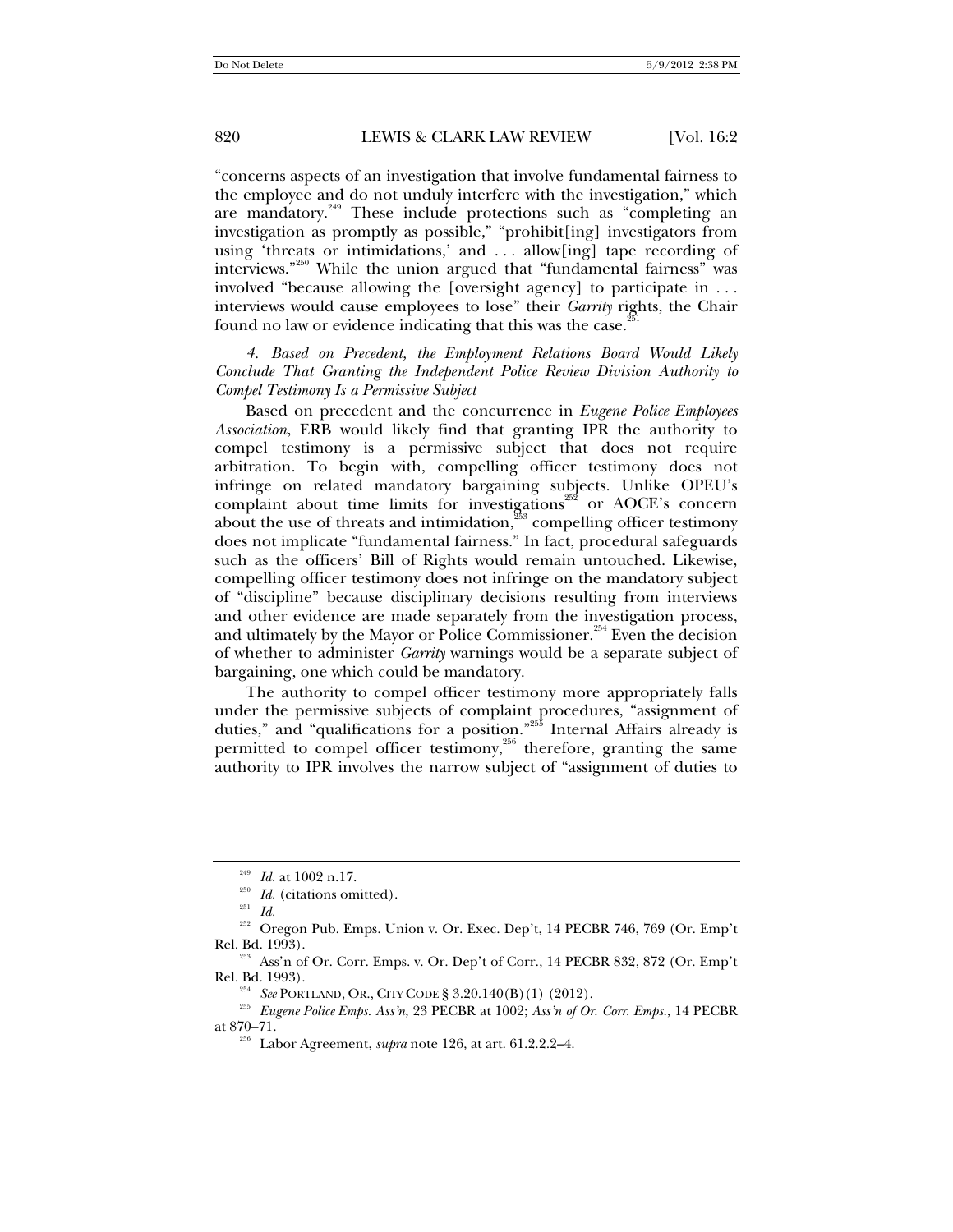employees who are outside of the bargaining unit."257 In other words, the City would merely be transferring authority from Internal Affairs to IPR.

Even if ERB could not agree on a bargaining subject into which compelling officer testimony falls, it would still be likely to find the subject permissive. Applying the balancing test, an employee has no legitimate interest in hiding misconduct whereas an employer has a strong interest in holding its staff accountable. If an employee is suspected of breaking a work rule, the employee should expect that the employer will require an explanation of the violation to retain employment. Therefore, conducting interviews and compelling testimony are management prerogatives and thus permissive bargaining subjects.

#### VIII. PROPOSALS FOR CHANGE IN PORTLAND

IPR and the City of Portland can facilitate changes to improve police accountability in a number of ways. Some solutions are judicial, some legislative, and some political. Pursuing any one of the following changes would be an improvement to the current system.

#### *A. The City of Portland Should Assert That Compelling Officer Testimony Is a Permissive Subject and Pursue Change During the Next Bargaining Process*

The City of Portland should take action to promote the public policy of holding the police accountable. At the next collective bargaining opportunity between the City and the police union, the City should assert that compelling officer testimony is a permissive subject. The City should change the language from the old collective bargaining agreement and the City Code to authorize IPR to compel testimony from officers.<sup>258</sup> In response, the Union would probably file an Unfair Labor Practice complaint against the City. ERB would then have the opportunity to determine whether compelling testimony is a permissive or mandatory bargaining subject. Based on precedent, ERB would likely conclude that granting IPR the authority to compel officer testimony is a permissive subject. If, however, ERB ruled in favor of the Union, the City should appeal the decision to the Oregon Court of Appeals and, if necessary, to the Oregon Supreme Court.

#### *B. If a Higher Court Rules That Compelling Testimony Is a Mandatory Subject, the City Should Bargain in Good Faith, but Take a Hard Line*

If after appealing to the highest court, the final ruling is that compelling officer testimony is a mandatory bargaining subject, other

<sup>257</sup> *Eugene Police Emps. Ass'n*, 23 PECBR at 1003 (citing Eugene Educ. Ass'n v. Eugene Sch. Dist. No. 4J, 1 PECBR 446, 451–52 (Or. Emp't Rel. Bd. 1975)). 258 *See infra*, Part IX for a proposal of the new language.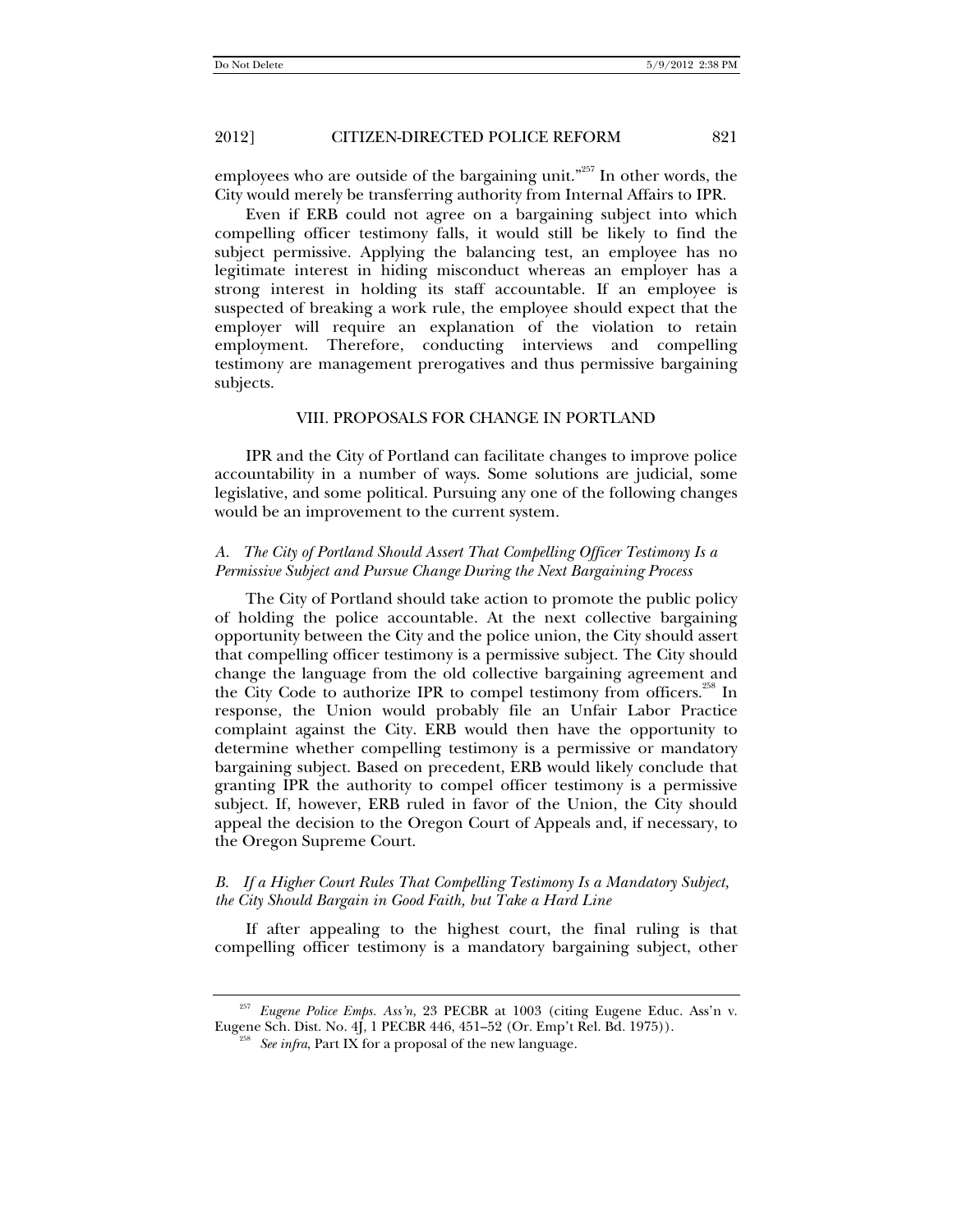courses of action are available. The City should make the issue a priority and take a hard line in bargaining, which may force the parties into interest arbitration. At that point, the City should argue to the arbitrator the public policy concerns articulated in this Note. Since the effects on the public, by law, must be the foremost concern of the arbitrator, the arbitrator should conclude that allowing IPR to compel testimony is a good policy. The arbitrator's decision would render the topic prohibited for the length of the next contract term.

#### *C. The Public Could Propose Legislation to Prohibit Bargaining Over Police Oversight Agency Procedures*

If judicial remedies prove unhelpful, another possible solution is to attempt to change state law to prohibit collective bargaining over important public accountability issues. Changing state law would be timeconsuming and difficult, and involves other risks. If successful, however, the change would ensure favorable results in the next collective bargaining agreement.<sup>259</sup> By no means should a legislator encourage the type of drastic cuts to public-sector bargaining rights that have recently occurred in other states such as Wisconsin and Ohio $^{260}$  or an across-theboard narrowing like the Oregon legislature proposed in the 1995 PECBA amendments.<sup>261</sup> Because of the inherent risk that other legislators might use an opportunity like this to reconsider limiting all public employee collective bargaining rights, this avenue should be approached with caution.

A specific proposal to prohibit bargaining over police citizen oversight agency procedures would be ideal. The scope-of-bargaining balancing test that Oregon adopted has been criticized because subjects that involve public policy are decided in the isolated process of collective bargaining.<sup>262</sup> Citizen oversight of the police, as an issue of strong public concern, should be left off the bargaining table altogether. The legislature may be open to this proposal because it has reached a similar conclusion in the past with respect to the right to strike. $263$  For obvious public safety reasons, it is in the community's best interest that firefighters and police officers are not able to withhold their services to

<sup>&</sup>lt;sup>259</sup> While a city charter or code cannot take precedence over a collective bargaining agreement under PECBA, state law can. Portland Fire Fighters' Ass'n,

<sup>&</sup>lt;sup>260</sup> Steven Greenhouse, *Ohio's Anti-Union Law Is Tougher Than Wisconsin's*, N.Y. TIMES, Apr. 1, 2011, at A16.

<sup>&</sup>lt;sup>261</sup> Drummonds, *supra* note 208, at 89. 261 Drummonds, *supra* note 200, at 143. It has also been argued that these categories have little actual meaning and whether a demand is determined permissive or mandatory is a result of how strong the union is. *Id.* at 145.<br><sup>263</sup> OR. REV. STAT. § 243.736 (2011).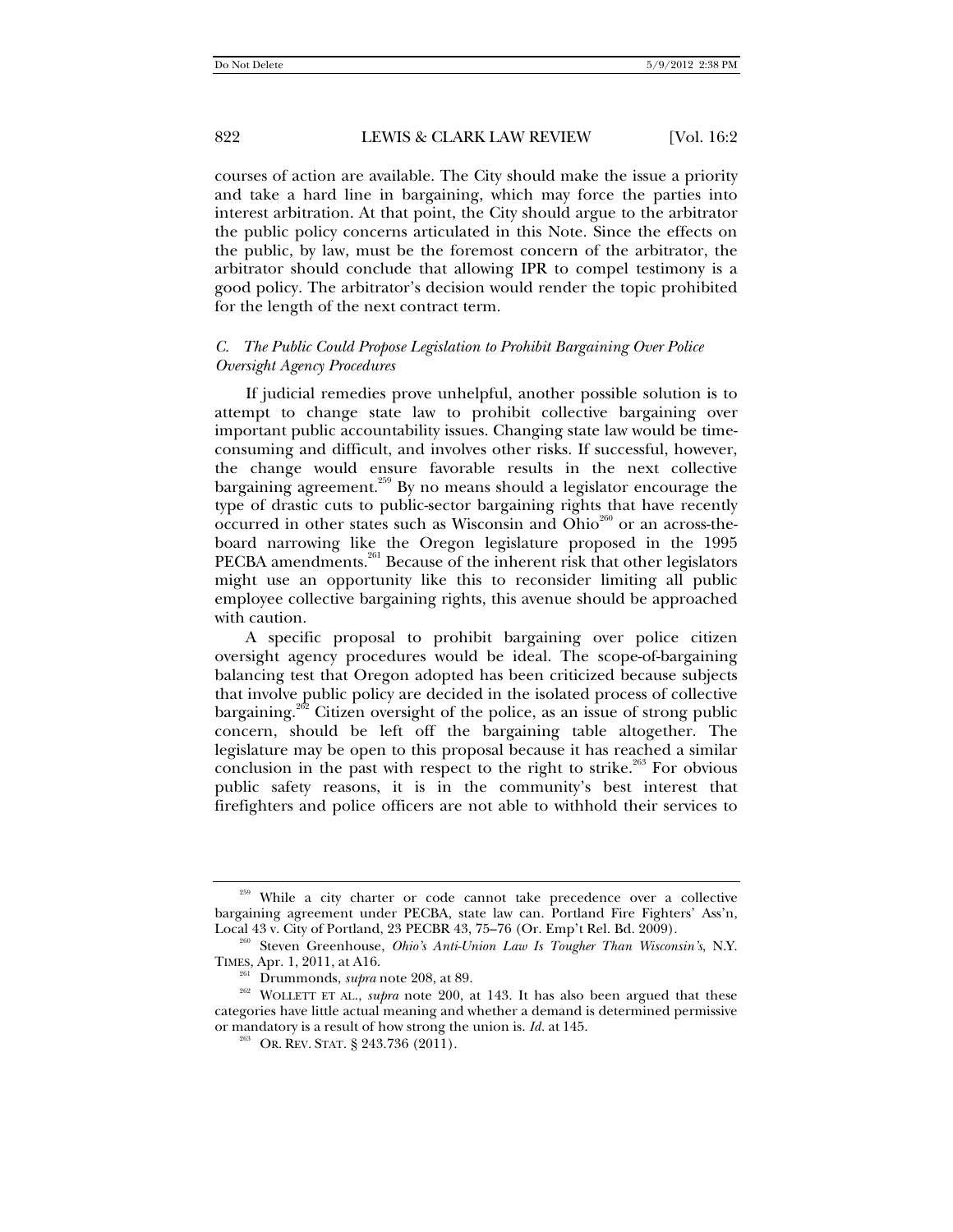obtain better working conditions.<sup>264</sup> Similarly, citizen oversight procedures, such as compelling officer testimony, where the public's right to hold the police accountable outweighs the private interest of the police to escape scrutiny, should be prohibited bargaining topics. However, the legislation should be sure to maintain police unions' rights to collectively bargain over important fairness issues such as those contained in the Bureau's Bill of Rights.<sup>265</sup>

### *D. The Independent Police Review Division Might Be Able to Circumvent the Need for Additional Power Granted from the City by Making Adverse Inferences*

Yet another possible option involves an entirely different approach to this problem. At least one scholar has proposed an alternative method of eliciting officer testimony during investigations. He suggests that an oversight agency could interpret an officer's silence as an adverse inference of guilt.<sup>266</sup> Because of the fundamental importance of the Fifth Amendment's protections, this proposal should be considered in the narrowest of conditions. In criminal trials, the Supreme Court has prohibited an inference of guilt when a defendant refuses to testify.<sup>2</sup>

In *Baxter v. Palmigiano*, however, the Supreme Court permitted adverse inferences of silence in prison disciplinary proceedings.<sup>268</sup> The court reasoned that a prisoner's silence can be persuasive evidence and is appropriately used against him in a civil proceeding where the prisoner chose to remain silent.269 Since then, the *Baxter* holding has been applied in other contexts outside the prison setting.<sup>270</sup> However, lower courts have emphasized that adverse inferences cannot be the only evidence relied on by the decision-maker.<sup>271</sup> Rather, adverse inferences can only be used to support independent evidence.<sup>272</sup> Furthermore, in some circumstances, courts have determined that an adverse inference is "too high a price to pay."<sup>273</sup>

<sup>&</sup>lt;sup>264</sup> The Boston police strike of 1919 tainted public opinion of police labor unions because it was commonly accepted that "[t]here is no right to strike against the

public safety by anyone, anywhere, any time." MADDOX, *supra* note 136, at 9–11.<br><sup>265</sup> Other public policy concerns contained within the Portland Police Bureau's Bill of Rights would have to be addressed separately.

<sup>&</sup>lt;sup>266</sup> Clymer, *supra* note 173, at 1380.<br><sup>267</sup> Griffin v. California, 380 U.S. 609 (1965).<br><sup>268</sup> Baxter v. Palmigiano, 425 U.S. 308 (1976).<br><sup>269</sup> Id. at 317.<br><sup>270</sup> *See, e.g.*, Rudy-Glanzer v. Glanzer, 232 F.3d 1258 (9th Lake View v. Seguban, 54 F.3d 387 (7th Cir. 1995); Peiffer v. Lebanon Sch. Dist., 848 F.2d 44 (3d Cir. 1988). 271 *See, e.g., Rudy-Glanzer*, 232 F.3d at 1264. 272 *Id.*

<sup>273</sup> *Id.* at 1265. *See also* Lefkowitz v. Cunningham, 431 U.S. 801, 807–09 (1977) (finding that a statute cannot force a political party officer to waive his privilege against self-incrimination); Lefkowitz v. Turley, 414 U.S. 70, 83–85 (1973) (finding the States cannot threaten to cancel contracts unless the contractors waive their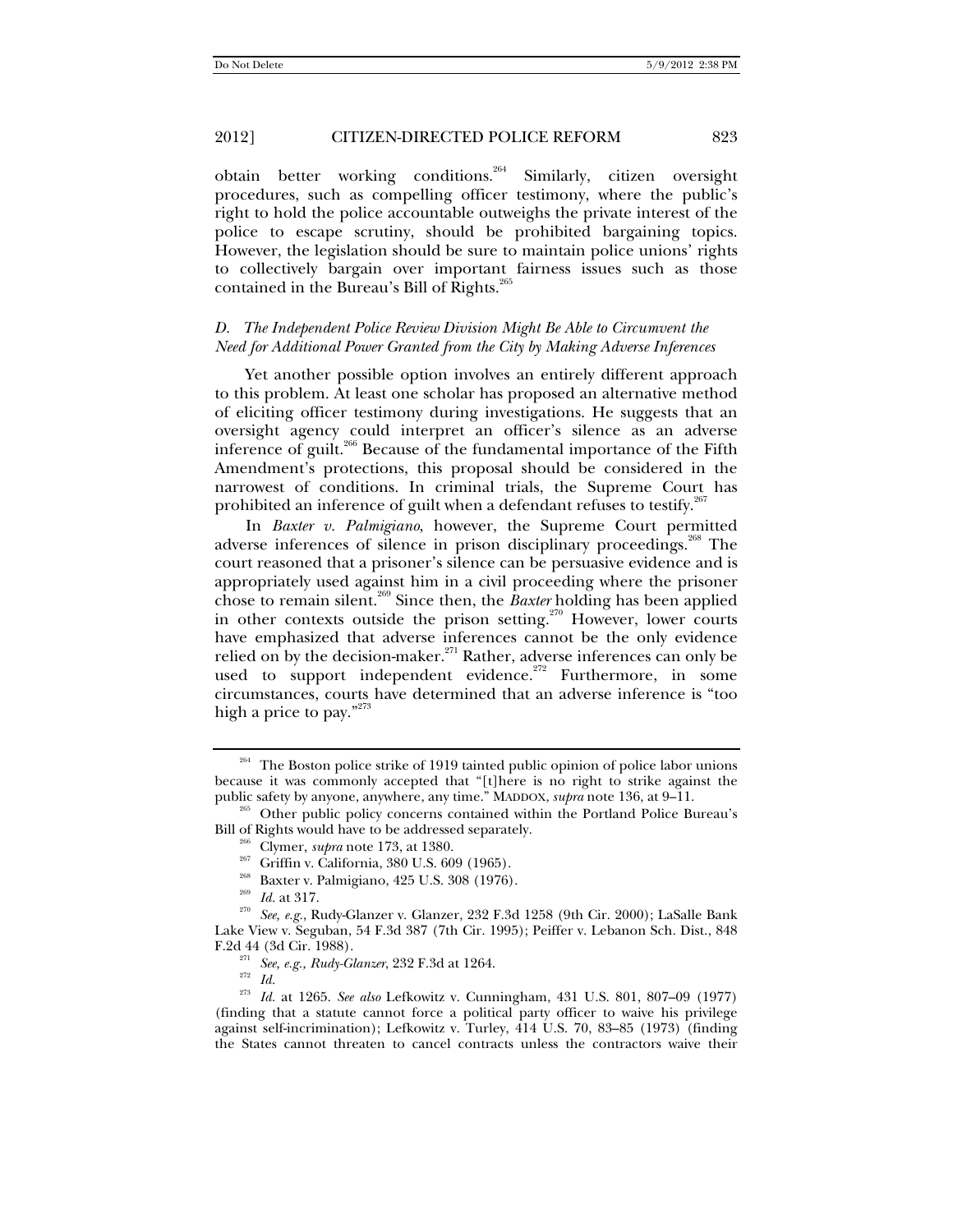Although incorporating adverse inferences into the investigation procedure could be much easier for IPR to implement than modifying a future collective bargaining agreement, it may be challenging in other ways. First, Oregon courts have not decided this issue. The Oregon Supreme Court heard one case involving adverse inferences in the  $1980s.<sup>274</sup>$  The court held that adverse inferences were prohibited, but its decision was based on the Oregon Rules of Evidence.<sup>275</sup> Since the Oregon Rules of Evidence do not apply in an administrative investigation of police misconduct, the question of whether this procedure would be permissible is still at issue. Second, many reports of police misconduct are not supported by any evidence beyond statements of officers. Since the Constitution requires additional evidence, adverse inferences may only be applicable in a few cases.

If IPR chose to take this route, an officer could choose to answer questions during an investigation or choose to take the risk of being silent. Under the Oregon Supreme Court's standard, this would not be a violation of the Fifth Amendment and would eliminate the need for IPR to be connected to a disciplinary authority figure.

## IX. A TRULY INDEPENDENT OVERSIGHT AGENCY IN PORTLAND WOULD CONDUCT INVESTIGATIONS AND HAVE THE POWER TO COMPEL OFFICER TESTIMONY

An ideal new structure in Portland would incorporate greater changes than just the power to compel officer testimony. Independence would be increased by granting IPR sole authority to conduct all investigations of citizen generated complaints of police misconduct, replacing the Internal Affairs division's efforts. IPR would hire a team of trained investigators, including some former police officers from different law enforcement agencies, and the City would ensure that IPR was adequately equipped with sufficient resources.

Regardless of whether IPR was granted sole authority to conduct investigations, IPR must be granted authority to compel testimony to facilitate any truly independent investigations. A revision in the City Code would allow IPR investigators to ask questions directly to officers involved in an incident. If officers asserted the privilege against self-incrimination, IPR could issue *Garrity* warnings and compel testimony under threat of termination.<sup>276</sup> Granting IPR power to compel officer testimony would

privilege against self-incrimination); Nabisco, Inc. v. PF Brands, Inc., 191 F.3d 208, 226 (2d Cir. 1999) (holding that no adverse inference may be drawn from a party's

assertion of attorney-client privilege).<br><sup>274</sup> John Deere Co. v. Epstein, 769 P.2d 766 (Or. 1989).<br><sup>275</sup> *Id.* at 770.<br><sup>276</sup> If a court determined that IPR does not have sufficient disciplinary authority to issue *Garrity* warnings, then IPR could arrange for the Commissioner or the Mayor to issue the warnings upon IPR's request.